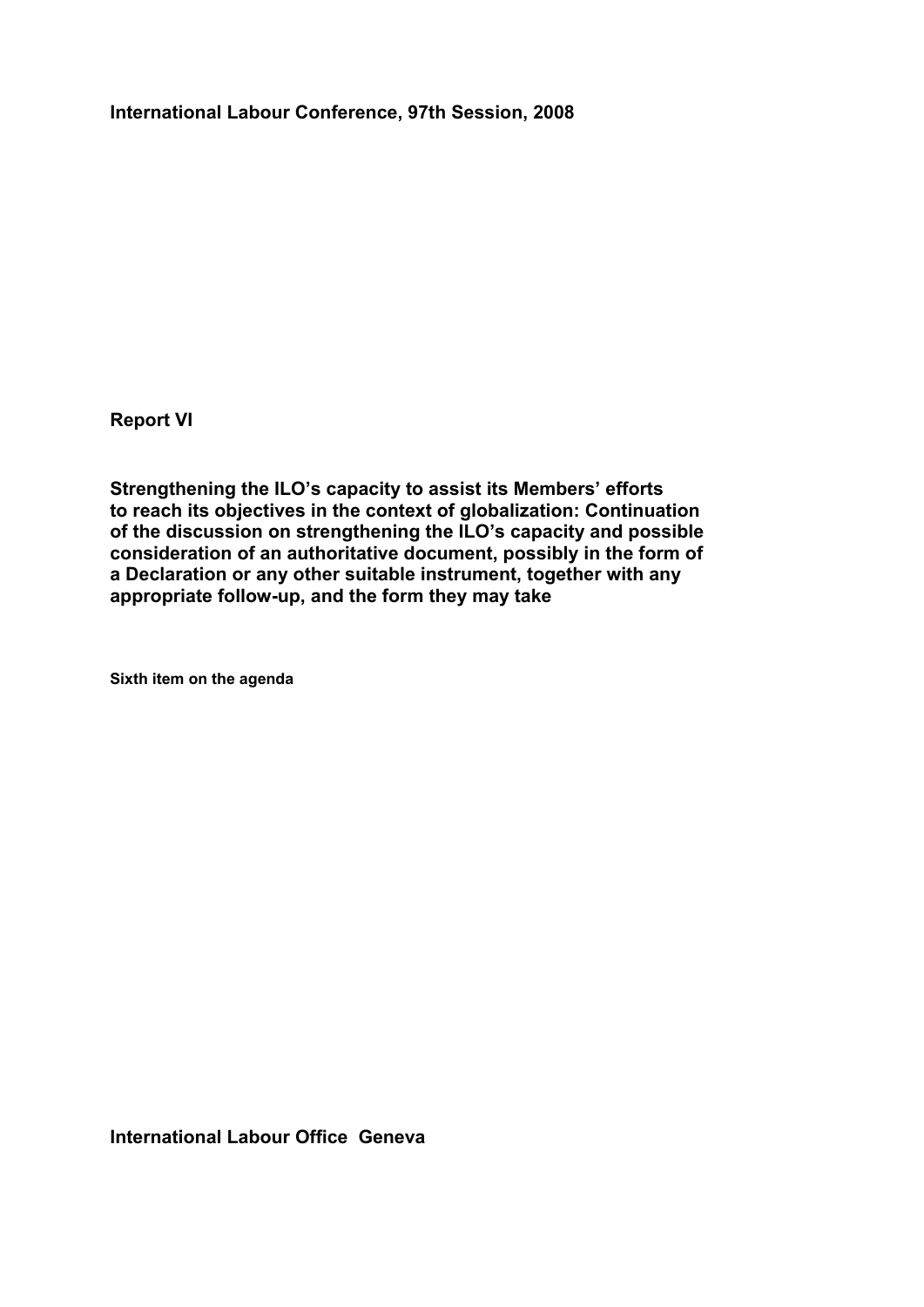ISBN 978-92-2-119492-7 ISSN 0074–6681

*First edition 2008* 

ILO publications can be obtained through major booksellers or ILO local offices in many countries, or direct from ILO Publications, International Labour Office, CH-1211 Geneva 22, Switzerland. Catalogues or lists of new publications are available free of charge from the above address, or by email: pubvente@ilo.org

Visit our web site: www.ilo.org/publns

Formatted by TTE: reference ILC97-VI[2008-03-0177-1]-En.doc Printed in International Labour Office, Geneva, Switzerland

The designations employed in ILO publications, which are in conformity with United Nations practice, and the presentation of material therein do not imply the expression of any opinion whatsoever on the part of the International Labour Office concerning the legal status of any country, area or territory or of its authorities, or concerning the delimitation of its frontiers.

Reference to names of firms and commercial products and processes does not imply their endorsement by the International Labour Office, and any failure to mention a particular firm, commercial product or process is not a sign of disapproval.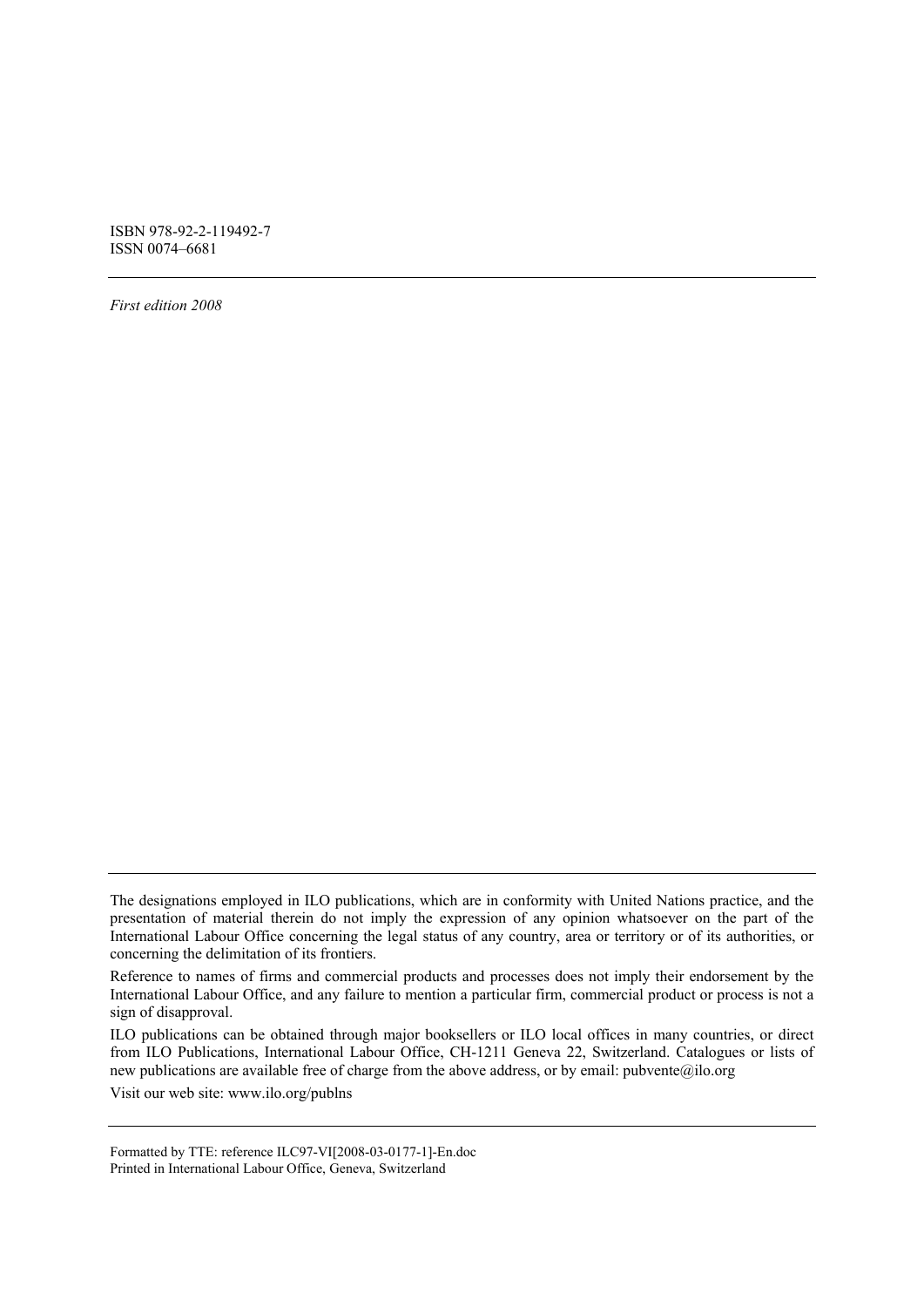# **Contents**

#### *Page*

| $\mathbf{L}$ |                                                          |    |
|--------------|----------------------------------------------------------|----|
| Ш.           |                                                          | 11 |
| III.         |                                                          | 13 |
| IV.          | Consideration of strengthening the ILO's capacity by the |    |
| V.           | Steps taken to implement the mandate given by the        | 19 |
| VI.          |                                                          | 23 |
| VII.         |                                                          | 29 |
| VIII.        |                                                          | 35 |
|              | <b>Appendices</b>                                        |    |
| I.           | Resolution and conclusions of the Committee on           |    |
| Ш.           |                                                          |    |

| III. | The cyclical review scheme: Parameters relevant to its |  |
|------|--------------------------------------------------------|--|
|      |                                                        |  |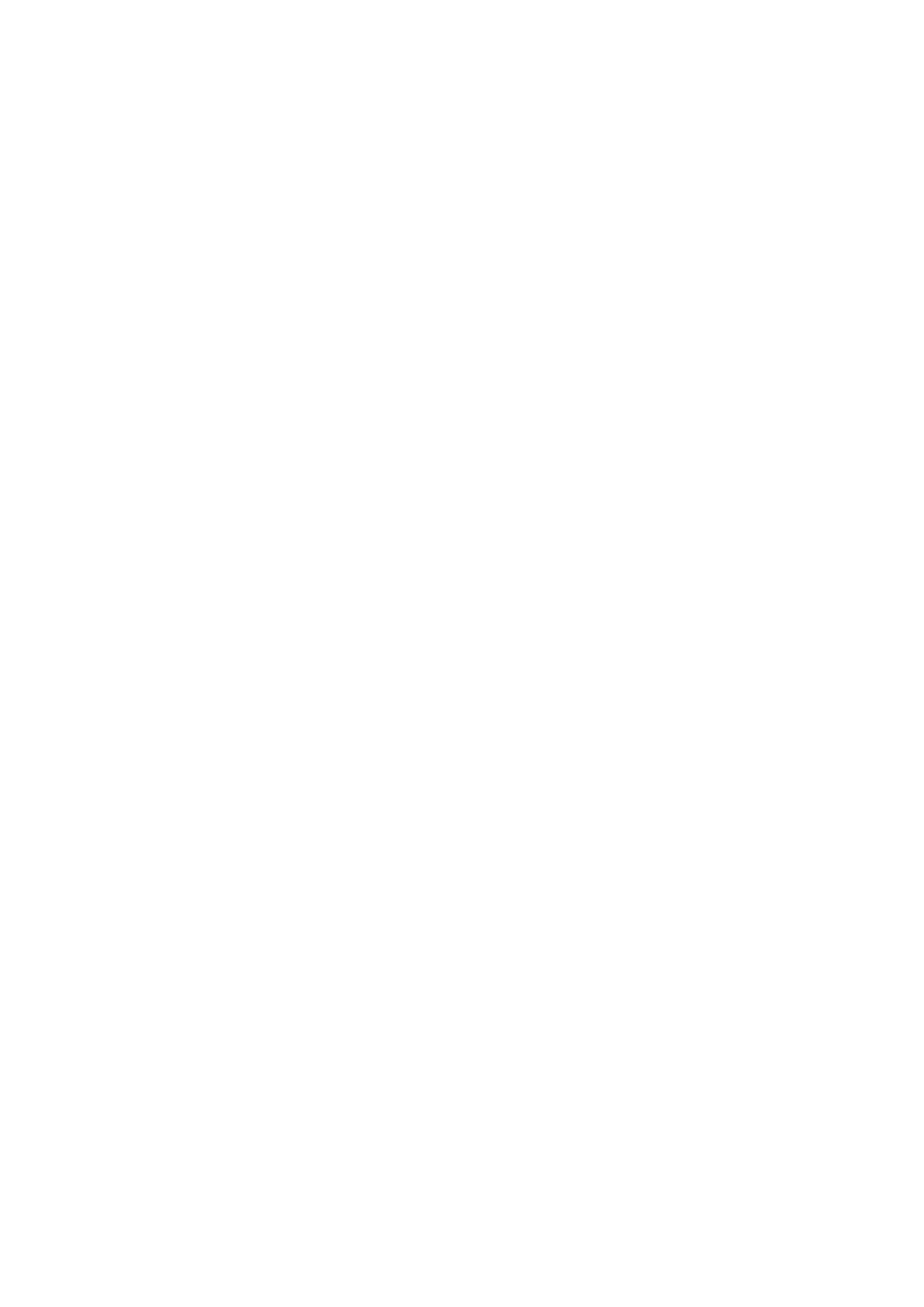# **I. Draft authoritative Text for the consideration of the Conference**

## Preamble

The International Labour Conference, meeting in Geneva on the occasion of its 97th Session,

**Aware** that since its creation in 1919 the International Labour Organization has evolved dynamically to meet the requirements of progress and social justice in a constantly changing environment, as reflected in particular by:

- the Declaration of Philadelphia (1944), which expanded and updated the "International Labour Charter" accompanying the original Constitution;
- the ILO Declaration on Fundamental Principles and Rights at Work and its Followup (1998), through which Members recognized the particular significance of these rights in the discharge of the Organization's mandate; and also
- the Tripartite Declaration of Principles concerning Multinational Enterprises and Social Policy (1977), which addressed the growing role of such actors in the realization of the Organization's objectives;

#### **Considering** that:

- the present context of the global economy, in particular the diffusion of new technologies, the circulation of ideas, the exchange of goods and services and the movement of persons, in particular working women and men, offers unprecedented opportunities and benefits for enhancing the well-being of people;
- these opportunities and benefits remain unevenly distributed within and among countries, and large numbers of people, especially those occupied in the informal economy, or otherwise excluded, continue to be in a situation of hardship and privation;
- in the sectors of the economy exposed to rapid changes in technology, trade and finance flows, adjustments too often come at a considerable human and social cost; and
- in these circumstances, achieving a fair outcome for all is necessary to meet the universal aspiration for social justice and to ensure the sustainability of open societies and the global economy;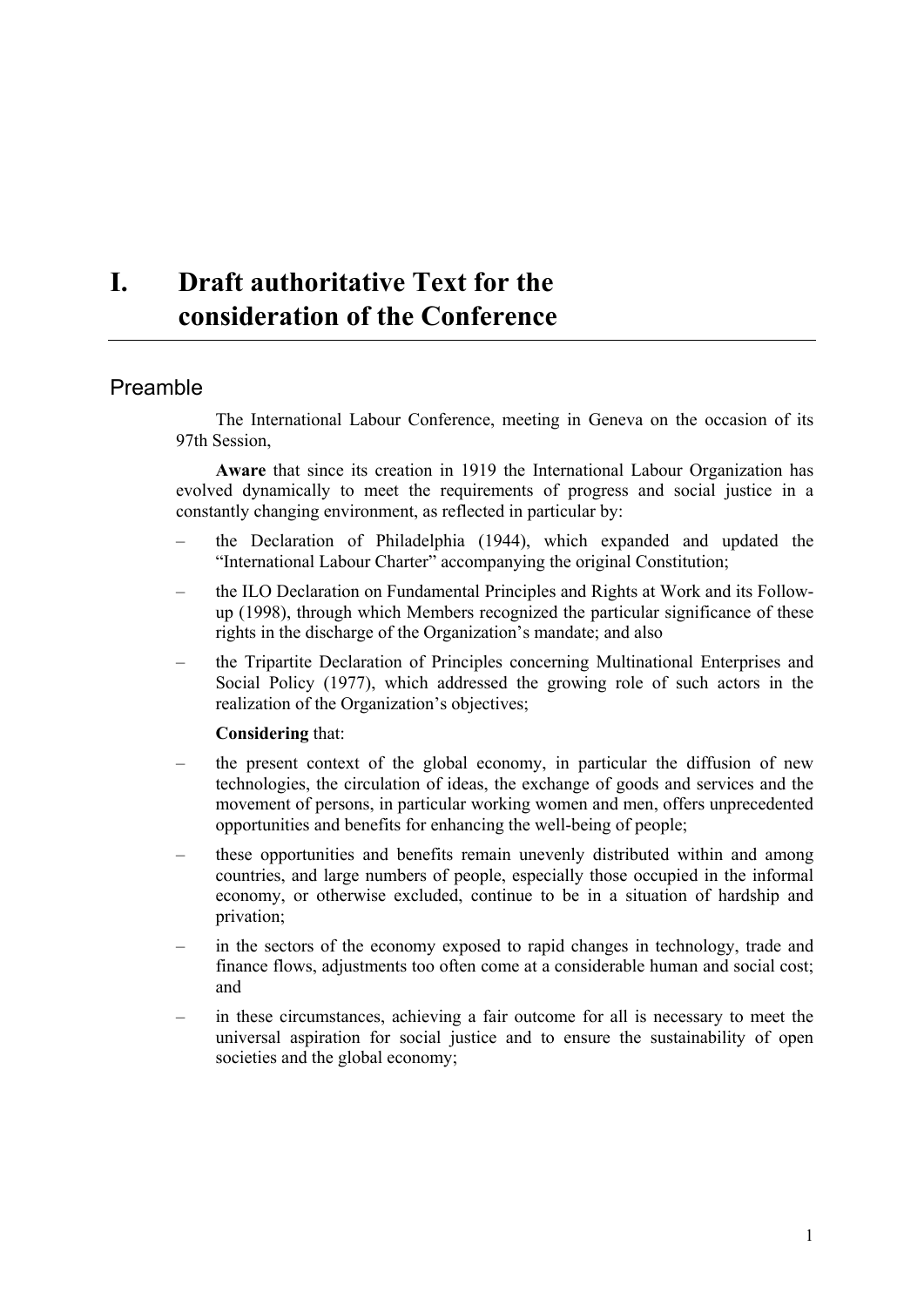**Encouraged** by the international community's recognition of the ILO's critical role in addressing these challenges, in particular through:

- the commitments and Programme of Action adopted at the World Summit for Social Development in Copenhagen (1995);
- the wide support, repeatedly expressed at global and regional levels, for the Decent Work concept launched in the Director-General's Report to the 87th Session of the International Labour Conference (1999) and developed subsequently by the ILO, and the recognition of its importance for the eradication of poverty and the promotion of gender equality and youth employment;
- the conclusions and recommendations contained in the report of the World Commission on the Social Dimension of Globalization (2004); and
- the universal endorsement by Heads of State and Government of fair globalization and the goals of full and productive employment and Decent Work for all, as a central objective of their relevant national and international policies, in the Outcome Document of the 2005 World Summit;

**Convinced** that in a world of growing interdependence and complexity:

- the ILO fundamental values of freedom, human dignity, security and nondiscrimination are essential for the development of individual and collective capacities and economic efficiency; and
- the tripartite system and the practice of free and informed dialogue and conciliation between the legitimate representatives of those concerned within and across borders are more relevant than ever to achieving solutions that will prove sustainable and to building up social cohesion and the rule of law, inter alia through international labour standards;

**Recognizing** that the present challenges call for the Organization to intensify its efforts and mobilize all its means of action to promote its constitutional objectives, and that, to make these efforts effective and strengthen the capacity of Members to take full advantage of the opportunities of globalization, the Organization must:

- develop a global and integrated approach, in line with the Decent Work strategy, drawing upon the synergies among these objectives;
- adapt and update its institutional practices and governance while fully respecting the existing constitutional framework and procedures;

**Adopts this ………. day of ………. of the year two thousand and ………. the present Text**, which may be cited as …………………………………….

## I. Scope and principles

The Conference recognizes and declares that:

A. In the present context of accelerating change, Members' commitment and efforts to implement the ILO's constitutional mandate must be centred around four core objectives of recognized strategic importance, as follows: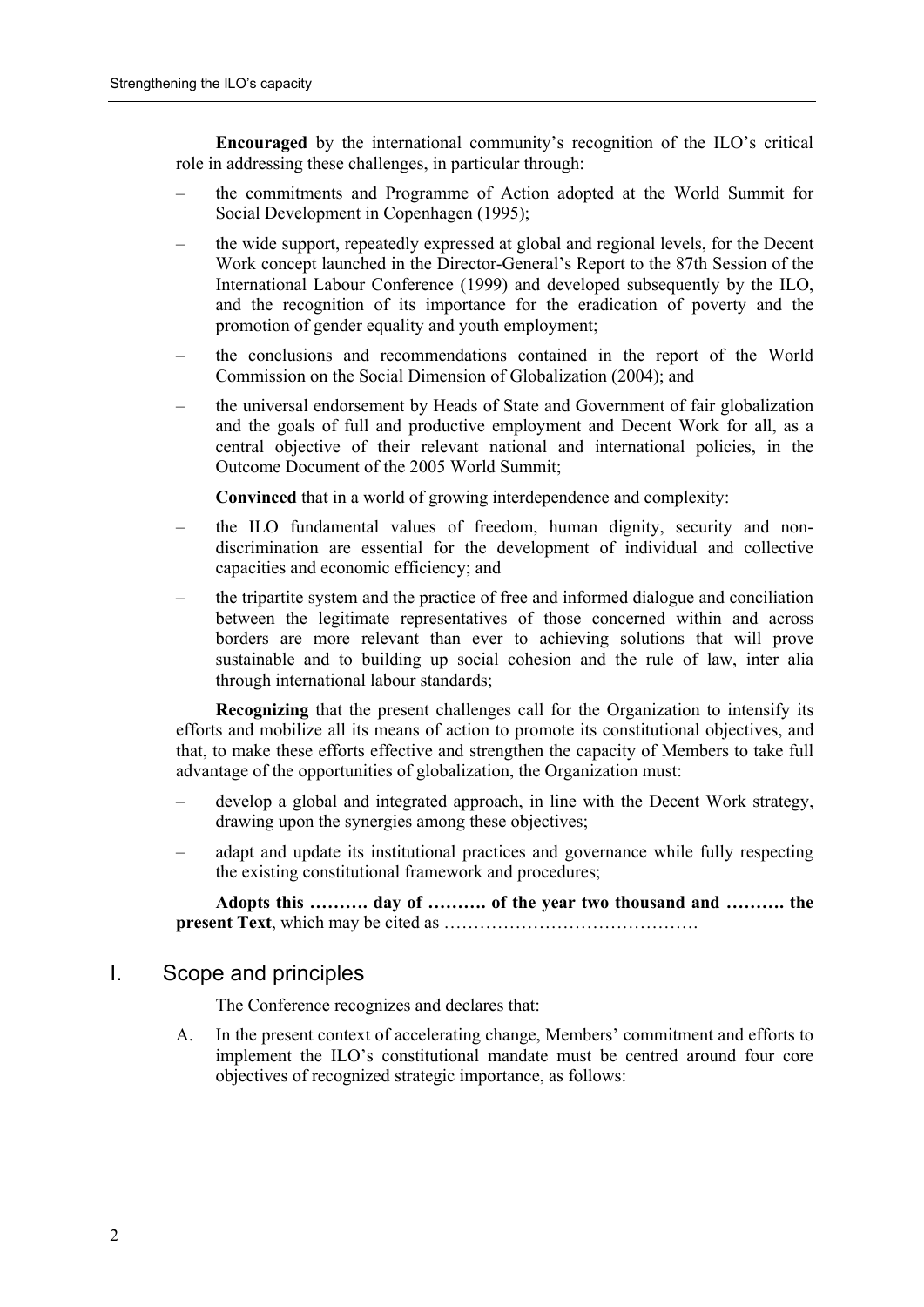- (i) placing full and productive employment at the centre of economic and social policies and creating a sustainable, institutional and macroeconomic environment in which:
	- individuals can develop and update the necessary capacities to be productively occupied for their personal fulfilment and the common well-being; and
	- both private and public enterprises can develop activities and initiatives offering greater employment and income opportunities and prospects for all;
- (ii) developing measures of social and labour protection which are sustainable and adapted to national possibilities, with a view to:
	- progressively extending social security to all and adapting its scope and coverage to meet the new needs and uncertainties generated by the rapidity of technological and economic changes;
	- ensuring healthy, safe and decent working conditions, bearing in mind the basic requirements spelled out in the 1919 "International Labour Charter", as well as the legitimate expectation of all those concerned to obtain a fair share of the wealth which they have helped to generate;
- (iii) promoting social dialogue and tripartism as the most appropriate method for:
	- adapting the implementation of the strategic objectives to the needs and possibilities of each country;
	- translating economic development into social progress and vice versa; and
	- facilitating consensus building on relevant national and international policies;
- (iv) guaranteeing fundamental principles and rights at work both as human rights and as the enabling condition without which none of the other objectives can be fully reached, and the violation of which cannot be invoked or otherwise used as a legitimate comparative advantage.
- B. These objectives are indivisible, interdependent and mutually supportive. The failure to promote any one of them will hinder progress towards the others. To optimize their impact, efforts to promote them should, in line with the strategy for Decent Work, be part of a global and integrated policy covering all relevant areas of activity.
- C. The specific content and relative importance to be given to these objectives is a matter to be determined by each Member, subject to its existing international obligations and giving due regard to:
	- (i) national conditions and possibilities, and such priorities as the parties concerned may express through their freely chosen and representative organizations;
	- (ii) the requirements of interdependence and solidarity among all Members, which are inherent in the ILO Constitution, and which are more pertinent than ever in the context of a global economy; and
	- (iii) the principles and provisions of international labour standards.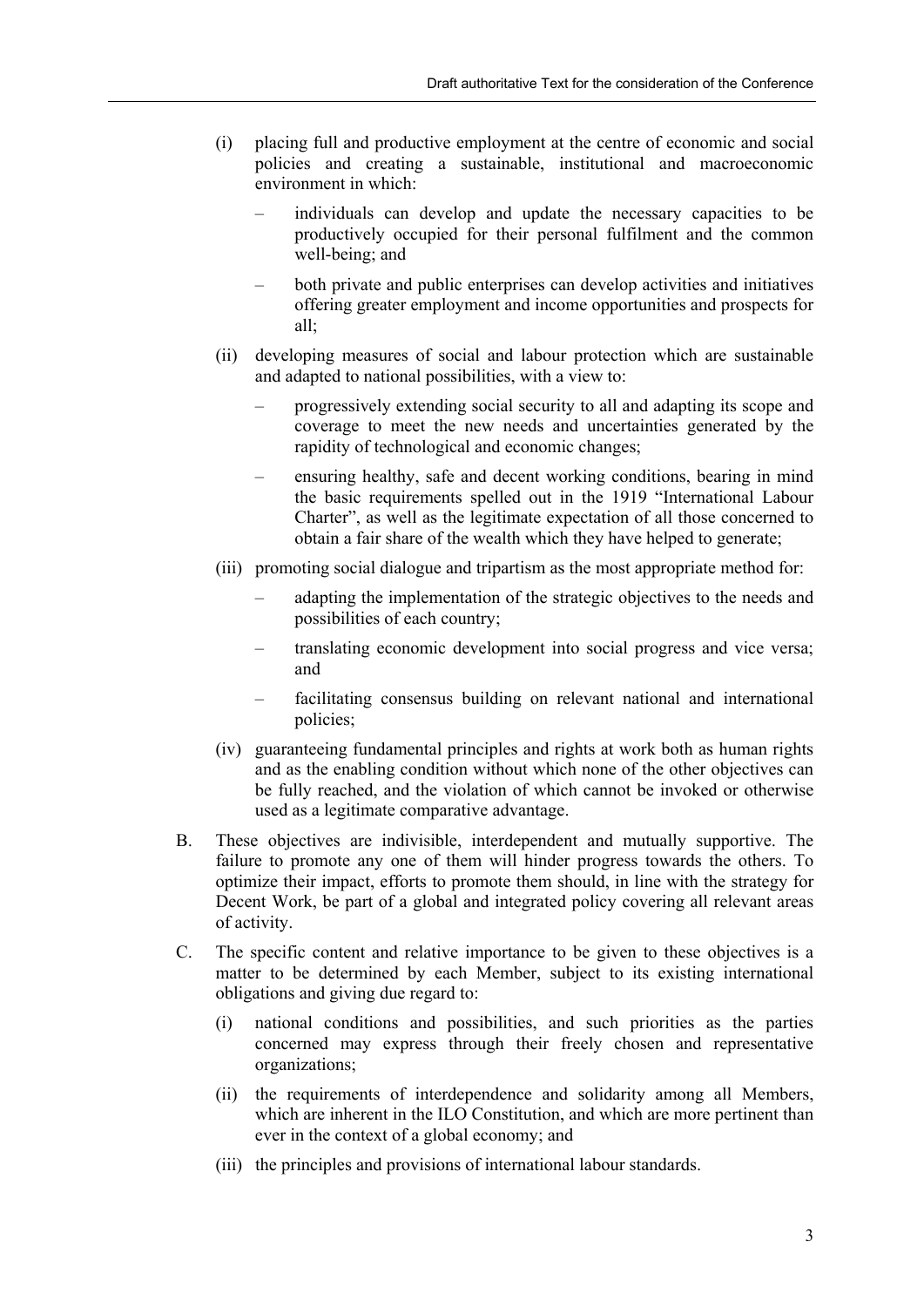## II. Method of implementation

The Conference further recognizes that, in a globalized economy:

- A. The implementation of Section I of this Text requires that the ILO effectively guide, coordinate and assist its Members in their efforts. To that end, the Organization should review and adapt its institutional practices and governance in order to make the best use of its human and financial resources and of the unique advantage of its tripartite structure and standards system, with a view to:
	- (i) systematically assessing its Members' needs, especially those of developing countries, with respect to each of the strategic objectives, as well as past ILO action to meet them, through a regular universal review by the International Labour Conference, so as to:
		- determine how the ILO can more efficiently address these needs through coordinated use of all its means of action;
		- attract additional voluntary resources to address the needs thus determined; and
		- guide the Governing Body and the Office in their responsibilities;
	- (ii) mobilizing technical cooperation and expert advice to support and assist:
		- efforts by individual Members to make progress on a tripartite basis towards all the strategic objectives, through country programmes for Decent Work, where appropriate, and within the framework of the United Nations system; and
		- building up, wherever necessary, the institutional capacity of States, as well as employers' and workers' organizations, as a prerequisite for meaningful and coherent social policy and sustainable development;
	- (iii) promoting shared knowledge and understanding of the synergies between the strategic objectives through empirical analysis and tripartite discussion of concrete experiences, with the voluntary cooperation of countries concerned and with a view to informing Members' decision-making in relation to the opportunities and challenges of globalization;
	- (iv) upon request, providing assistance to Members who wish to promote strategic objectives jointly within the framework of bilateral or multilateral agreements, subject to their overall compatibility with ILO obligations;
	- (v) developing new partnerships with relevant non-state entities in consultation, where appropriate, with national and international employers' and workers' organizations – in order to enhance the effectiveness of ILO operational programmes and activities, enlist their support in any appropriate way, and otherwise promote ILO strategic objectives.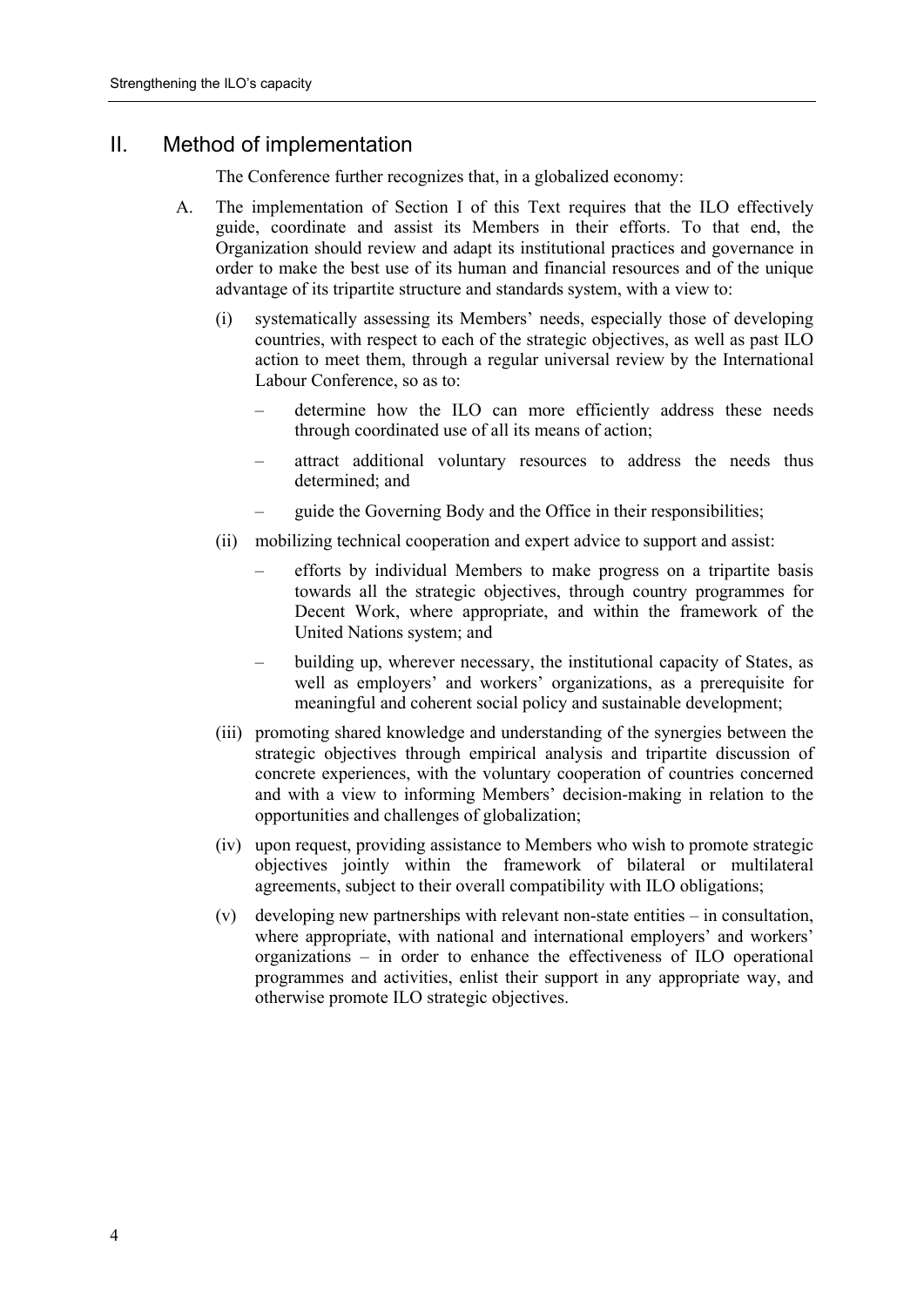- B. At the same time, Members have the key responsibility to give effect to their commitment to and support for a global and integrated strategy for Decent Work outlined in Section I of this Text and making it an integral part of their social and economic policy. For the discharge of that responsibility, they may consider, inter alia:
	- (i) adopting a national strategy for Decent Work targeting a set of priorities for the integrated pursuit of the strategic objectives, giving due regard to national possibilities and needs identified in consultations with representative organizations of employers and workers;
	- (ii) establishing, if necessary with the assistance of the ILO, appropriate indicators or statistics to monitor and evaluate the progress made;
	- (iii) reviewing their situation as regards the ratification or implementation of ILO instruments with a view to achieving a minimum coverage of each of the strategic objectives, with special emphasis on the instruments regarded as most significant from the viewpoint of governance;  $<sup>1</sup>$ </sup>
	- (iv) taking appropriate steps to ensure adequate coordination between positions taken on behalf of the member State concerned in relevant international forums and any steps they may take under the present Text;
	- (v) providing on a bilateral, regional or multilateral basis, in so far as their resources permit, appropriate support to other Members' efforts to give effect to the principles and objectives referred to in Section I of this Text;

 and, in pursuit of the goals above, consulting with representative organizations of employers and workers on any steps that could be taken.

C. Other international and regional organizations with mandates in closely related fields have an important contribution to make to the implementation of this integrated approach.

## III. Final provisions

l

A. The Director-General of the International Labour Office will ensure that the present Text is communicated to all Members and, through them, to representative organizations of employers and workers; to international organizations with competence in related fields at the international and regional levels; and to such other entities as the Governing Body may identify. Governments, as well as employers' and workers' organizations at the national level, should make the Text known in all relevant forums where they may participate or be represented, or otherwise disseminate it to any other entities that may be concerned.

<sup>1</sup> For example, the Labour Inspection Convention, 1947 (No. 81), the Employment Policy Convention, 1964 (No. 122), the Labour Inspection (Agriculture) Convention, 1969 (No. 129), and the Tripartite Consultation (International Labour Standards) Convention, 1976 (No. 144), which are all priority Conventions.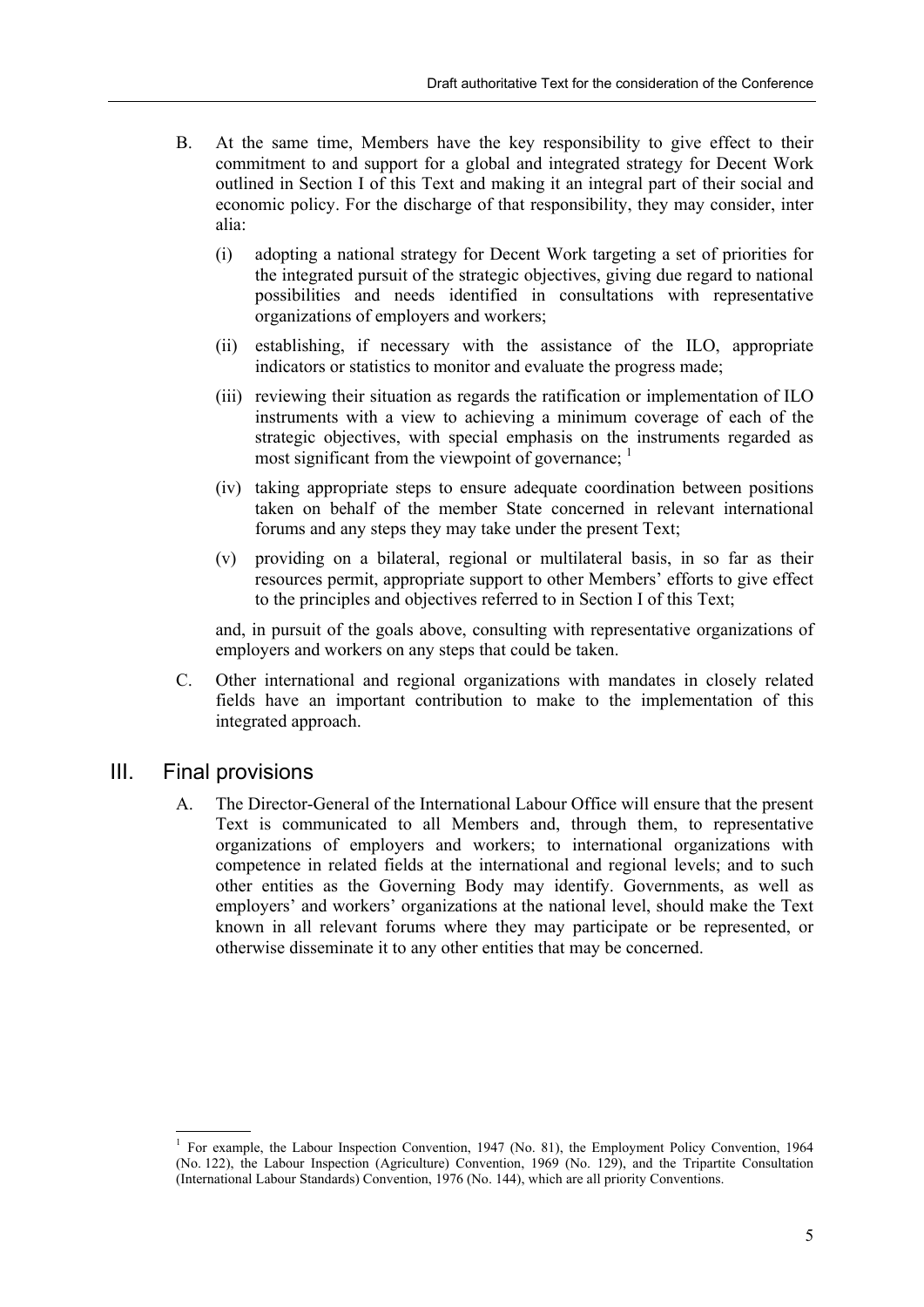- B. The Governing Body and the Director-General of the International Labour Office will have the responsibility for establishing appropriate modalities for the expeditious implementation of Section II of this Text, taking into account the guidelines contained in the annex.
- C. At such time(s) as the Governing Body may find appropriate, and in accordance with modalities to be established, the impact of the present Text, and in particular the steps taken to promote its implementation, will be the object of a review by the International Labour Conference with a view to assessing what further course of action, possibly of a standards-related nature, would be appropriate.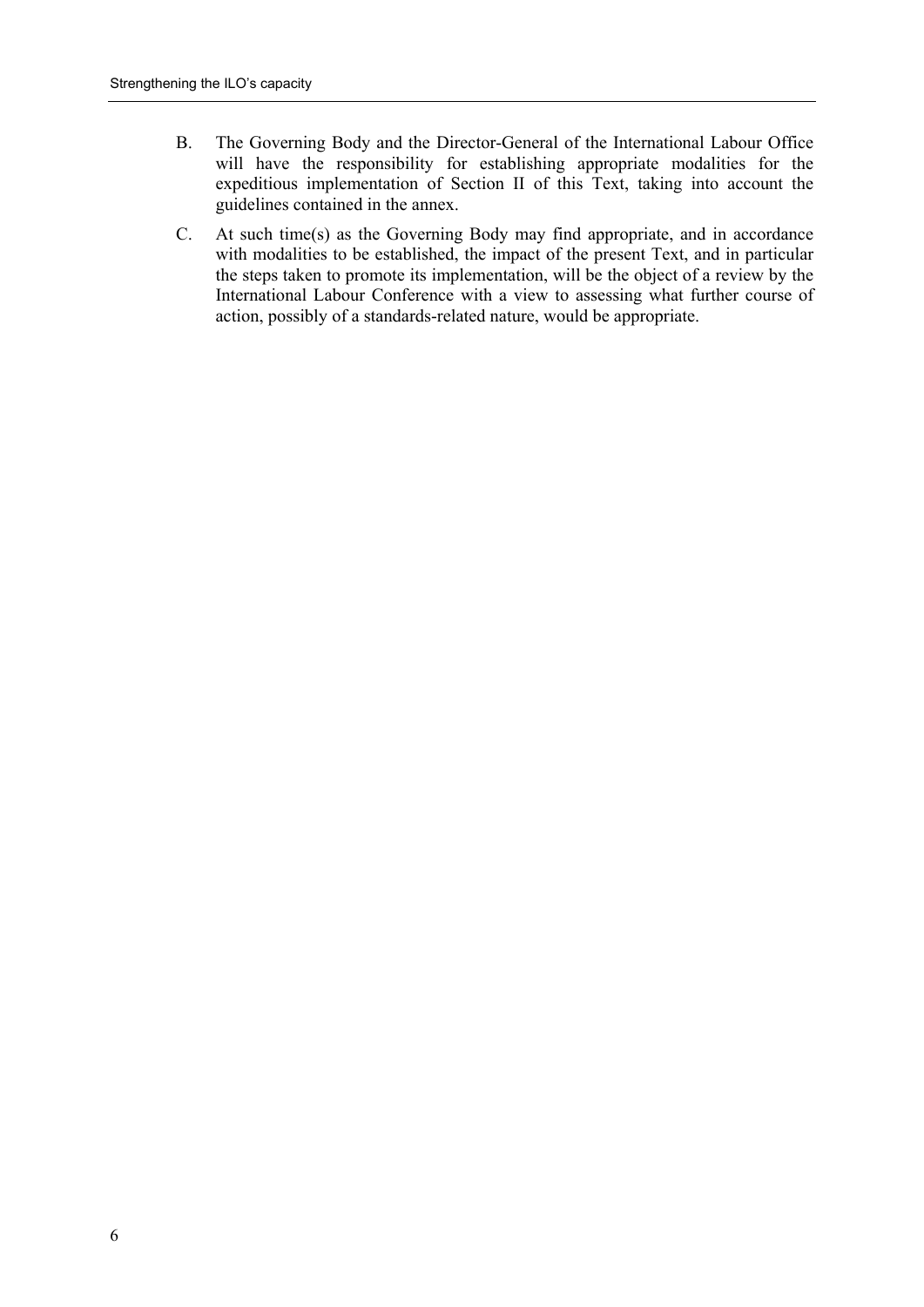## **Possible annex**

## Follow-up to the Text

## I. Overall purpose and scope

- 1. The aim of this follow-up is to address the means by which the Organization will guide, coordinate and assist the efforts of its Members to give effect to their commitment to pursue the four core objectives of strategic importance to implementing the constitutional mandate of the Organization.
- 2. This follow-up seeks to make the fullest possible use of the means of action provided under the Constitution to the Organization to fulfil its mandate. Some of the measures to assist the Members may entail some adaptation of existing modalities of application of article 19, paragraphs  $5(e)$  and  $6(d)$ , of the ILO Constitution.

## II. Action by the Organization to assist its Members

## *Administration, resources and external relations*

- A. The Director-General will take all necessary steps, including making proposals to the Governing Body as appropriate, to ensure the means by which the Organization will guide, coordinate and assist the Members in their efforts under this Text. Such steps should take into account the need to promote:
	- (i) coherence, coordination and collaboration within the International Labour Office for its efficient conduct;
	- (ii) adequate competencies and knowledge base, and effective governance structures; and
	- (iii) operational partnerships within the United Nations system and with other relevant actors to strengthen ILO operational programmes and activities or to otherwise promote ILO objectives.

## *Understanding and responding to Members' realities and needs*

- B. The Organization will introduce a scheme of cyclical reviews by the International Labour Conference so as to:
	- (i) understand better the realities and needs of its Members with respect to each of the strategic objectives, respond more effectively to them, in particular those of Members at a less advanced stage of development, with all the means of action at its disposal, including through standards-related action, technical cooperation, and the technical and research capacity of the Office, and adjust its priorities and programmes of action accordingly;
	- (ii) assess the results of its programmes of action; and
	- (iii) mobilize additional voluntary resources in support of strategic priorities.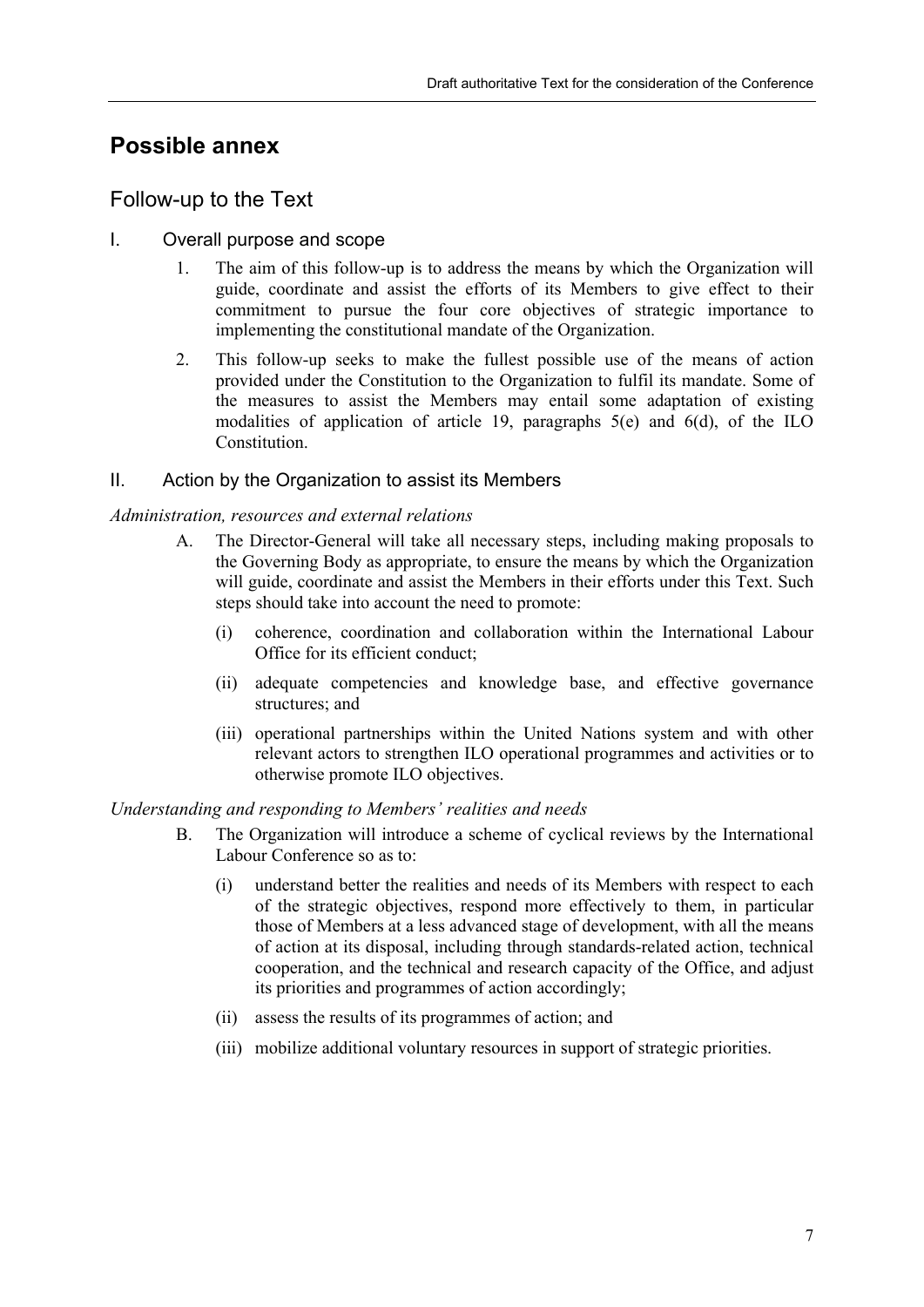#### *Technical assistance and advisory services*

- C. The Organization will provide, upon request, all appropriate assistance within its power to support Members' efforts to make progress towards the strategic objectives through an integrated and coherent national strategy, inter alia by:
	- (i) strengthening and streamlining its technical cooperation activities within the framework of country programmes for Decent Work and that of the United Nations system;
	- (ii) providing general expertise and assistance, which each Member may request for the purpose of adopting a national strategy, and exploring innovative partnerships for its implementation; and
	- (iii) developing appropriate tools for effectively evaluating the progress made and assessing the impact that other factors and policies may have on the Members' efforts.

#### *Research, information collection and sharing*

- D. The Organization will consider appropriate steps to promote more actively empirical knowledge and understanding of how the strategic objectives interact with each other and contribute to social progress, sustainable development and the eradication of poverty in the global economy. These steps may include the tripartite sharing of experiences and good practices at the international and regional levels in the framework of:
	- (i) studies conducted on an ad hoc basis with the voluntary cooperation of the governments and representative employers' and workers' organizations in the countries concerned; or
	- (ii) any common schemes such as peer reviews which interested Members may wish to establish or join.

#### III. Evaluation by the Conference

- A. The impact of the Text, in particular the extent to which it has contributed to promoting, among Members, the aims and purposes of the Organization through the integrated pursuit of its strategic objectives, will be the subject of evaluation by the Conference, which may be repeated from time to time, within the framework of an item placed on its agenda.
- B. The Office will prepare a report to the Conference for evaluation of the impact of the Text, which will contain information on:
	- (i) actions or steps taken as a result of the present Text, which may be provided by tripartite constituents through the services of the ILO, notably in the regions, and by any other reliable source;
	- (ii) steps taken by the Governing Body and the Office to follow up on relevant governance, capacity and knowledge-base issues relating to the pursuit of the strategic objectives; and
	- (iii) the possible impact of the Text in relation to other interested international organizations.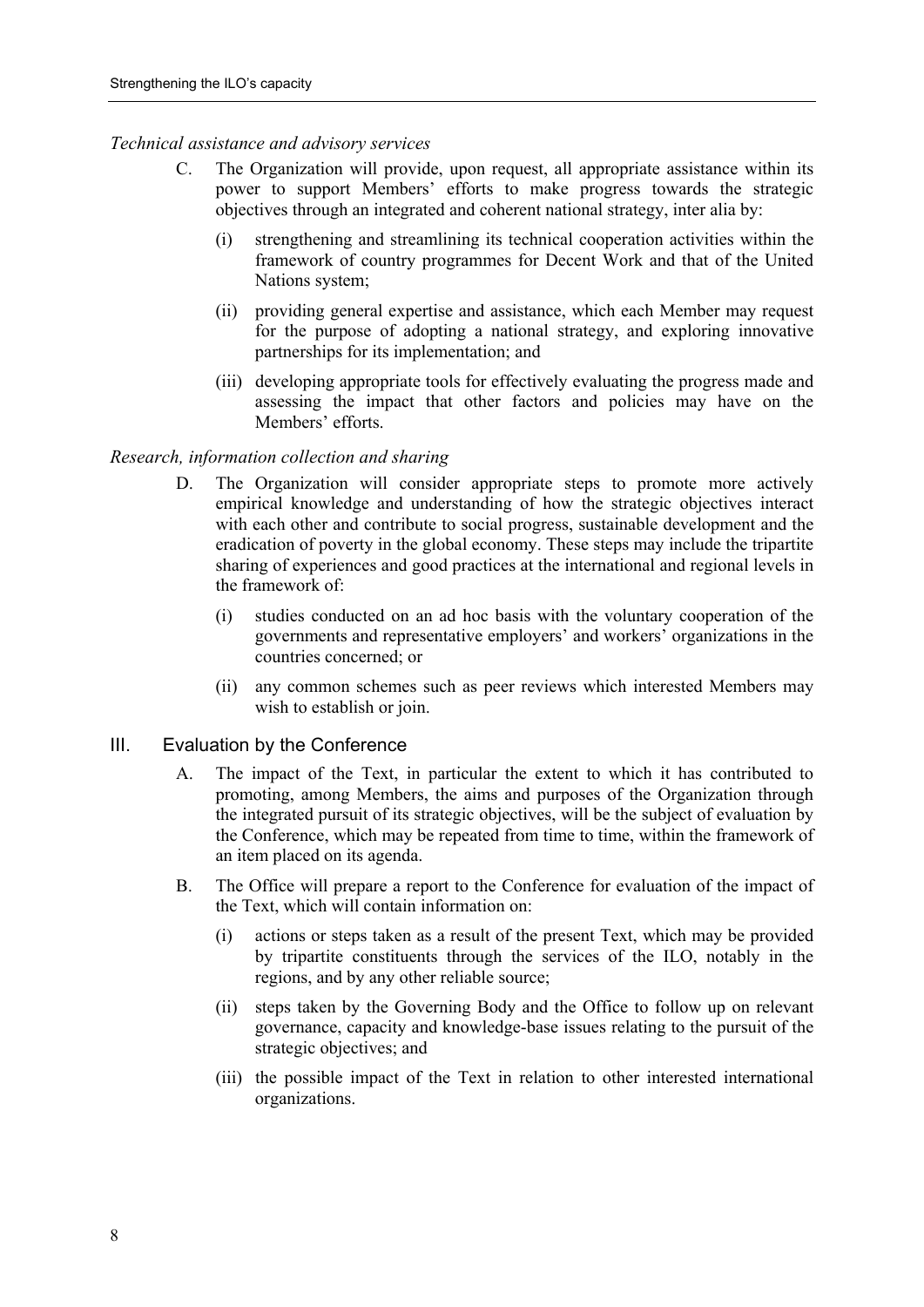- C. Interested public international organizations will be given the opportunity to participate in the evaluation of the impact and in the discussion. Other interested entities may attend and participate in the discussion at the invitation of the Governing Body.
- D. In the light of its evaluation, the Conference will draw conclusions regarding the desirability of further evaluations or the opportunity of engaging in any other appropriate course of action, including action of a standards-related nature.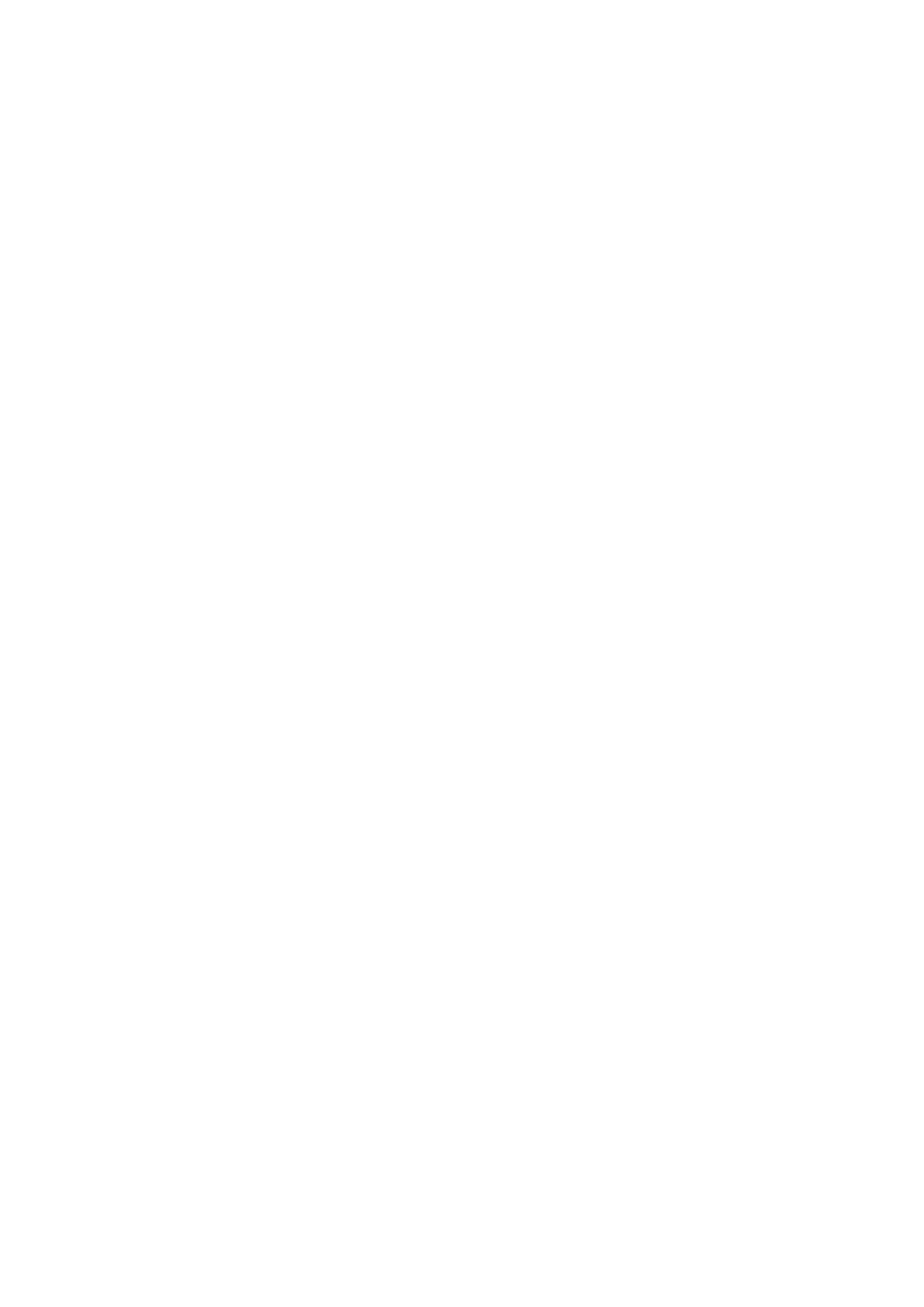# **II. Introduction: Purpose and significance of the debate**

1. The question of strengthening the ILO's capacity to assist its Members in the context of globalization appears for a second time on the Conference agenda. This is of course a reflection of the breadth of the subject and the diversity of perspectives required to do it justice. But it is also a reflection of a sense that this is a debate of historical significance for the ILO and its future, and that it requires the attention and patience which such historical importance merits. This feeling, which was widely shared and expressed during the discussions, may indeed appear objectively justified when the following three factors are taken into consideration.

2. First, from a purely formal point of view it is, as noted last year, the first time since the Declaration of Philadelphia that the constituents have taken the opportunity to engage, on a universal basis,  $\frac{1}{1}$  in an overall reflection on the way in which the basic changes that have affected the international system have repercussions on the implementation of the ILO's mandate, and to do so in a legal framework that enables them to formally express the views of the ILO as an organization.

3. Second, from a substantive point of view, and as also noted last year, it may be said that for the first time since its creation the context makes it possible – and necessary – for the ILO to do exactly what it was established to do with the methods and means of action placed at its disposal. The ILO was created in the context of what was called "our first globalization"<sup>2</sup> to reconcile the economic prosperity and expansion made possible by new technologies and open trade with the requirements of social justice, using methods and means which did not entail imposed obligations but rather the voluntary conciliation of the will and interest of those concerned through their freely chosen and representative organizations. The economic depression, the Second World War and the division of the world into two closed and opposing economic and political blocs successively and severely undermined the possibility of implementing that vision and testing the efficacy of that method, to the point of casting doubt on that voluntary method in some quarters and causing it to be perceived as either inefficient or unnecessary. With a few years' hindsight, it now seems clear that the very complexity of the present economy and rapidity of change requires a degree of sophistication and adjustment, which is less and less compatible with solutions imposed from above and outside, but rather requires constant adjustment through social dialogue.

<sup>&</sup>lt;sup>1</sup> The membership of the ILO is currently three-and-a-half times larger than in 1949 when the Organization had 49 member States.

<sup>2</sup> S. Berger: *Notre première mondialisation: leçons d'un échec oublié*, Paris, La République des Idées/Le Seuil, Paris, 2003.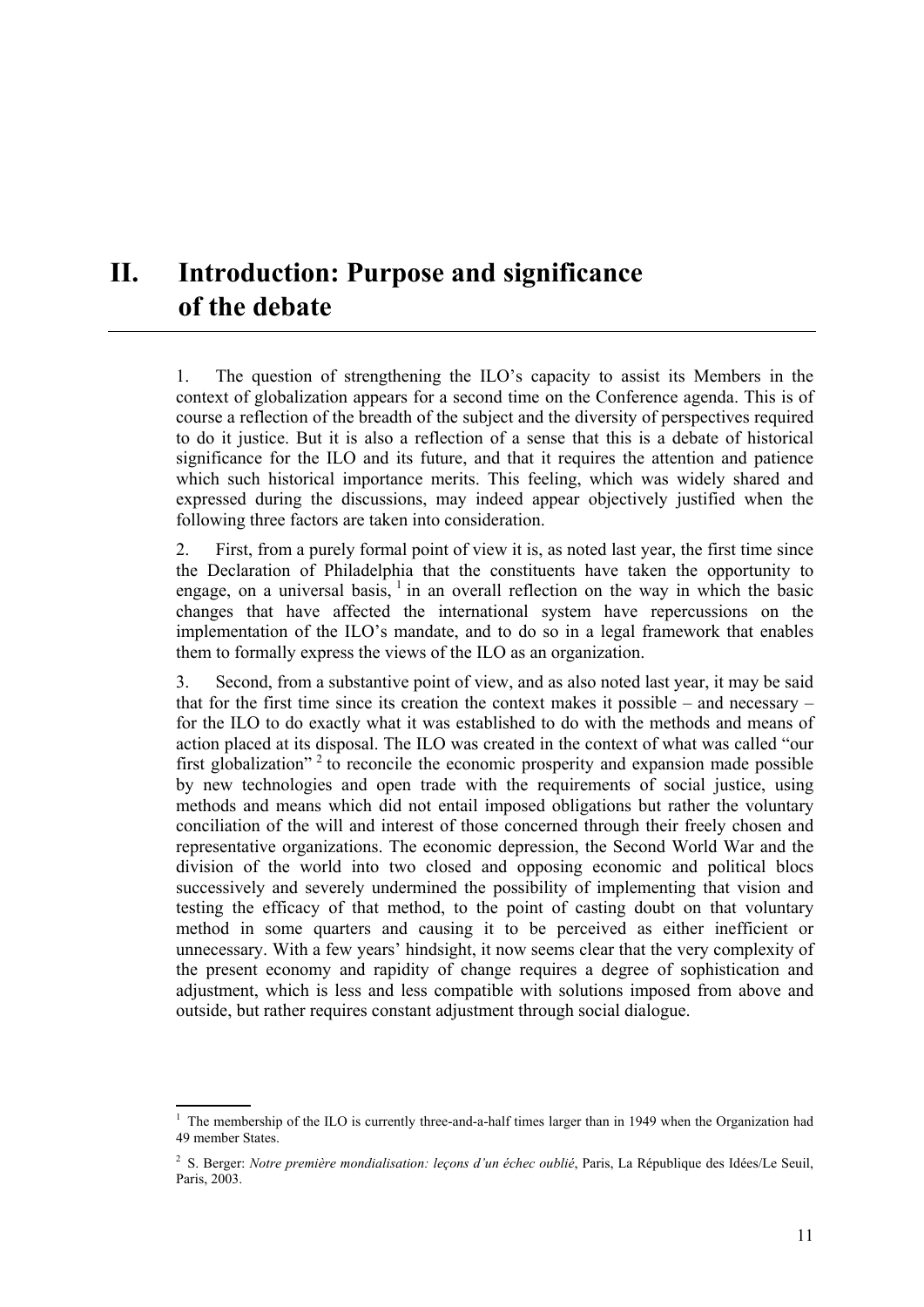4. Third, this occasion has special historical significance because tripartite constituents are not just being called upon to restate their commitments and expectations as was, in a way, the case with the Declaration of Philadelphia. They are being invited to clarify the implications of such commitments and expectations from the viewpoint of institutional practices. They will have to consider in very specific terms how these expectations may be fulfilled through appropriate adjustments to the Organization's institutional practices, as well as through greater consistency in their own efforts.

5. But even if one leaves aside this historical perspective and significance and looks to the future, it seems clear that the possible adoption of an authoritative document which could constitute the framework within which the Organization would be called upon to fulfil this mandate as it approaches its second century of existence is of fundamental institutional significance.

6. From both perspectives, this requires patience, a great sense of responsibility, and compromise. As with similar exercises in the past, the widest measure of participation and consensus through social dialogue is of the essence. To quote from the Delegation on Constitutional Questions, which in 1946 also reviewed the ILO Constitution and examined an issue that is similar in many ways to that of strengthening the ILO capacity, one should never forget that "no Constitution can work successfully unless there is general agreement on its fundamental provisions". 3 While there is no question of amending the Constitution in the present case, this warning still seems perfectly relevant to the present exercise of restating the ILO's raison-d'être and adjusting its institutional practices.

7. This is why it has been agreed, from the outset, that the objective of achieving consensus should be kept in mind at all stages of the process and that the Office would have an important role to play in making this effective. The document submitted to the Governing Body in March 2006 (GB.295/16/5) pointed out at the same time that seeking a consensus is not tantamount to reaching agreement on the lowest common denominator. It rather means that every effort should be made to achieve "that which is most important to each party without being unacceptable to others". The unprecedented process of consultations which has preceded and followed the decision of the Governing Body to place the item on the agenda bears witness to the fact that this objective has been taken very seriously.

<sup>3</sup> ILO: *Constitutional Questions*, Report II, Part 1: Reports of the Conference Delegation on Constitutional Questions, International Labour Conference, 29th Session, Montreal, 1946, p. 15.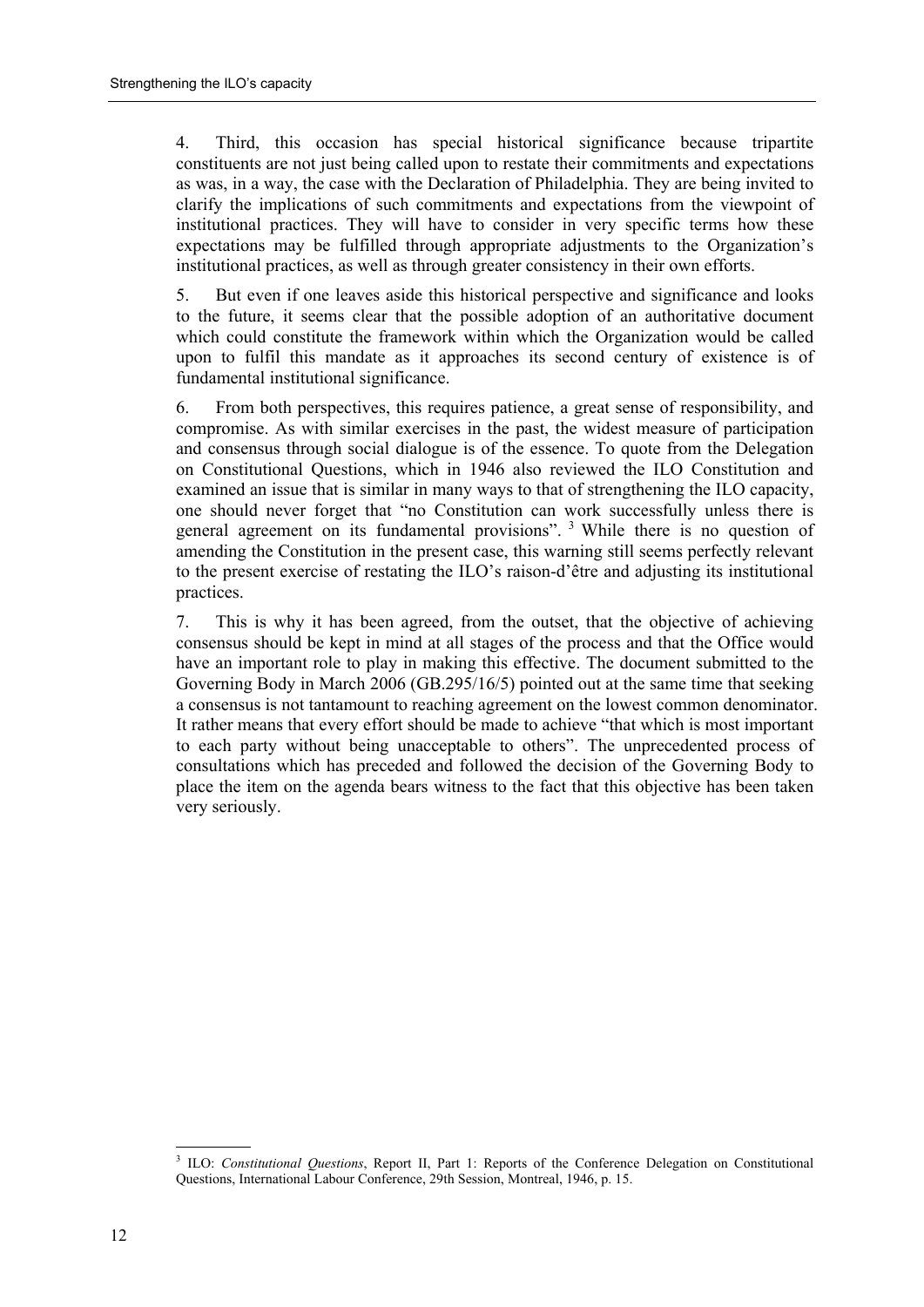# **III. Overview of previous discussions**

8. In its report, the World Commission on the Social Dimension of Globalization  $(2002-04)$ <sup>1</sup> took an important step towards embracing the idea that globalization could not be sustainable without strengthening its social dimension, and that the ILO had been and was expected to play a major and unique role in a rapidly emerging global market economy. However, this raised the issue of its institutional capacity being commensurate to the challenge.<sup>2</sup>

9. The Director-General's Report to the 92nd Session of the International Labour Conference in 2004, concerning ILO follow-up to the Commission's report, gradually gave rise to the idea of giving the tripartite constituents the opportunity to examine this institutional dimension in greater depth, within a legal framework that would allow the Organization to express its opinion as such. The question of the follow-up to be given to the discussions at the Conference was therefore put to the Governing Body in November 2004: first, it was invited, in the context of the Working Party on the Social Dimension of Globalization, to give its views on the implications of the Commission's report for the ILO's future activities and programmes; and second, in the context of the preliminary discussion on the 2007 Conference agenda, it was asked whether it wished to be presented with proposals on this matter, from the standpoint of any possible institutional implications.<sup>3</sup>

10. Following informal consultations in February 2005, the Governing Body confirmed that it wished, with an eye to future consultations, to be presented with a proposal on the matter. This was the object of a document prepared after tripartite consultations in October 2005, on the basis of which the Governing Body then reached a broad consensus in November 2005 on placing on the agenda of the 2007 Conference an item

<sup>&</sup>lt;sup>1</sup> ILO: *A fair globalization: Creating opportunities for all*, Report of the World Commission on the Social Dimension of Globalization, International Labour Conference, 92nd Session, Geneva, 2004.

<sup>&</sup>lt;sup>2</sup> The Commission's mandate was to embark independently upon a global review that would be useful to the international community as a whole. This mandate went well beyond the specific concerns of the ILO. (When presenting the Commission's report to the International Labour Conference in June 2004, President Halonen took pains to point out that: "the recommendations in the World Commission's report cover a much wider field than the ILO's direct scope" (ILO, *Reply by the Director-General to the discussion of his Report*, International Labour Conference, *Provisional Record* No. 25, 92nd Session, Geneva, 2004, para. 2)). The Commission's report nevertheless brought to the fore a number of aspects that particularly concerned ILO action and the opportunity it had to strengthen its institutional capacity. One of the proposals aimed, for example, to reinforce the capacity of the ILO to promote respect for core labour standards (ILO: *A fair globalization: Creating opportunities for all*, Report of the World Commission on the Social Dimension of Globalization, International Labour Conference, 92nd Session, Geneva, 2004, para. 426); see also para. 513: "We invite the ILO, taking advantage of its wideranging Constitution and its constituency of workers' and employers' organizations as well as governments, to develop new instruments and methods which can promote coherence between economic and social goals in the global economy."

<sup>&</sup>lt;sup>3</sup> ILO: Follow-up to the report of the World Commission on the Social Dimension of Globalization, Governing Body, Working Party on the Social Dimension of Globalization, 291st Session, Geneva, November 2004, GB.291/WP/SDG/1.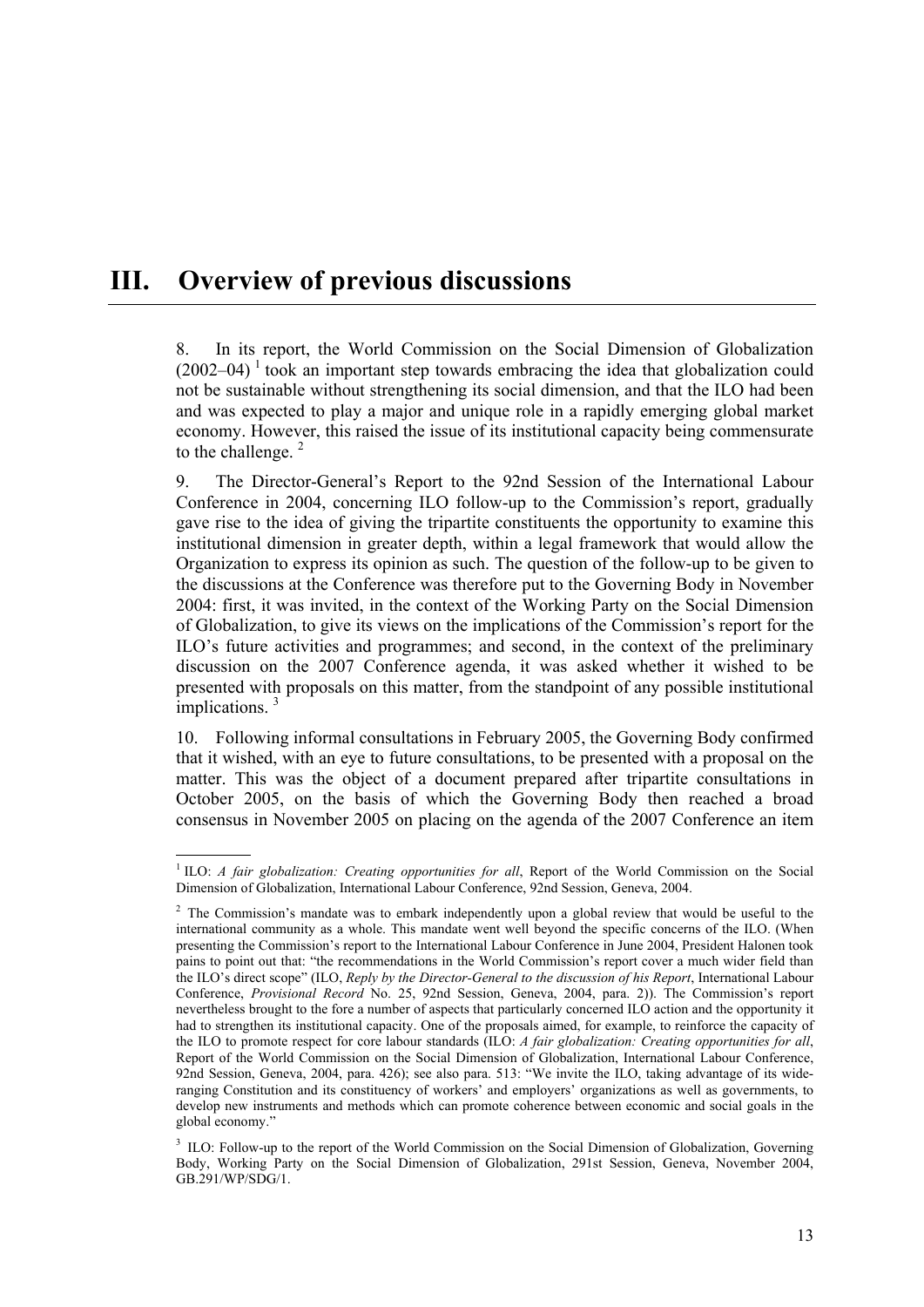for general discussion entitled "Strengthening the ILO's capacity to assist its Members' efforts to reach its objectives in the context of globalization".<sup>4</sup>

11. Given the significance of this issue and the need to define its purpose and limitations as clearly as possible, the Governing Body requested the Office to submit a further document to it in March 2006. Albeit unusual, this step proved useful, as it enabled the Office to explore a certain number of questions by initially outlining the main issues that would be included in the future report, <sup>5</sup> and to have a better idea of the potential key concerns of the tripartite constituents in the quest for a consensus, which, as noted above, is of the essence for such a debate. 6

 4 ILO: Minutes of the 294th Session, Governing Body, 294th Session, Geneva, November 2005, GB.294/PV, para. 43.

<sup>5</sup> ILO: *Fifth Supplementary Report: Strengthening the ILO's capacity to assist its Members' efforts to reach its objectives in the context of globalization*, Report of the Director-General, Governing Body, 295th Session, Geneva, March 2006, GB.295/16/5.

<sup>6</sup> ILO: Minutes of the 295th Session, Governing Body, 295th Session, Geneva, March 2006, GB.295/PV, paras 251–272.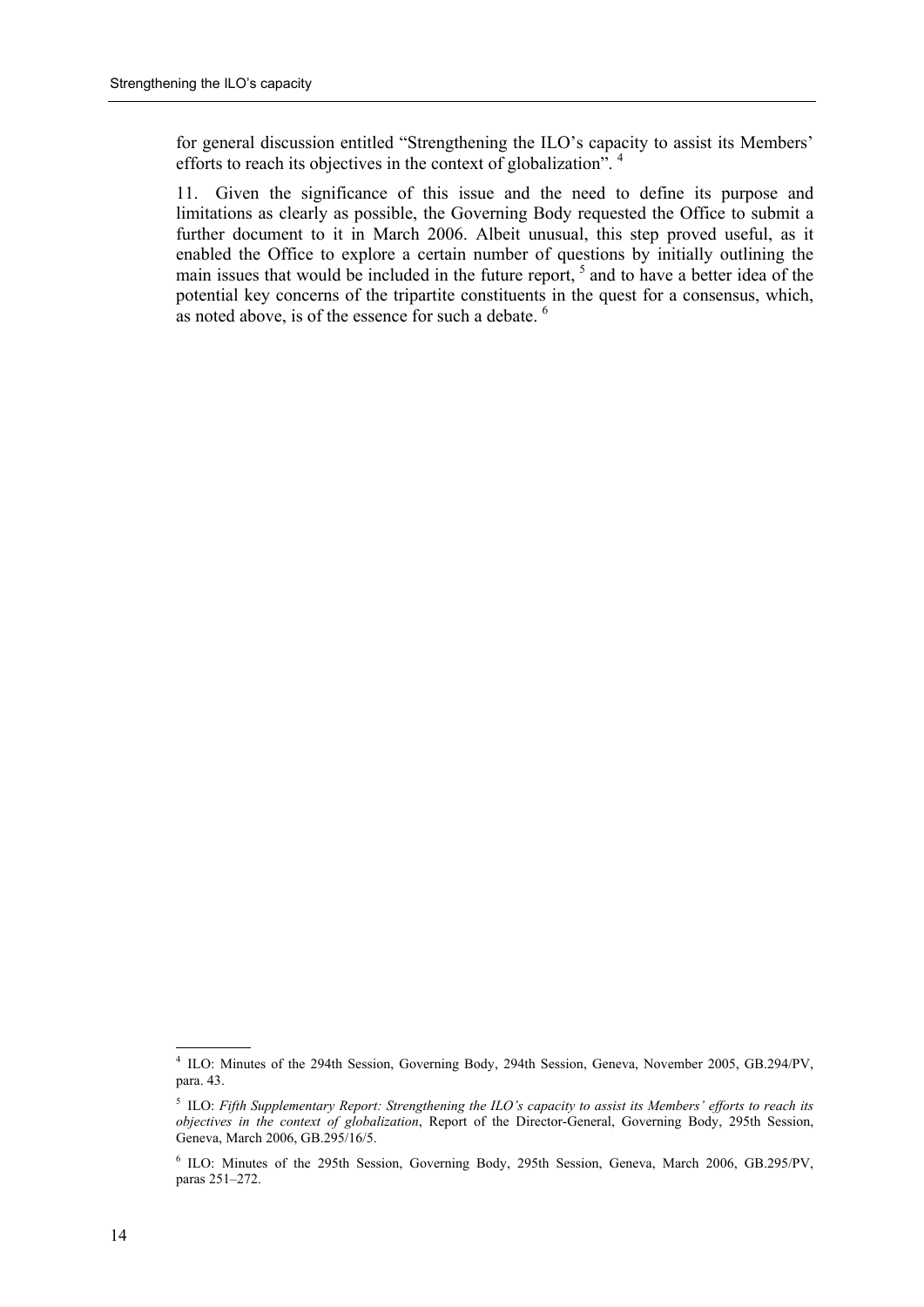# **IV. Consideration of strengthening the ILO's capacity by the 2007 session of the Conference**

12. The purpose of Report V presented to the International Labour Conference in June 2007 was to help constituents reflect on what might be useful ways to strengthen the machinery of the Organization and thus its capacity to assist its Members.<sup>1</sup> The Report pointed out that the present context made ILO objectives more relevant than ever, as their achievement encapsulated in the concept of Decent Work is increasingly recognized as a key condition for the sustainability of an open economy and society confronted with growing dissatisfaction. And despite doubts expressed at the time of the transition between the Cold War and the globalization context, the ILO's means and methods – based as they are on voluntary action by the State on the basis of tripartite dialogue at the national and international level – remain the most sustainable way of attaining ILO objectives in today's very complex world.

13. Against this background, the Report suggested that the real challenge for the ILO was not to reconsider its values, objectives or means of action. Rather, the real challenge was a matter of "governance" and working methods to make more systematic and rational use of the whole range of tools at its disposal for promoting Decent Work as well as making the most of its exceptional comparative advantage – its universal and tripartite composition. Report V itself referred to the strengthening of three dimensions of ILO governance: "vertical", "horizontal" and "external".

14. First, as regards *"vertical" governance*: the re-articulation of ILO constitutional objectives around four main pillars described as "strategic objectives" represented a significant step in the rationalization of the ILO's mandate both for internal application and from the viewpoint of understanding and visibility vis-à-vis the general public. But at the same time it more explicitly begged the question of how efficient the Organization's present action and institutional practices are in objectively assessing and effectively meeting its Members' actual needs in relation to each of these objectives.

15. A fairly straightforward possible solution gradually emerged, which was to establish a much clearer and more effective institutional link between needs and means, and between action to meet such needs and evaluation of the actual impact of such action. It related to the possibility of introducing a regular cycle of reviews of trends and policies relating to the ILO objectives of strategic importance, which would improve the ILO's ability to have a better understanding of its Members' real needs, in order to mobilize more consistently the wide range of ILO means of action.

<sup>&</sup>lt;sup>1</sup> ILO: *Strengthening the ILO's capacity to assist its Members' efforts to reach its objectives in the context of globalization*, Report V, International Labour Conference, 96th Session, Geneva, June 2007.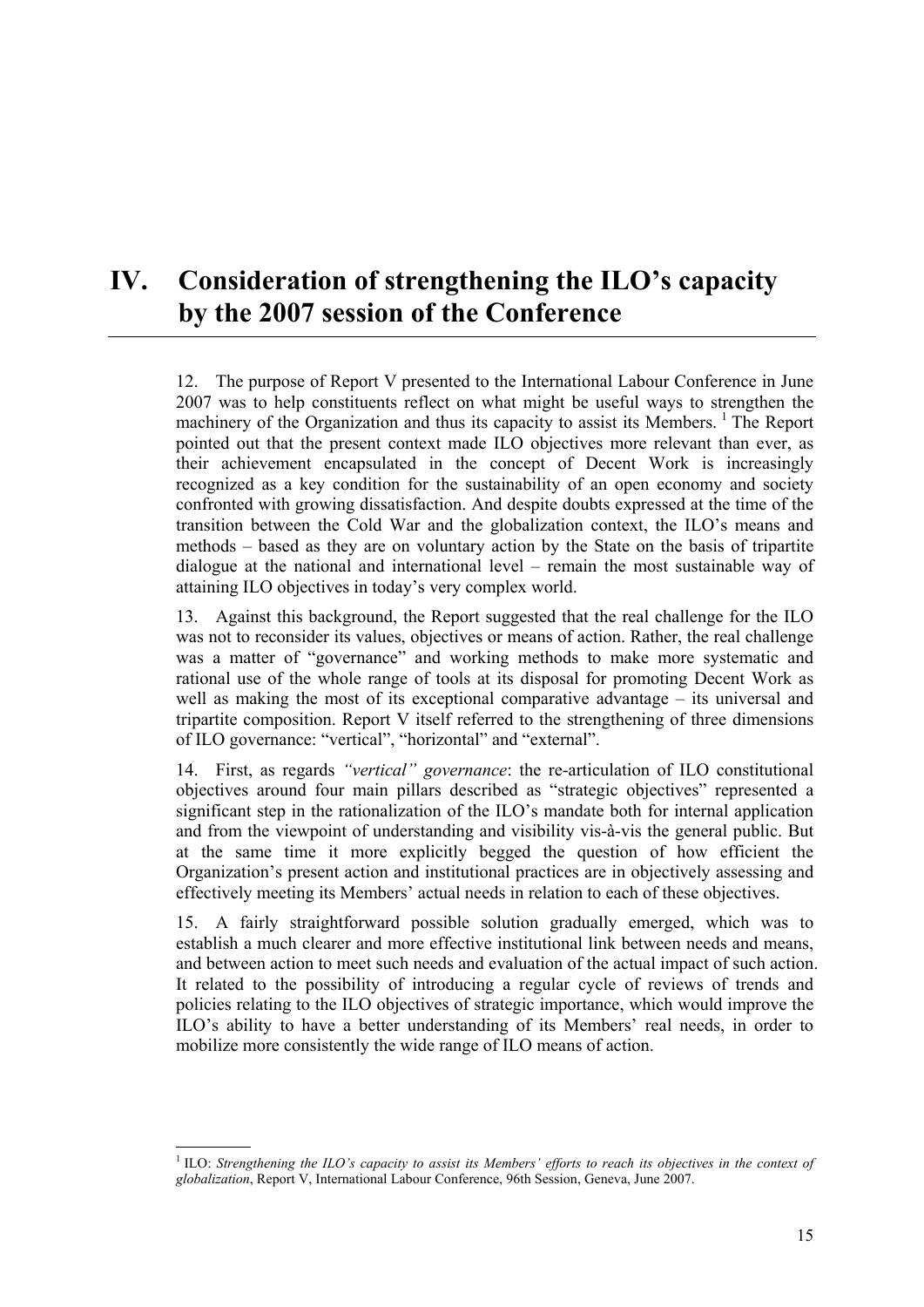16. Second, improving *"horizontal" governance* was designed to remedy another serious shortcoming in the ILO's capacity to effectively assist its Members: the fact that these objectives are complementary and interdependent as recognised by the Decent Work concept, whereas the traditional approach seemed to reflect a segregated "selfservice approach". There are several ways to overcome this segregation and promote the integrated approach implied in the Decent Work strategy within the Organization, and among its constituents. As will be seen below, one of them would be the adoption of an "authoritative Text" that would, inter alia, encourage Members to draw out the implications of their support for the Decent Work strategy. But for such encouragement to be effective, it has to be informed by empirical comparative evidence or other mutual incentives or examples of best practice which will be sufficiently convincing to persuade them that they stand to benefit from such an integrated approach.

17. Third, *"external" governance* concerned the ILO's capacity to influence new actors in their efforts relevant to the attainment of ILO objectives. The Report pointed out that the ILO was established in a context where there were no international actors other than States and a handful of international organizations, including the ILO. Its work was centred on assisting and coordinating state action towards social progress. The context has changed radically with the emergence of a constellation of influential new actors, both public and private. Their influence could be detrimental to the capacity and/or willingness of States to discharge their responsibilities in relation to social progress, but at the same time they could also play an effective role in promoting such progress. The Report made it clear in that respect that the question was not to shift responsibilities to the new actors, with the risk of further undermining state capacity and will. It was to find specific ways in which they could make a contribution or otherwise support ILO action to help strengthen state capacity and will. Various options were considered in the Report, including possibilities for associating relevant actors in an appropriate way with assessing the impact of the authoritative Text.

18. The Report made it clear that none of the options considered above involved change in the ILO's constitutional framework or in its means of action. The practice of cyclical reviews could be introduced by the Governing Body as part of discharging its responsibility to establish the Conference agenda. But the opportunity to spell out the underlying message concerning the relevance and reaffirmation of the ILO's irreplaceable role, method and objectives, and the consolidation of the Decent Work concept and integrated approach, would be missed. This is why the Report considered the adoption of an authoritative Text which would both convey and consolidate the message and provide the necessary institutional framework for future action covering all the abovementioned dimensions.

19. While many questions were asked and certain doubts were expressed during the discussion on specific points contained in the Report, as reflected in the Committee's own report,  $\frac{2}{3}$  the identification of the main challenges and possible delineation of solutions seemed to be generally acceptable, as underlined in the conclusions. They were the basis of the resolution defining the mandate given to the Governing Body and the Office to follow up on the matter and place an appropriate item on the agenda for that purpose, as well as providing specific instructions regarding method and timing. 3

<sup>&</sup>lt;sup>2</sup> Fifth item on the agenda: Strengthening the ILO's capacity to assist its Members' efforts to reach its objectives in the context of globalization (general discussion), Report of the Committee on Strengthening the ILO's Capacity, *Provisional Record* No. 23, International Labour Conference, 96th Session, Geneva, 2007.

<sup>3</sup> Resolution and conclusions of the Committee on Strengthening the ILO's Capacity, *Provisional Record* No. 23, International Labour Conference, 96th Session, Geneva, 2007 (see Appendix 1).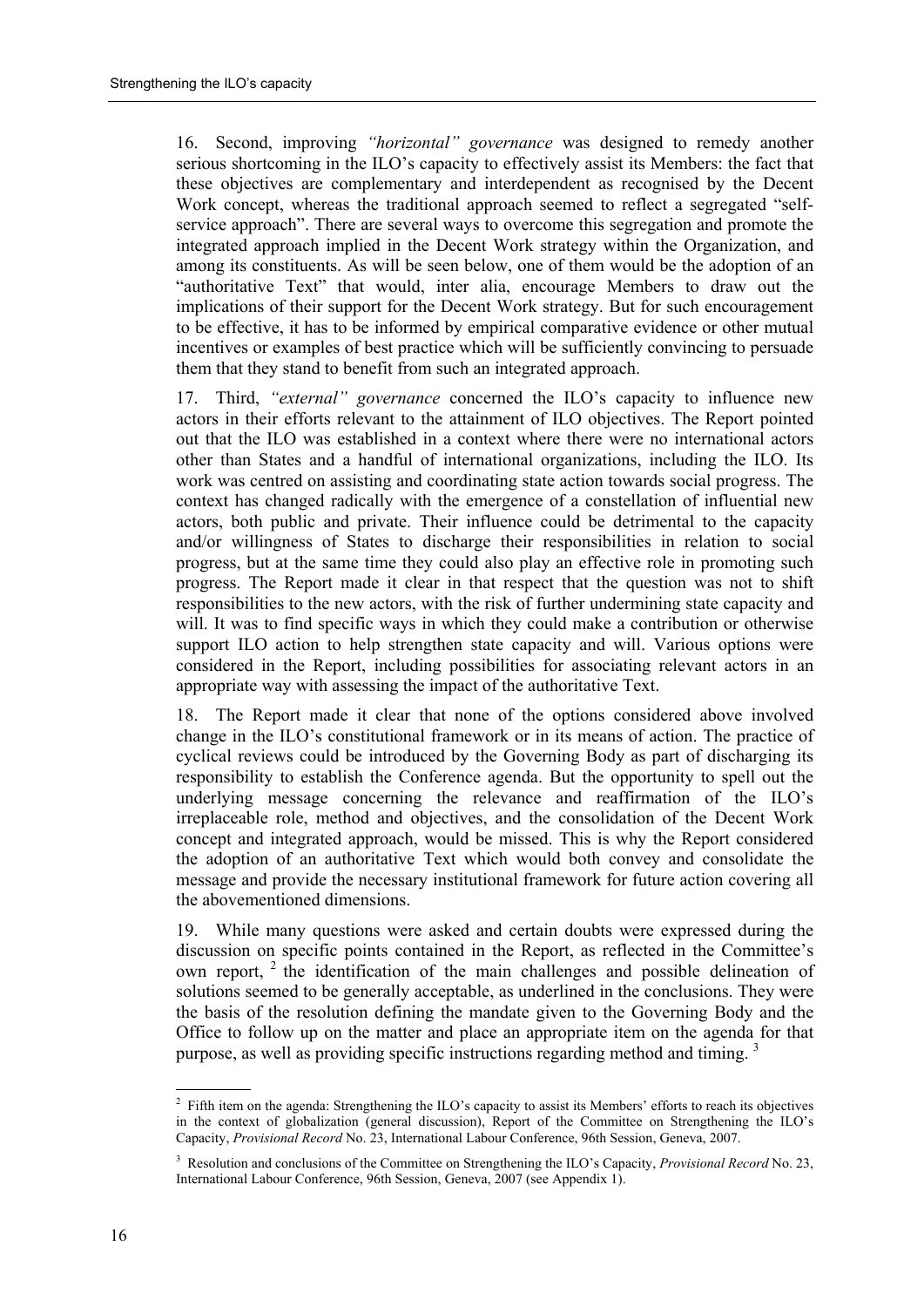20. The resolution requested the Governing Body (1) to decide on placing an item on the agenda of the next session of the International Labour Conference with a view to the possible consideration of an authoritative document and follow-up,  $4$  and (2) to adopt a programme of work to follow up on the conclusions of the various governance aspects of strengthening ILO institutional capacity. <sup>5</sup> For the discharge of this mandate, the Conference placed express emphasis on the widest intersessional consultations among constituents who are in the "driver's seat" for the purpose of reaching the necessary consensus.

 $4$  ibid., para. 2(a).

 $<sup>5</sup>$  ibid., para. 2(b).</sup>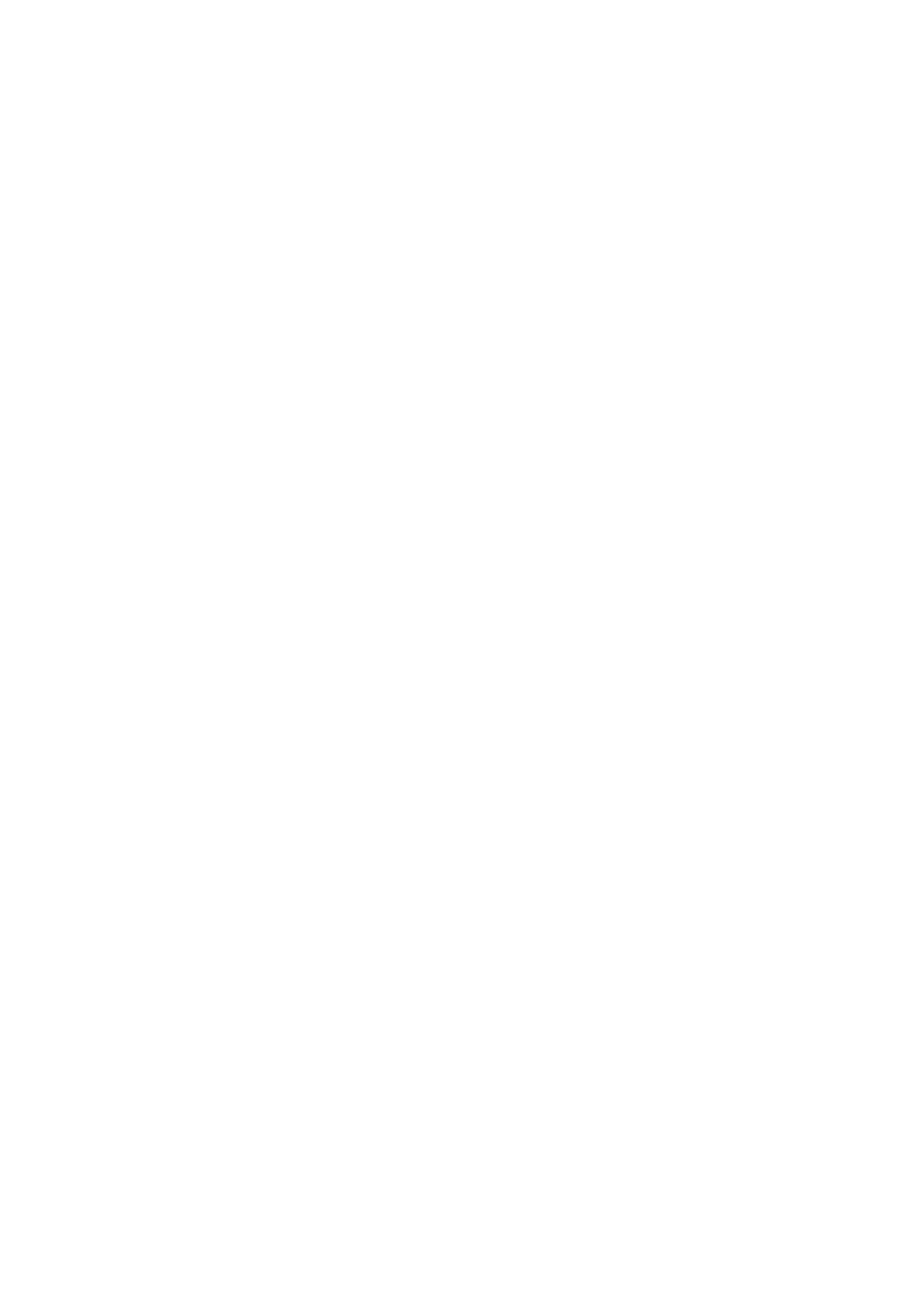# **V. Steps taken to implement the mandate given by the International Labour Conference**

## **October consultations and action taken by the Governing Body in November 2007**

21. In accordance with the outcome of the Conference discussion, a round of consultations took place in October  $2007<sup>1</sup>$  in order to obtain inputs from the tripartite constituents, including all interested governments both within and outside the Governing Body, so that the Office could take the discussion on the various elements one step further. For the purpose of the consultations, the Office prepared a non-document circulated in mid-September, recalling the framework of the mandate given by the International Labour Conference and providing some insight as to what the possible content and form of an authoritative document could be. 2

22. Taking into account these consultations and their results, which were the subject of a separate oral report, the Governing Body took the decisive step at its 300th Session in November to formally place an item on the agenda of the 97th Session of the International Labour Conference (2008). This enables the Conference this year not only to continue the discussion but also to adopt "an authoritative document, possibly in the form of a Declaration or any other suitable instrument, together with any appropriate follow-up, and the form they may take".<sup>3</sup> In addition, the Governing Body endorsed the programme of work as outlined in the oral report, and agreed on the principle of establishing a steering group of the Governing Body whose exact membership would be fixed during the next round of informal consultations in February 2008.

<sup>&</sup>lt;sup>1</sup> These consultations took place in two phases; a first phase involving the Government group on 3 October, and a second tripartite phase from 16 to 17 October, preceded by a meeting between the Office and the Workers' and Employers' groups on 15 October.

 $2$  Also a chart illustrating a possible programme of work was made available during the tripartite consultations.

<sup>&</sup>lt;sup>3</sup> The Governing Body: (a) decided to place on the agenda of the 97th Session (2008) of the International Labour Conference the following item: "Strengthening the ILO's capacity to assist its Members' efforts to reach its objectives in the context of globalization: Continuation of the discussion on strengthening the ILO's capacity and possible consideration of an authoritative document, possibly in the form of a Declaration or any other suitable instrument, together with any appropriate follow-up, and the form they may take"; (b) requested the Director-General to report to its 301st Session (March 2008) on relevant developments for the preparation of the Conference discussion. (GB.300/2/1, para. 8.)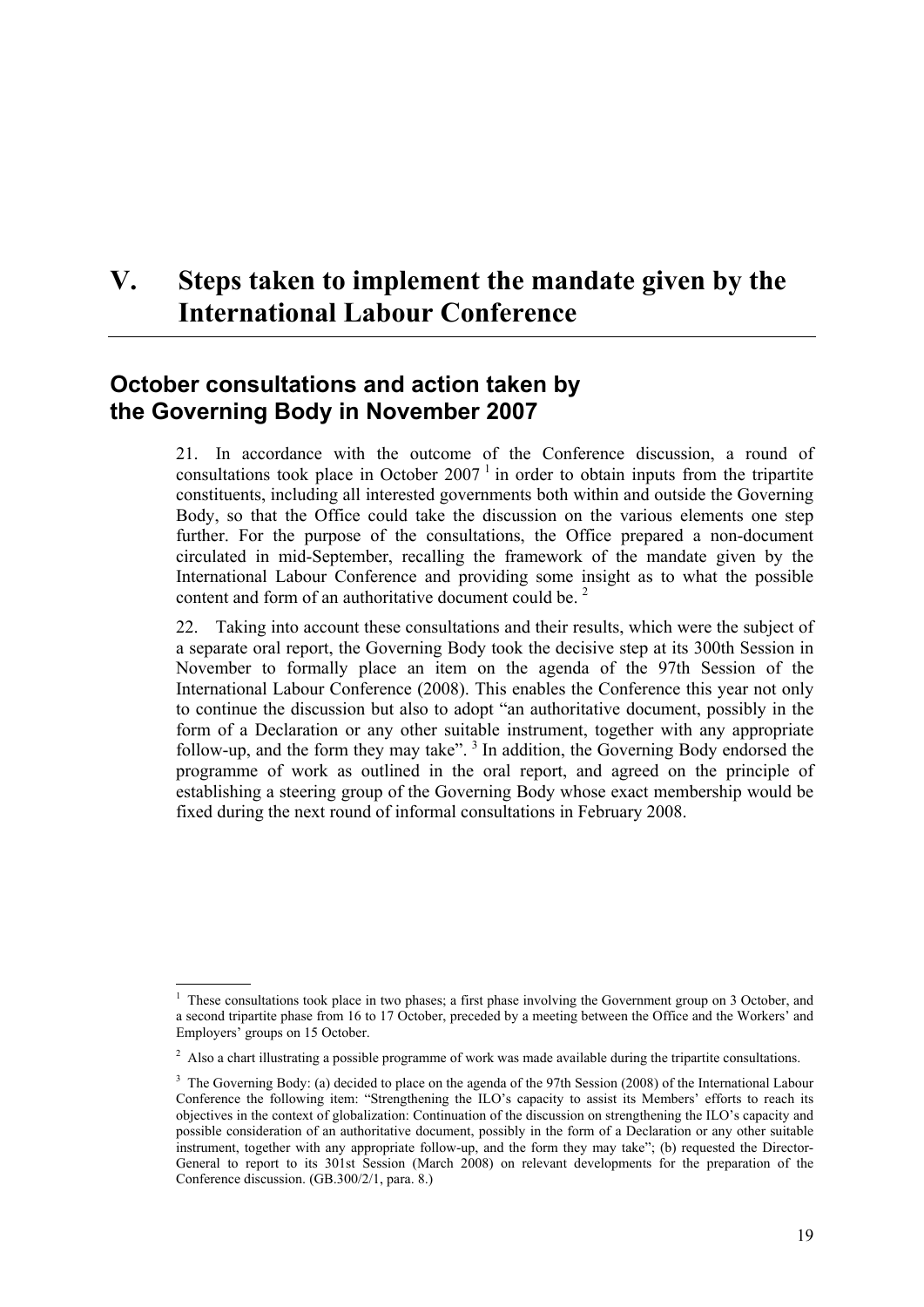# **Draft elements of a possible authoritative Text**

23. It was agreed that, in order to meet the requirement of submitting a report under the relevant item and to take advantage of the time available before the Conference, a first step in the programme of work would be to draft the elements of a text before the end of 2007, which would then be subject to another round of consultations at the beginning of February. This preliminary draft ("Draft elements of a possible authoritative text", December 2007, reproduced in Appendix II) was circulated on 20 December. In order to facilitate consideration of this text, the Office presented it in synoptic form, indicating sources for elements in the text, as well as relevant comments from earlier consultations, in the appropriate places beside the main text.

24. This preliminary draft was then revised in the light of comments and suggestions made during these consultations, and the revised Text (which can be found at the start of this Report) will serve as the basis for the Conference discussion. The following section gives a general overview of the content and structure of the preliminary draft, as well as an explanation of how it sought to reconcile the ideas, requests or concerns presented during the various phases of the debate, while maintaining an appropriate degree of coherence and balance. This overview, which was presented to constituents during the February 2008 consultations, has been reproduced in some detail in this Report, both as an important part of the record, and because it remains relevant for consideration of the revised Text.

25. The preamble, in addition to stating some obvious references, highlighted the fact that the recent experience of globalization had provided further evidence that translating an increase in economic prosperity into effective social progress (and vice versa), which is necessary for the very stability and sustainability of open economies and societies, is no more automatic now than it was in the past. Achieving such social progress requires sustained efforts from Members, assisted by an efficient ILO, and this is the reason why there is the need to strengthen the ILO's capacity.

26. The section on principles was designed to underline the contemporary significance and relevance of ILO objectives as re-articulated around the four strategic objectives and the Decent Work concept, for efficacy and for greater visibility. In so doing, the draft sought to carefully reconcile concerns that were sometimes divergent – in particular the very clear repeated message from the Employers and some Governments that there should be no question of defining the concept of Decent Work, which was a matter to be dealt with exclusively at the national level, and the point made by the Workers and others that, as the authoritative Text was aimed at a wide audience beyond the ILO, it could not be limited to a bureaucratic listing of the strategic components of Decent Work, which at the outset had been formulated essentially for internal purposes. The initial draft tried to reconcile these two positions as follows.

27. First, by elaborating the significance, relevance and interdependence of the strategic objectives from the viewpoint of contemporary concerns, mindful, on the one hand, of the need to anchor their description in the existing constitutional texts defining the ILO mandate (including the Declaration of Philadelphia) to avoid the risk, of a loss of substance and the fear of "mandate creep" and, on the other hand, of the need to take into account more recent formulations which, while not having the same legal status, are more in resonance with contemporary expectations and concerns.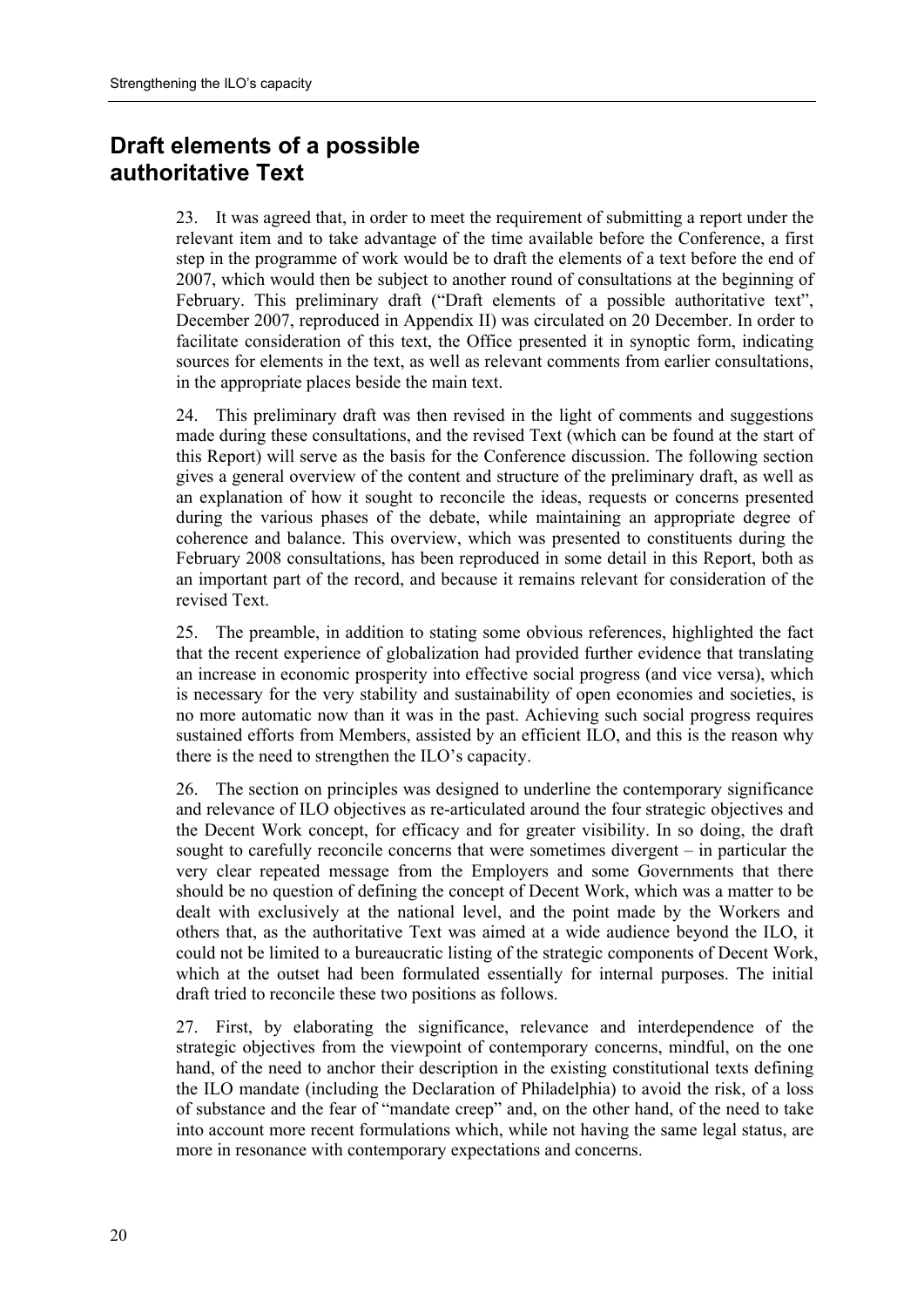28. Second, by making it clear that the Decent Work strategy was not about new content but about an (integrated) method to give greater efficiency and impact to Members' efforts to promote objectives that were already clear and agreed upon. The preliminary draft emphasized that the objectives were interdependent and mutually supportive, but that the specific content and weight to be given to each of them had to be determined at the national level, taking into account national specificities and the wishes of the workers' and employers' organizations concerned.

29. The section on the role of the ILO and its Members took as a basis the point that the principles spelled out in the first section were of general application – equally valid for the Organization and its Members. It should be recalled in this respect that, as reflected in article 1(1) of the Constitution, the establishment of the Organization cannot be a substitute for the efforts of the Members. Thus, ILO efforts to promote an integrated approach will be moot if they are not rooted in the express will of the Members to draw these consequences themselves. There is no question of shifting the focus of the exercise from the strengthening of the ILO's capacity to the question of the Members' responsibilities; rather, the intention is to address what are two sides of the same coin.

30. As regards more specifically the role of Members, the preliminary draft made it clear that there was no question of imposing any new obligation on them, but rather of including a reminder of the desirability for all concerned to be consistent with their (vocal) support for the Decent Work strategy. The list of possible steps that could be contemplated to translate the "integrated approach" into action at the national level was purely indicative. It reflected the abovementioned principle that there is no question of the Organization being a substitute for the competent authorities at the national level. The only common denominator is the need to involve social partners in the process in a way which is adapted to national practices. The subsection concerning the Organization reflected the previous discussion about the detailed list of steps that could be taken by the Governing Body to improve "vertical", "horizontal" and "external" governance, which are familiar to all.<sup>4</sup>

31. The final section endeavoured to meet two concerns that had been expressed during previous discussions. As regards the first concern, that the exercise might result in an (unacceptable) additional reporting burden on Members, it was made clear that the assessment of the impact of the authoritative Text as a whole would be the subject of a separate report submitted at such intervals as the Governing Body may deem appropriate and would not involve reporting from Members.<sup>5</sup> As regards the second concern, that governance and capacity issues which for many Members are central to this exercise would be overshadowed by the priority given to the authoritative Text itself, the followup section provided a clear guarantee that this would not be the case. In addition to the fact that the cyclical reviews would provide the framework in which the performance of the Office can be directly assessed, this follow-up would oblige the Office and the

<sup>&</sup>lt;sup>4</sup> See the 2007 conclusions of the Conference Committee on Strengthening the ILO's Capacity, which gave a mandate to the Governing Body to further explore proposals relating to the "vertical", "horizontal" and "external" aspects of governance: the possibility of introducing cyclical reviews (paras 5–6), the strengthening and streamlining of DWCPs (para. 8), the possibility of developing a framework for voluntary country studies (para. 9), and new partnerships for decent work (para. 13) (*Provisional Record* No. 23, International Labour Conference, 96th Session, Geneva, 2007).

<sup>5</sup> The question of the reporting workload involved in the cyclical reviews is discussed in a separate note reproduced in Annex 1 of the document entitled: The cyclical review scheme: Parameters relevant to its possible modalities.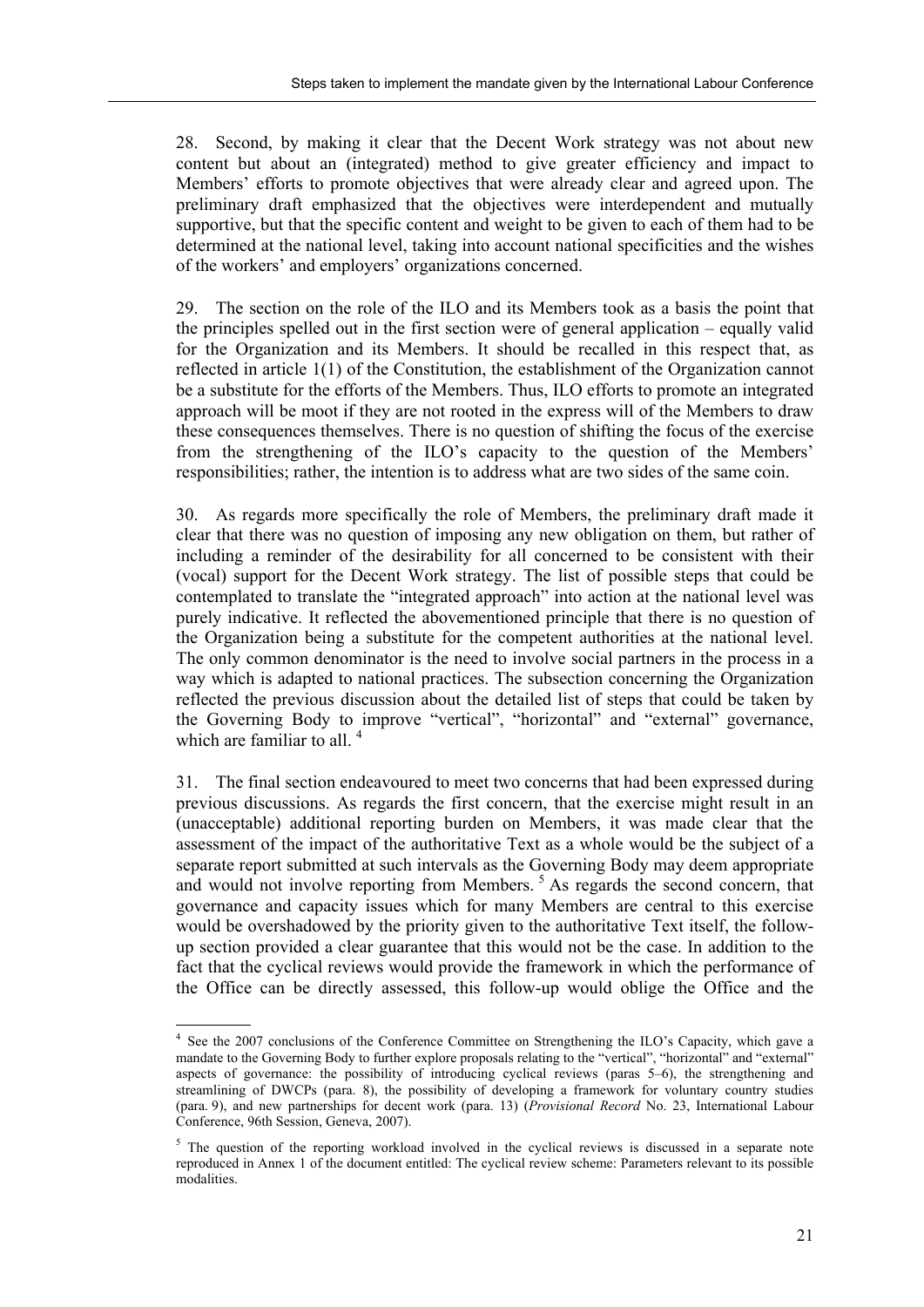Governing Body to report to the Conference on what specific steps they have taken. Thus, the authoritative Text and the adoption thereof will be the best guarantee that these issues are not neglected.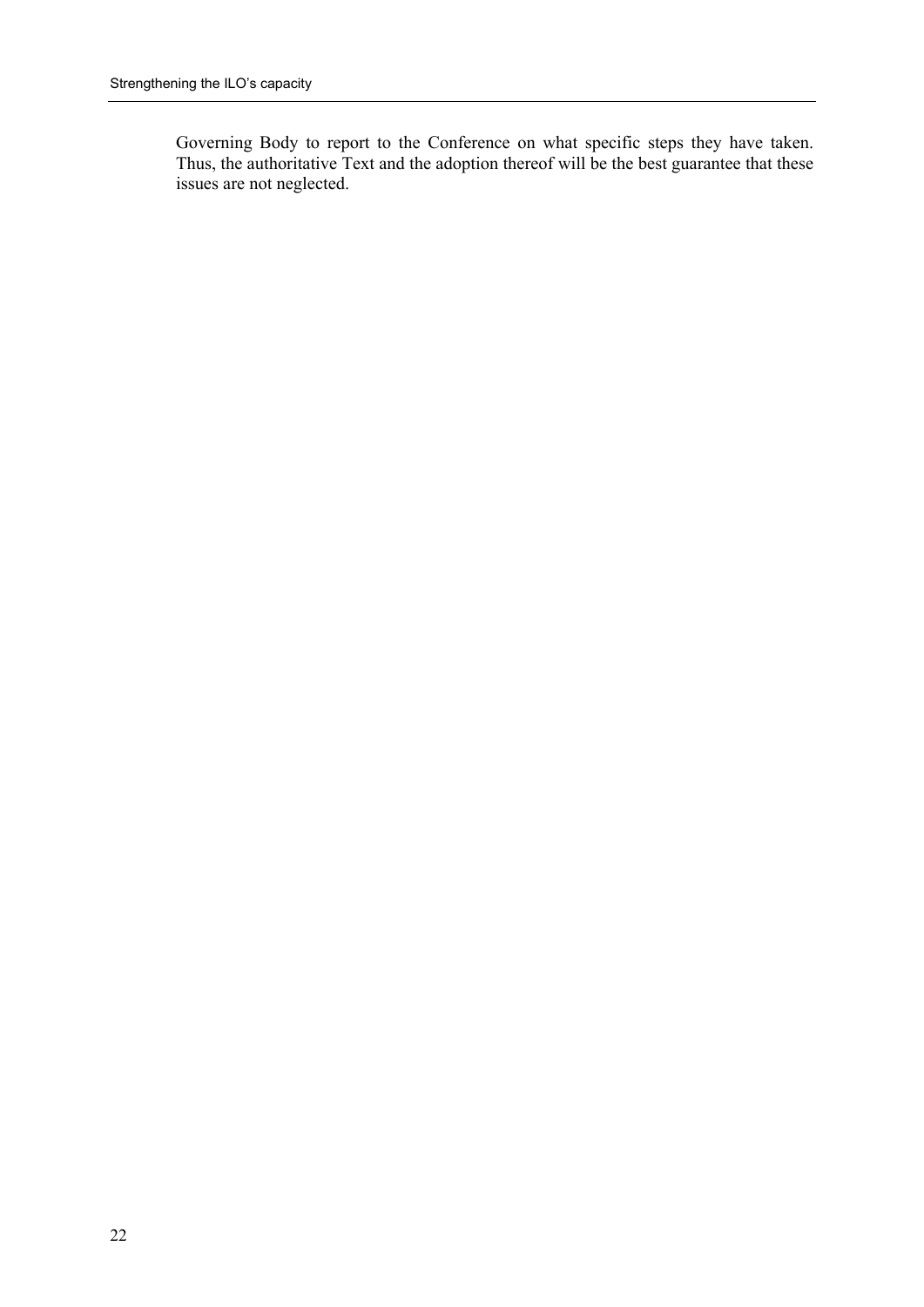# **VI. Report on the February 2008 consultations**

32. It should be recalled here that the oral report on the October 2007 consultations on Strengthening the ILO's Capacity (SILC), delivered to the Governing Body in November, established that tripartite consultations on the basis of the preliminary draft would take place from 4 to 6 February 2008 in Geneva. It was further agreed that "for the sake of continuity and efficacy, these consultations should be chaired by a government moderator with good knowledge of the SILC process".<sup>1</sup> After informal consultations, Ambassador Jean-Jacques Elmiger from Switzerland, the Chairperson of the Committee on Strengthening the ILO's Capacity during the 2007 Conference, was invited to act as moderator.

33. Preceding the consultations, several separate meetings were held with the Government group so that the Office could present the draft text and answer any queries. <sup>2</sup> Similar meetings took place with the Employers' and Workers' groups on Monday, 4 February.

34. The two days of tripartite consultations were chaired by the moderator, and it was agreed that after a general discussion of the preliminary draft, the consultations would be organized around the four main sections of the Text (that is, the Preamble and the sections on principles, respective roles and follow-up).

35. The objective of the consultations, as agreed at the outset, was not to enter into a negotiation exercise, which was to be left to the Conference, or to discuss specific drafting proposals. Rather, the objective was to have an exchange of views on the key elements of the preliminary draft, thereby playing an important role in consensus building in advance of the Conference.

36. Substantial progress was indeed made in this regard, and as a result of the discussions it became clear that broad consensus was emerging on many aspects of the preliminary draft; many additional inputs were received from the Governments and from the Employers' and Workers' groups, which provided a valuable guide for the Office in making necessary adjustments to the preliminary draft – striving to create what one intervention referred to as "an enriched text" that was also "carefully balanced".

37. A number of constituents, while recognizing that the preliminary draft was by necessity a working document at that stage, underlined the need for the final text to achieve a balance between aspirational and governance/operational aspects. Achieving the right balance between these two aspects was crucial to ensuring that the authoritative Text could speak clearly and eloquently to a wide audience outside the ILO in keeping

<sup>&</sup>lt;sup>1</sup> Oral report on the basis of the SILC consultations, para. 7.

<sup>&</sup>lt;sup>2</sup> Such meetings took place notably with the Asia-Pacific group (ASPAG), the Central and Eastern European Group (CEEG), the Group of Latin American and Caribbean Countries (GRULAC) and the Industrialized Market Economy Countries (IMEC).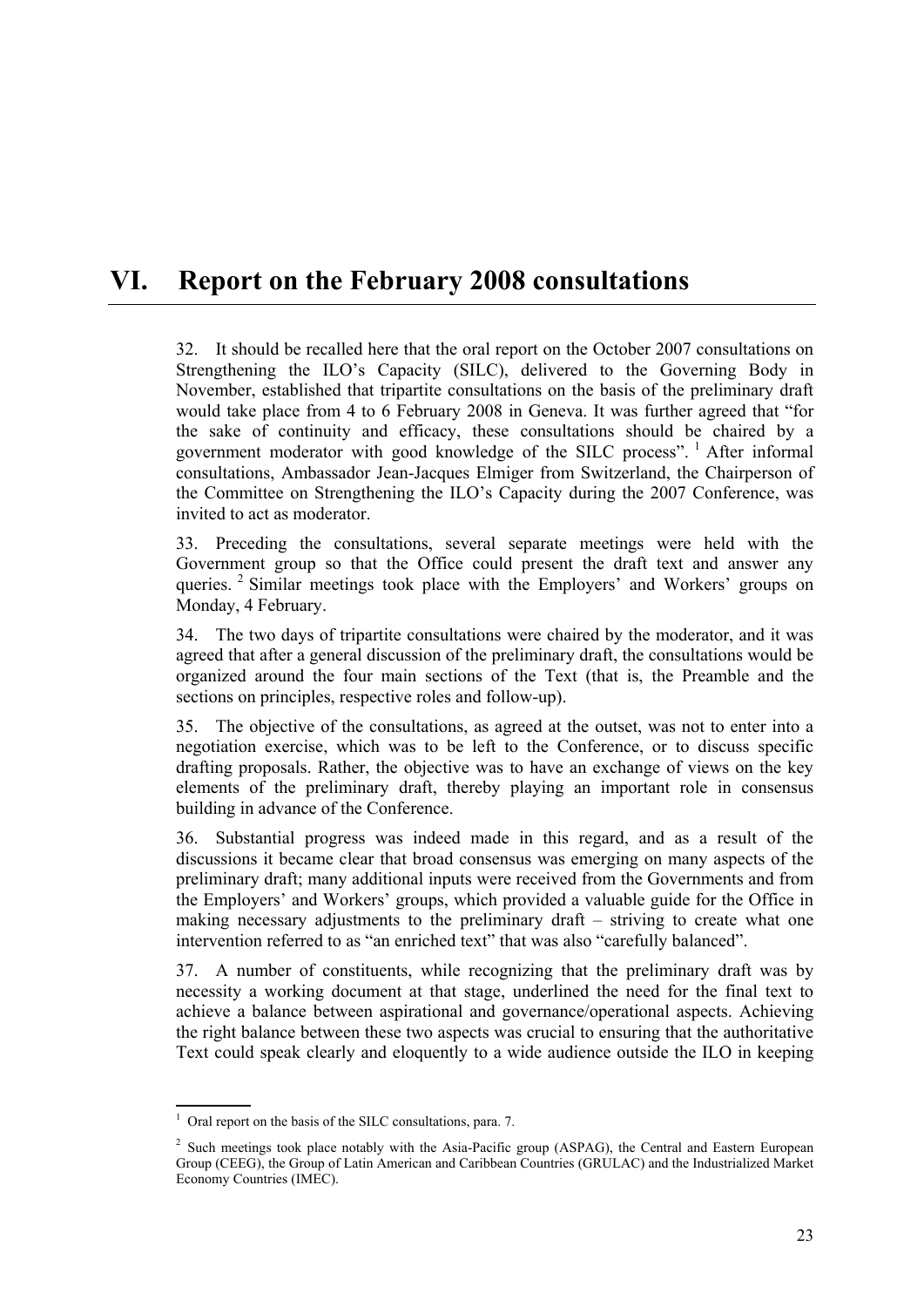with its recognized historical significance, while at the same time meeting its essential governance aims.

38. It was also emphasized in several interventions that the authoritative Text would have to stand the test of time. In this regard, it should address fundamental issues rather than "short-term frustrations", and do so in a meaningful way which went beyond a mere reaffirmation of previous texts. The Employers also cautioned that the concept of Decent Work should not be used in the Text as a substitute for all aspects of the ILO's mandate.

## **Draft elements of a possible authoritative Text**

## Preamble

39. As regards the Preamble, a number of constituents suggested that the objective of the SILC exercise should be explicitly set out, thereby explaining the rationale of, and need for, the authoritative Text. The Workers and some Governments expressed the view that the Preamble should highlight more clearly the tripartite nature of the ILO.

40. A number of constituents raised questions or made suggestions concerning the list of texts referenced in the first part of the Preamble. The Employers and some Governments noted that this list should not mix up references which varied in nature and importance. Some speakers questioned the reference to the 1919 International Labour Charter, suggesting that it should be removed or clarified. The Employers and some Governments questioned the need to refer to the Global Employment Agenda (GEA) and the Millennium Development Goals (MDGs), and expressed concern on the broad reference to "the satisfaction of basic needs". The Workers, together with some Governments, however supported reference to the GEA and the MDGs, and suggested in this respect that the authoritative Text should also refer to paragraph 47 of the 2005 World Summit Outcome document.<sup>3</sup> In addition, the Workers suggested that reference also be made to the 2006 ECOSOC Ministerial Declaration. 4

41. There was also considerable discussion on the question of globalization. Several interventions from both the Workers' and Governments' benches called for the references to globalization to be strengthened and, in particular, for reference to be made to the report of the World Commission on the Social Dimension of Globalization, since it was considered to have inspired the SILC exercise. The Employers and some Governments were of the view that the existing references to globalization could be more positive, in particular under the third preambular paragraph ("Persuaded …"), and that this include reference to the important role of enterprises and the promotion of competitiveness. The Workers underlined the importance of reflecting not only the opportunities arising from globalization, but also the challenges. In this context, the Workers also suggested that reference be made to the Tripartite Declaration of Principles concerning Multinational Enterprises and Social Policy (1977).

 3 United Nations General Assembly document A/RES/60/1 (24 Oct. 2005).

<sup>4</sup> United Nations document E/2006/L.8 (5 July 2006).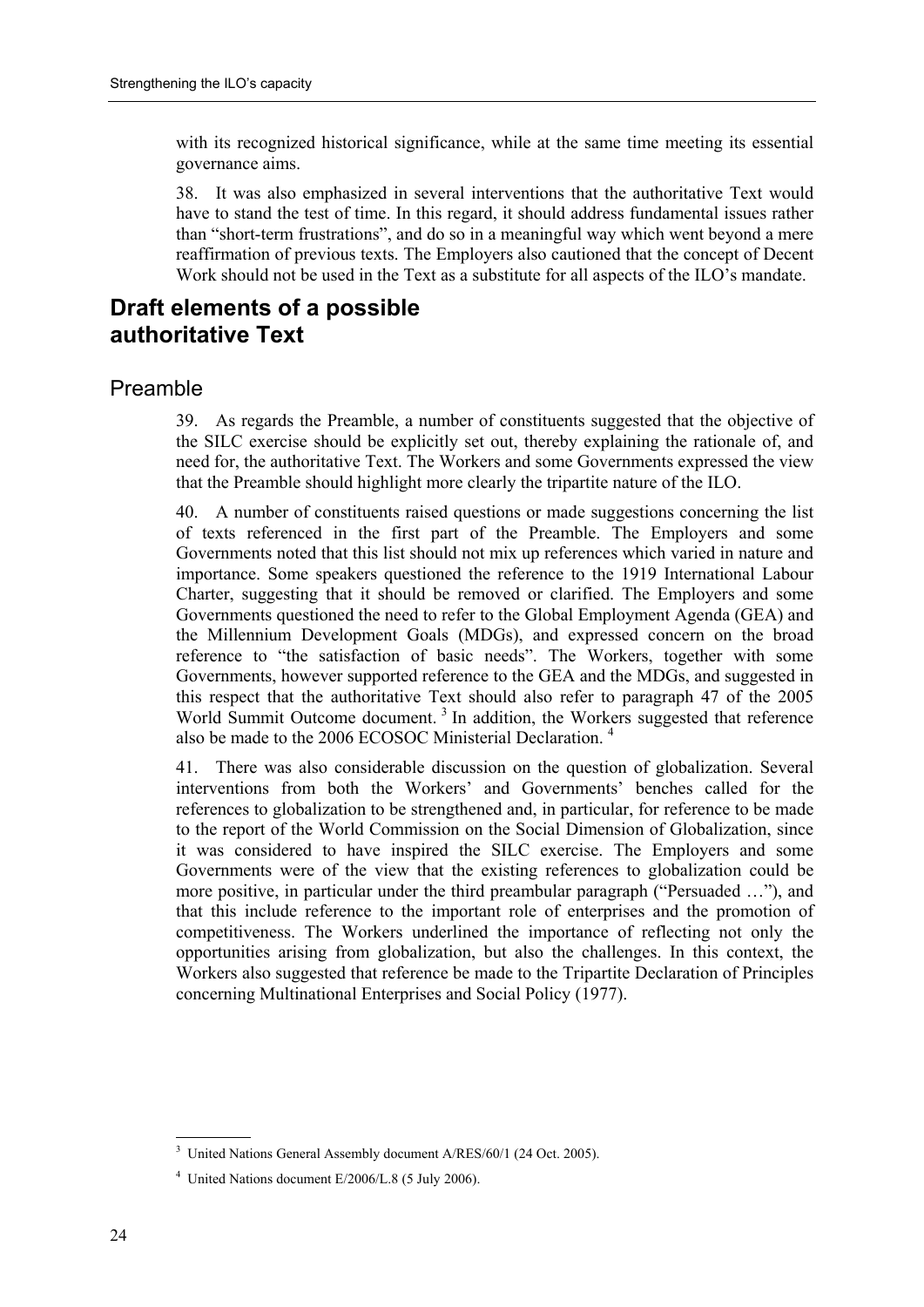42. Additionally, the Workers and some Governments were of the view that the Preamble should reflect more strongly the needs of developing countries, and the Workers also underlined the importance of reflecting the needs of rural economies and the informal sector.

## Section I: Principles

43. As regards section I of the preliminary draft, there was some discussion of the ordering of the paragraphs dealing with the four strategic objectives and also of the language in which they were expressed. A number of constituents stressed the value of setting out clearly what is meant by the strategic objectives, the Workers in particular underlining the importance of going beyond standard in-house formulations in order to speak to a wider audience. At the same time, some caution was expressed with regard to avoiding any process of "redefining" these objectives.

44. The Employers emphasized the importance of the authoritative Text striking the right balance between economic and social aspects, especially in relation to the strategic objective of social protection. Also, they were of the view that the strategic objective of employment should underline the important role of enterprises, particularly the importance of enterprise sustainability and the promotion of competitiveness, which was partly dependent on the macroeconomic environment.

45. There was also some discussion of the question of "national circumstances" being taken into account in determining the specific content and relative importance of the strategic objectives. A number of constituents felt that this "relativizing" tended to weaken the subsection on the strategic objectives, and that such references should be avoided; others felt that they were important and had to remain. The Office explained that the need to take into account national conditions and realities in framing ILO instruments was stated in the Constitution itself; what was important was recognition of the interconnectedness of the strategic objectives at the national level.

46. On the question of the various domains referred to in the second subsection of the preliminary draft, the interventions suggested that some constituents felt the list of domains, as well as its terminology, was too broad, while others felt that it should be supplemented. One intervention at the end of this discussion suggested that the essential point of this paragraph, which could be more clearly conveyed, was that Decent Work outcomes cannot be achieved by labour market regulation alone, but rather require the integration of different policy elements. Some constituents expressed unease that this subsection suggested some "mandate creep"; while there was general consensus that any "mandate creep" was to be avoided, it was also stressed that the authoritative Text should preserve the integrity of the established mandate in full, and that issues around which consensus had already been achieved in other meetings should not now be reopened.

## Section II: Respective roles

47. As regards section II of the preliminary draft, some constituents felt that too much focus was placed on the role of Members as compared with the role of the Organization. Some governments suggested that the role of the Organization should be highlighted more than the role of Members; other governments suggested that these two subsections be made into separate sections. Some participants suggested that a reversal of the order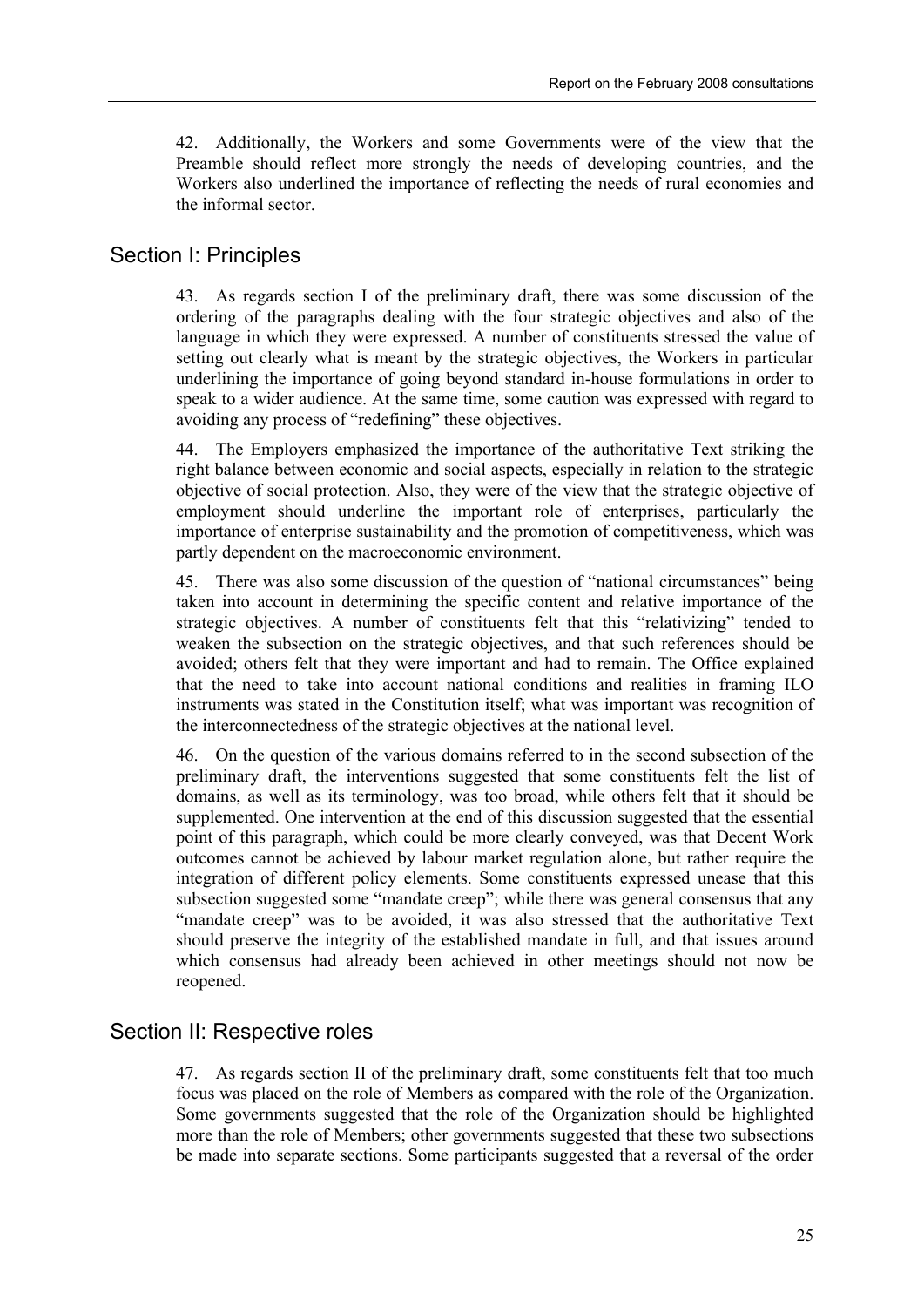of the subsections would be one way to ensure a better balance in the authoritative Text in this regard.

48. There was some concern expressed about the possibility of the authoritative Text giving rise to new legal obligations on Members. Members were reassured by the clarifications provided by the Office in this regard, that the Text was declarative rather than normative in nature, and therefore could not impose legal obligations; the specific (modal) language used in the preliminary draft was a reflection of this. At the same time, the Workers and a number of Governments pointed out that the fact that the authoritative Text would not impose legal obligations on member States should not mean that the Text would have no impact on action at the national level, which was indeed the very essence of the exercise.

49. As regards the subsection on the "ratification record", some Governments requested confirmation that this provision did not involve any additional obligations to ratify ILO instruments. In a similar vein, some objections were voiced on the use of the term "gaps". However, at the same time, it was also underlined by the Workers and some Governments that the normative role of the ILO could be highlighted more. More specifically, the Workers were of the view that reference should be made to a number of priority Conventions dealing with labour inspection, employment and tripartite consultation (Conventions Nos 81, 122, 129 and 144).

50. As regards the subsection relating to the role of the Organization, one suggestion made by a number of different constituents was to move some of the paragraphs on implementation details to the follow-up section or to a technical annex. This could also be a way to provide a better balance in the preliminary draft between aspirational and operational aspects – a point which, as noted above, had also been raised. As regards the possibility of conducting regular reviews of the trends relating to each strategic objective, a number of constituents highlighted the importance of the authoritative Text not undermining the ILO's supervisory machinery. The Workers and some Governments supported a greater emphasis on the importance and relevance of the supervisory system, and it was pointed out that the impact of the authoritative Text and cyclical review process would not be to alter the existing supervisory system but rather to provide a valuable complement to it.

## Section III: Follow-up

51. During the discussion of section III, the Employers pointed out that this constituted the operational part of the Text and it was not sufficiently strong yet. In order to reinforce this section, constituents emphasized the need for clear and effective language to be used.

52. As regards the subsection describing the Director-General's responsibility to circulate the authoritative Text, the Employers remarked that this provision was not the most important element of the follow-up and therefore proposed that it should be mentioned last. In addition, one Government delegate argued that the provision should also cover the obligation to distribute the Text to the Organization's national, regional and field offices.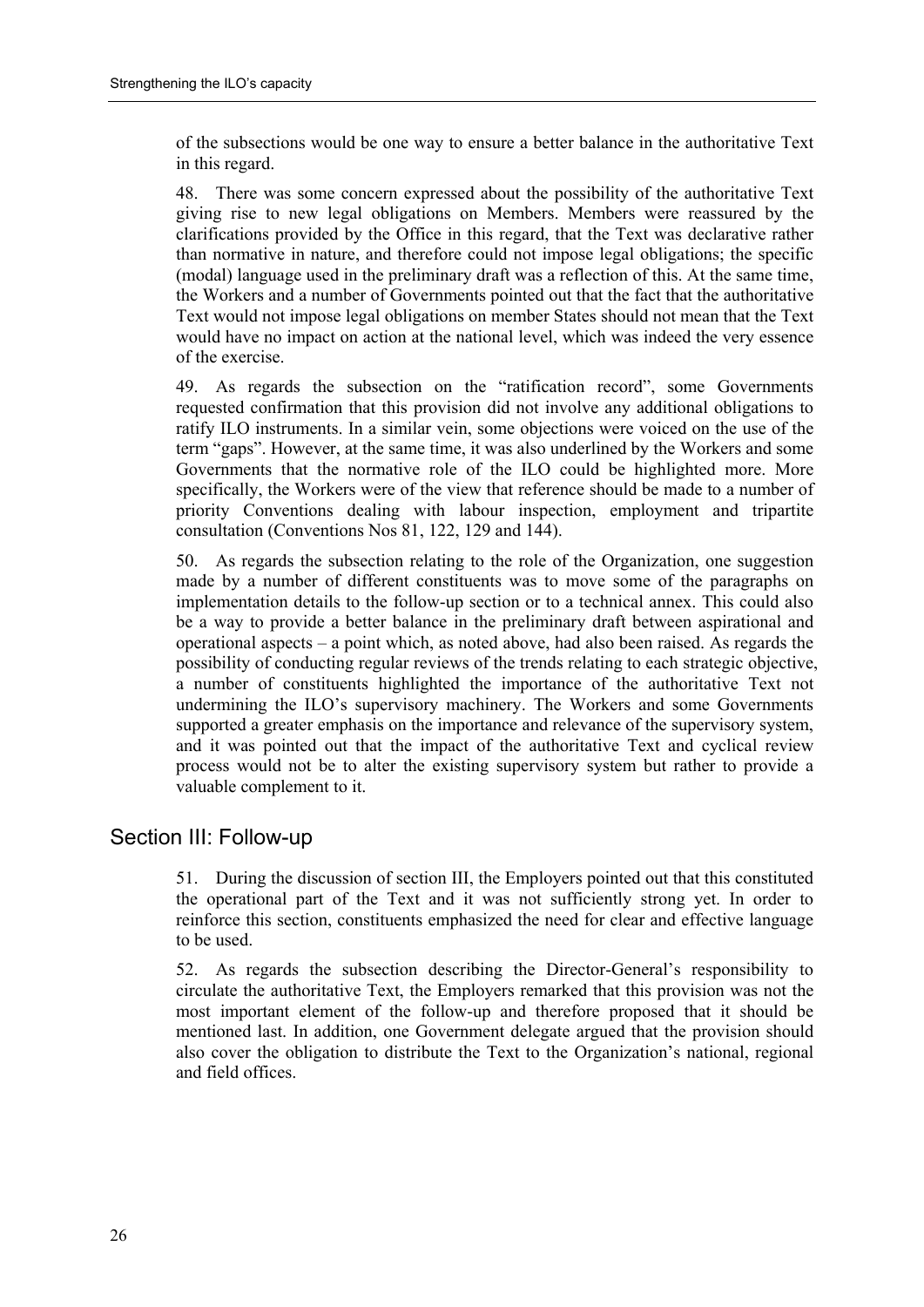53. With regard to the subsequent subsection dealing with the necessary steps to be taken by the Director-General to give effect to the authoritative Text, the groups agreed that the Director-General had wide discretion to take certain action on his own initiative, in addition to submitting proposals to the Governing Body. In this context, it was also agreed that the capacity of the staff should be seen as a tool, not as a constraint. Moreover, it was suggested that it would be more useful to speak of the "development of staff capacity" to communicate the idea that its strengthening is a continuous process.

54. Furthermore, it was felt that the elements in the authoritative Text relating to the coordination within the Organization and with other United Nations actors were of a different nature and should be separated accordingly. Some Governments stressed that coherence, coordination and collaboration within the Office should clearly convey the sense of efficiency. As for the engagement of the ILO with other multilateral organizations, the Workers' representative emphasized that such interaction should foster rather than dilute understanding and respect for the ILO's unique tripartite mandate; this was particularly important to ensure that ILO priorities and tripartite concerns were fully reflected in "One UN" programmes at the national level.

55. Lastly, some Government representatives asked for clarification regarding the mention of an evaluation report in the follow-up section. The Office explained that, as in the follow-up to the 1998 Declaration on Fundamental Principles and Rights at Work, this was a common provision that would allow the Conference to evaluate the impact of the authoritative Text as a whole. A few Governments pointed out that such an evaluation should not impose any additional reporting burden on member States and should primarily be concerned with the steps taken by the Office, including technical cooperation activities.

## **Conclusion**

56. Following the consultations on the preliminary draft, the Office has endeavoured to produce a revised text that takes account of the above inputs. A number of structural changes have been made, ensuring that the Preamble highlights more strongly the objective of the Text and that section II more closely reflects the balance of views expressed in the consultations. In order to simplify the Text and make it more readable for a wider audience beyond the ILO, the Office has moved the operational details in section III to an annex, as had been suggested by a number of constituents during the consultations. Moreover, the Office has incorporated a number of the more specific drafting suggestions, in so far as they did not seem to have given rise to objections, and it has also tried to preserve the balance of the Text and, as far as possible, reconcile points on which divergent views were expressed. The resulting draft authoritative Text for the consideration of the Conference may be found at the start of this Report.

## **Steering group of the Governing Body**

57. After concluding the discussion on the preliminary draft, the February 2008 consultations worked out procedural arrangements for a meeting of the steering group of the Governing Body on 13 March and an informal preparatory meeting on 7 March. In accordance with the oral report delivered to the Governing Body in November 2007 (para. 11), it was noted that the composition of the steering group would consist of eight members of each group, but recommended that it should not be a closed meeting and that other Members and constituents would be able to participate.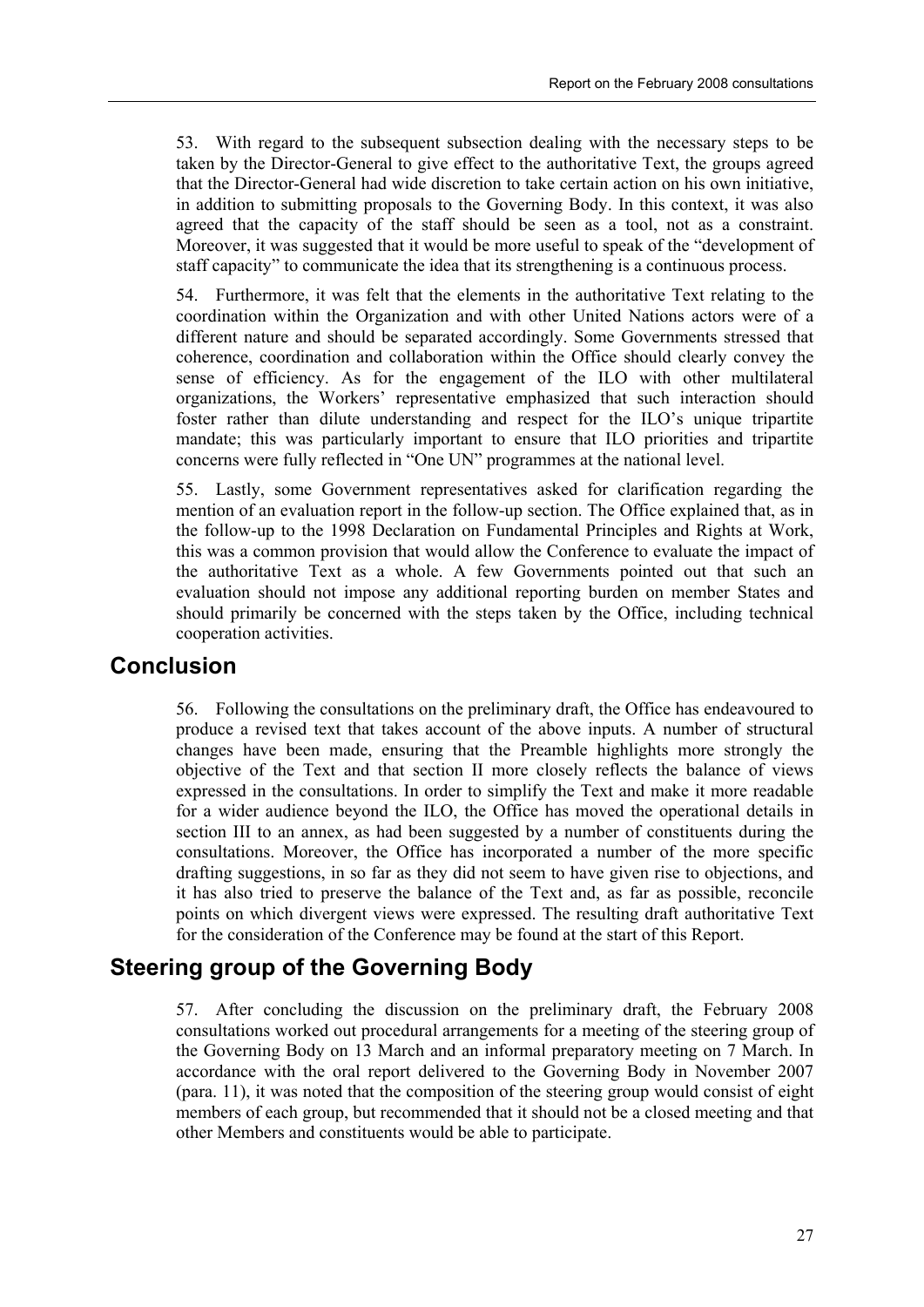# **Cyclical reviews**

58. The steering group would take up the governance and capacity issues, particularly those relating to cyclical reviews, at the meetings in March. However, in accordance with the programme of work, the last part of the February consultations included a preliminary examination of the document on cyclical reviews that had been provided by the Office for information. <sup>5</sup> The Office indicated that the document was only a provisional text and would be supplemented inter alia with a section on the possible relation between the cyclical reviews and the follow-up to the 1998 Declaration, given that the introduction by the ILO Declaration Expert-Advisers to the compilation of annual reports for the March 2008 session of the Governing Body was now available.

59. The initial comments on the cyclical review document by the constituents concerned the following points. It was emphasized that the main objective of the cyclical reviews should be to establish Members' needs and evaluate ILO action to meet these needs. Some Governments raised concerns regarding the reporting burden notwithstanding the indication in Annex 1 to the document that a basis of information of the cyclical reviews would be General Surveys having a wider scope deriving from a greater number of instruments but using simplified article 19 questionnaires. Others cautioned that it was important not to focus on the problem of the reporting burden, but emphasized the potential of the cyclical reviews in the long term. However, in order to give adequate consideration to the introduction of the cyclical review scheme, it was regarded as important by many Governments to have a better insight into the costs/savings of such reviews.

60. In the light of this request, the Office has thus complemented the cyclical review document (attached in Appendix III) with information on the estimated cost of the cyclical review scheme using figures from current Conference reports and also with an annex on linkages with the follow-up to the 1998 Declaration.

  $<sup>5</sup>$  The cyclical review scheme: Parameters relevant to its possible modalities (see Appendix III).</sup>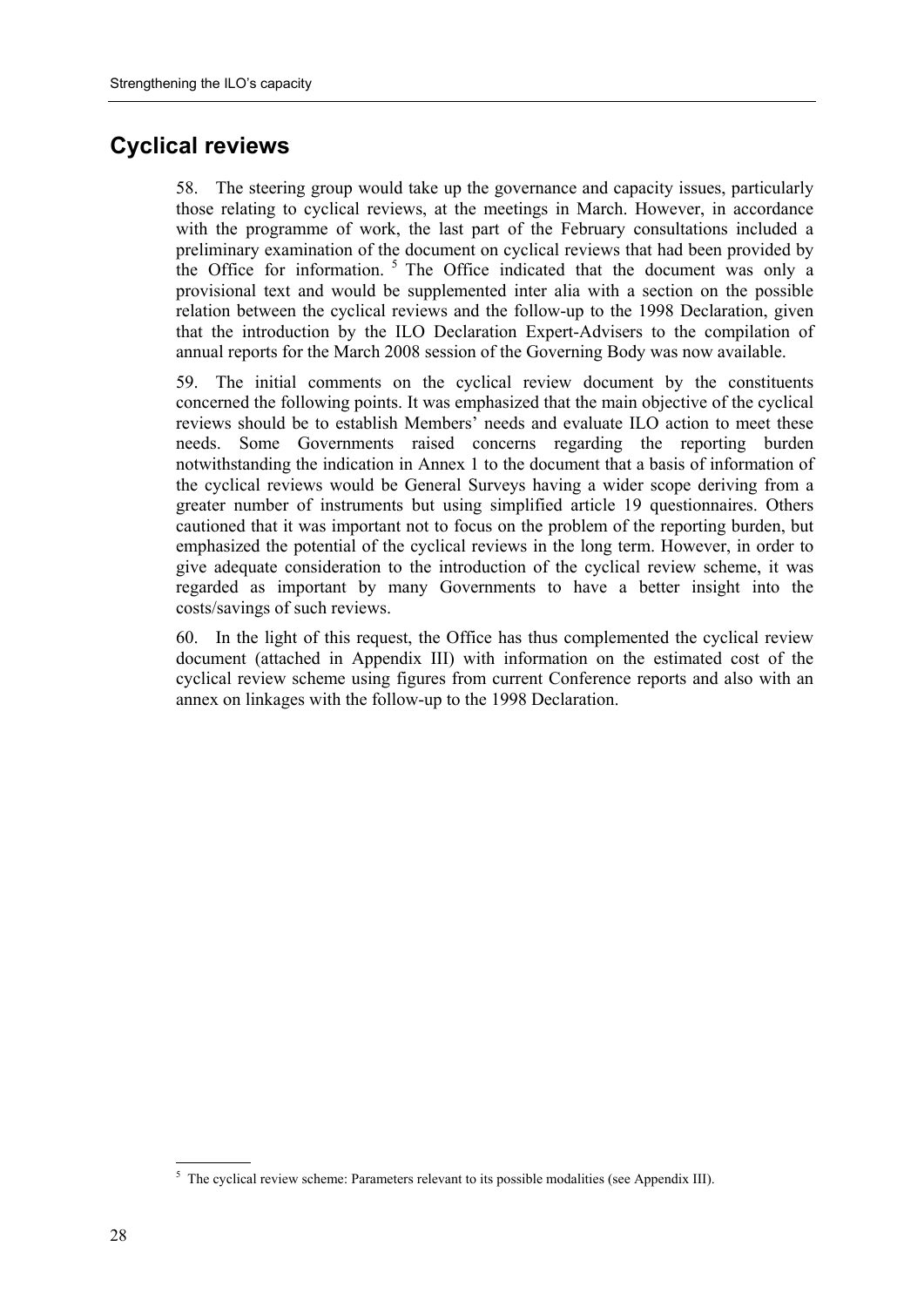# **VII. Possible form of the authoritative Text**

## **Possible form of a text**

61. In placing the item on the agenda of the 2008 Conference, the Governing Body referred to the form of the Text for possible consideration: the purpose was to "continue the discussion on strengthening the ILO's capacity and the possible consideration of an authoritative document, possibly in the form of a Declaration or any other suitable instrument, together with any appropriate follow-up, and the form they may take". While the form will ultimately depend on the function the Conference determines for the Text, it is useful to recall several relevant aspects of the context for discussion of this item at the 2008 Conference which were already addressed at the time of the October 2007 consultations.

62. The fact that this discussion was placed on the agenda for 2008 has excluded the possibility of considering a normative form for the document at this time,  $2$  such as a Convention, Recommendation or Protocol to a Convention.<sup>3</sup> Nonetheless, while the document cannot formally request or recommend action in the form of a Convention or Recommendation, it is still possible to authoritatively confirm commitments in principle and extract some practical outcomes.

## Conclusions, resolutions and Declarations

63. ILO practice recognizes three main ways to express the outcome of a nonnormative discussion of an item specifically placed on the agenda of the Conference: conclusions, a resolution or a Declaration. It may be useful to compare the three forms and in particular their adoption procedures, legal nature and practical effects.

<sup>&</sup>lt;sup>1</sup> GB.300/2/1 (Nov. 2007), para. 8. The 2007 Conference invited the Governing Body to place the item on the 2008 agenda for this purpose. See Resolution on strengthening the ILO's capacity, *Provisional Record* No. 23, International Labour Conference, 96th Session, Geneva, 2007, para. 2(a).

<sup>&</sup>lt;sup>2</sup> The procedure for consideration of such normative instruments requires the completion of preparatory stages that take more time, including gathering information on the law and practice of different countries by means of a questionnaire (see section E of the Standing Orders of the International Labour Conference).

<sup>3</sup> The ILO has adopted five Protocols to date. Like Conventions, Protocols are international treaties subject to ratification. In ILO practice, Protocols have been used to amend or supplement the Convention to which they are linked without superseding, or replacing, the underlying Convention.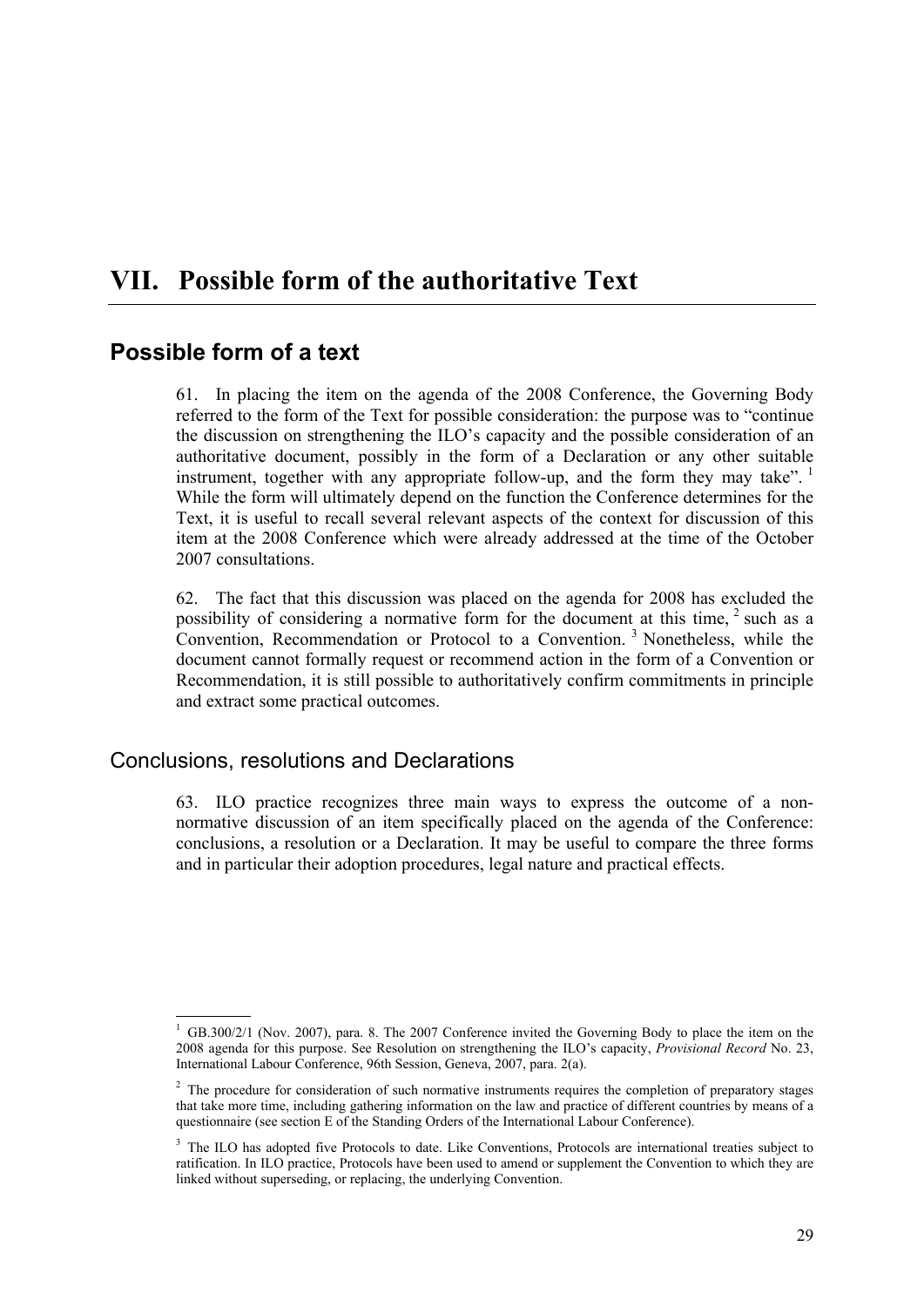64. In the context of the Conference, the term "conclusions" is normally used to refer to the summary of views and suggestions for action expressed during the discussion of an item in a technical committee which refers the document to the Conference for adoption. Once adopted by the Conference in an act requiring a simple majority, the conclusions represent the collectively endorsed views of the Organization. Depending on their scope and the circumstances, particular paragraphs of such conclusions may have operational consequences for the Organization or its Members or both.

65. Resolutions of the Conference, which are adopted by decision requiring a simple majority, follow various procedures and vary in scope as well as effect, both legal and operational. Some resolutions arise from specific proposals made within technical committees while others may be submitted directly to the plenary of the Conference or through one of its standing committees.<sup>4</sup> A resolution may deal with a specific matter, including one relevant to a particular item on the agenda, or it may address a general matter within the competence of the Organization. Some resolutions may be intended for consideration by the Governing Body, governments or any other body, without creating any precise legal obligation. Such resolutions may have an advisory effect, which can be strengthened by adoption of the resolution with unanimity or widespread consensus. Certain resolutions have value as precedents expressing the will of member States through the Conference; over time, these may gain authoritative character through general acceptance or implementation. Others again may have specific legal consequences, such as those addressing financial obligations of Members under article 13 of the Constitution.

66. The form of a Declaration is more exceptional in the practice of the Conference. In line with general United Nations and ILO practice, a Declaration is an open expression of enduring commitment at the highest level. It has been defined as a "formal and solemn instrument suitable for rare occasions when principles of lasting importance are being enunciated", <sup>5</sup> as was pointed out to the Conference in 1998, and also in the first discussion of this item last year. <sup>6</sup> Indeed, there have been only a few such Declarations in the history of the Organization: the Declaration of Philadelphia and also the Declarations on Equality of Opportunity of Women Workers, Apartheid; and on Fundamental Principles and Rights at Work. The Declaration of Philadelphia represents a special situation since, two years after adoption as a Declaration adopted by the Conference, the Text became incorporated into the Constitution in the package of constitutional amendments adopted in 1946.

## Effect of a Declaration

67. The question of the legal nature of a Declaration may be examined, first, by reference to the Organization itself and, second, by reference to its Members. In relation to the Organization, a solemn Declaration of the Conference is an act that commits the Organization as a whole. The discussion under this item in the present Conference presents an opportunity to give renewed relevance to the aims and purposes of the Organization, by expressing the significance of its entire mandate in the context of

<sup>&</sup>lt;sup>4</sup> Compare, for example, articles 15 and 63 of the Standing Orders of the International Labour Conference.

<sup>&</sup>lt;sup>5</sup> Memorandum of the United Nations Office of Legal Affairs, E/CN.4/L.610 (1962).

<sup>&</sup>lt;sup>6</sup> 1998, in the context of the discussion of the Declaration on fundamental principles and rights at work: Report VII, *Consideration of a possible Declaration of the International Labour Organization concerning fundamental rights and its appropriate follow-up mechanism*, Ch. III; 2007, in the first discussion of this item: Report V.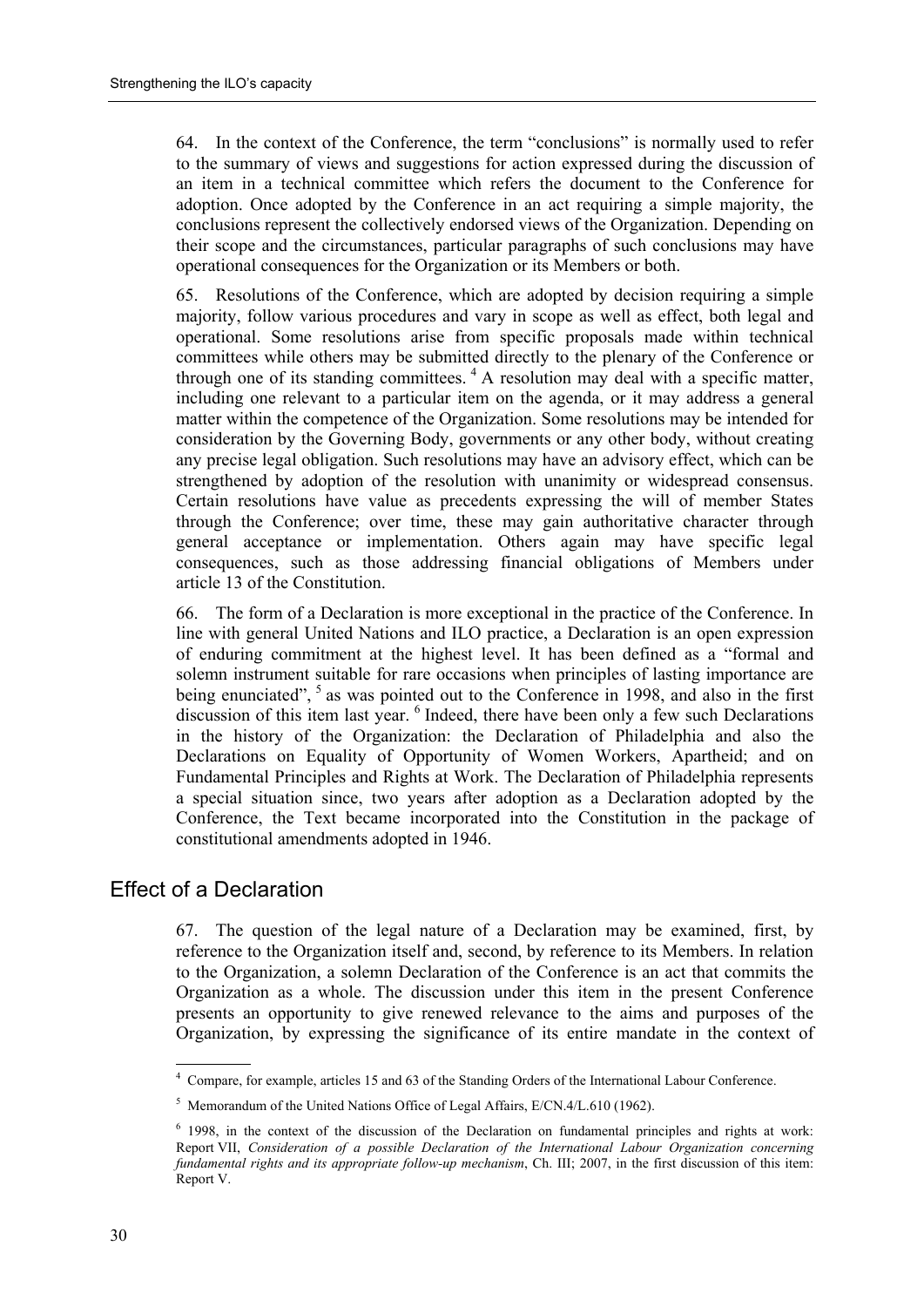globalization. In the form of a Declaration, such a document would have legal effects with regard to all the bodies of the Organization – the Conference, the Governing Body and the International Labour Office – at least equal to those of a resolution.

68. In relation to the Members, such a Declaration would have the effect of advisory guidance to inspire the policies of its Members and their action, including through the Organization. While it would seek to underscore the importance of the principles enshrined in the Constitution and Declaration of Philadelphia, a Declaration would not establish, nor be capable of establishing, new or more detailed obligations, either directly or indirectly. Its very nature, which is in essence declaratory, is incapable of imposing or modifying legal obligations under the Constitution or ratified Conventions, nor of providing an authoritative interpretation of the constitutional obligations of its Members.<sup>7</sup>

69. A Declaration could thus serve as a guide for action by Members in consonance with the commitments already undertaken and for cooperation both with each other and through the Organization as it strives to fulfil the aims and purposes of its original mandate in the contemporary context.

70. The practical effects of a Declaration adopted by the Conference depend on the context in which it is adopted and on any provisions for follow-up mechanisms drawn up at that time. The Declaration relating to apartheid, for example, provided for a special report of the Director-General to monitor the situation through a standing item on the Conference agenda. As a result, the report could be sent for discussion in an ad hoc select committee, providing for a concentrated and interactive exchange, rather than in the plenary itself.

71. Similarly, in the more recent case of the Declaration of 1998, the Declaration provided for its own implementation in accordance with measures specified in its annex (1998 Declaration, paragraph 4). The follow-up found in the annex, in turn, provided for a review of its functioning "in the light of the experience acquired to assess whether it has adequately fulfilled the overall purpose ..." (annex, section IV, para. 2).

## Possible form of a follow-up

72. As just noted, in the case of the 1998 Declaration, the details of the follow-up mechanism were identified in an annex to the main Text, and the operation of the mechanism in the annex was made subject to a separate review by the Conference. ILO practice, as reflected in various Conventions and Recommendations, has recognized the utility of annexes for capturing technical details, or setting forth procedures and practices relevant to the subject matter of the underlying instruments.

73. Experience has shown that use of an annex provides a certain flexibility by both underscoring the fundamental and enduring nature of the underlying text to which it is attached while separating out details that may be more transitory in application. The annex may be the subject of a separate method for review and amendment. Where appropriate, a specific provision regarding the legal force of the annex has been mentioned. However, it is a generally recognized rule of legal interpretation that an

<sup>&</sup>lt;sup>7</sup> The Constitution itself provides that only the International Court of Justice has the authority to interpret Members' obligations under the Constitution (article 37).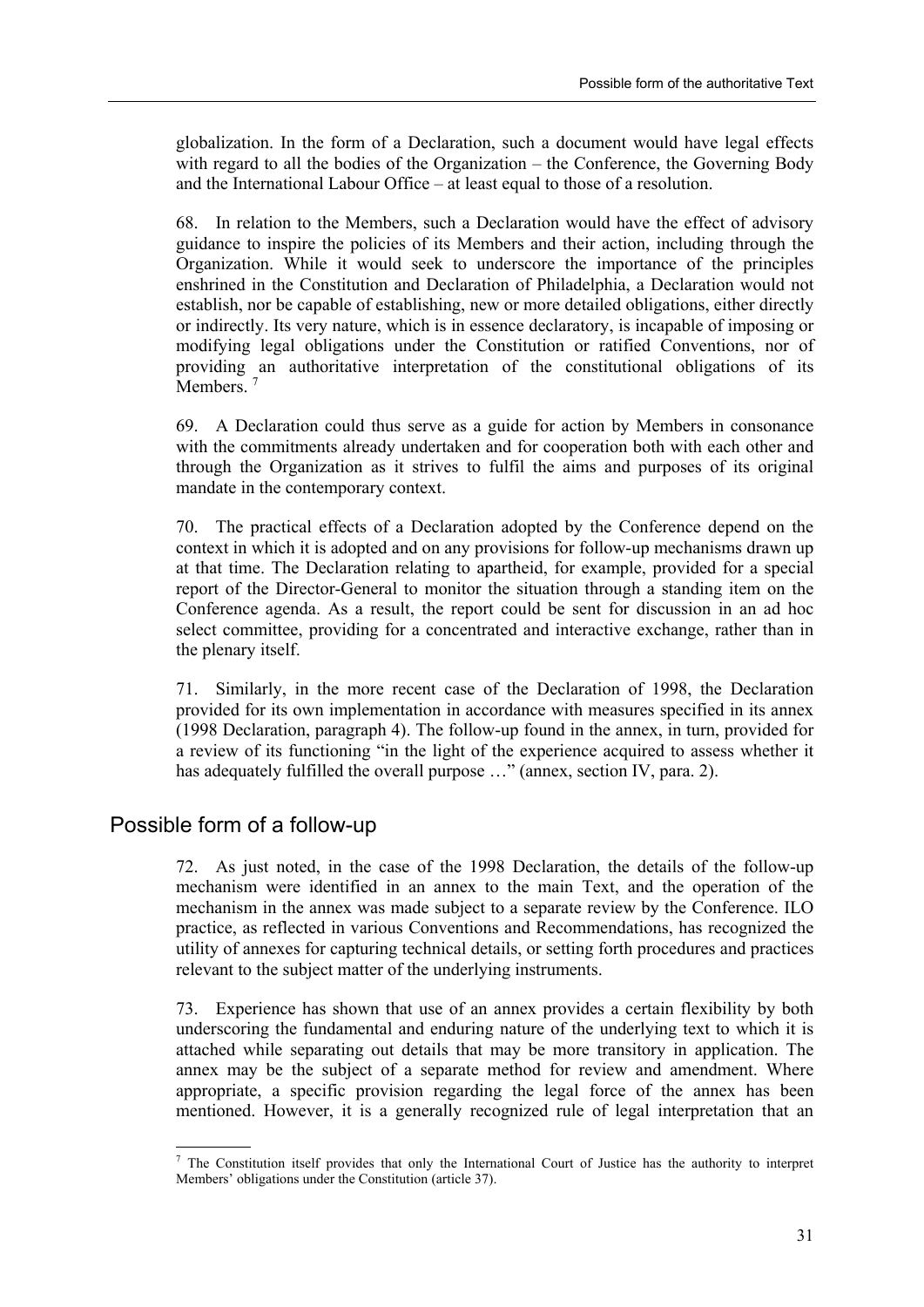annex is an integral part of the instrument to which it is attached, thus having the same legal nature unless there are provisions which expressly state otherwise. Even so, it is useful to ensure clarity by stating the intent, as was done with the 1998 Declaration, which expressly referred to its annex as an integral part of the Declaration.

74. Whether the follow-up mechanism is incorporated directly into the main Text, or set apart in an annex, its practical effects will derive essentially from the legal basis on which it is designed. As pointed out in the context of the consideration of the Declaration of Fundamental Principles and Rights at Work, the main features of the follow-up mechanism under that instrument could have been established even in the absence of the said Declaration, on the basis of article 19 of the ILO Constitution.<sup>8</sup>

75. Similarly, the proposals now under consideration envisage the harnessing of opportunities afforded by article 19 reporting in order to adjust the ways in which the Organization takes action to accomplish its aims and purposes. These could also be pursued without necessarily depending on the adoption of a new Declaration. For instance, the Governing Body might make use of its capacity under article 19, paragraphs 5(e) and 6(d), to gather information, for a regular cycle of reviews, concerning the instruments which are relevant to the objective under consideration, as was done mutatis mutandis in the framework of the follow-up to the 1998 Declaration. The fact that such an opportunity is clarified through a follow-up mechanism in a possible Declaration, as is now under discussion, does not change the scope of the obligations of Members under the Constitution, nor does it create any further instrument with a legal effect beyond that which already exists.

## **Title**

76. While the title of an instrument has no normative value under international law, it can serve to reflect the purpose and scope of a document. In this regard, the practice of international organizations may offer some notable options for the title of the document under discussion, which in any case will be for the Conference to decide on the basis of the Committee's work.

77. At intergovernmental level, the title "charter" has been used for basic texts of a constitutional nature designed to embody fundamental elements of a social or political "contract". The term has been applied to texts that express essential values and principles shared by the members or signatories which are, in notable cases, used to guide and inspire specific action from the organs and members.<sup>9</sup>

<sup>8</sup> ILO: *Consideration of a possible Declaration of principles of the International Labour Organization concerning fundamental rights and its appropriate follow-up mechanism*, Report VII, International Labour Conference, 86th Session, Geneva, 1998, Ch. III.

<sup>&</sup>lt;sup>9</sup> Non-state actor declarations have also adopted the term, such as the World Social Forum Charter of Principles (2002) and the ICC Business Charter for Sustainable Development (1990).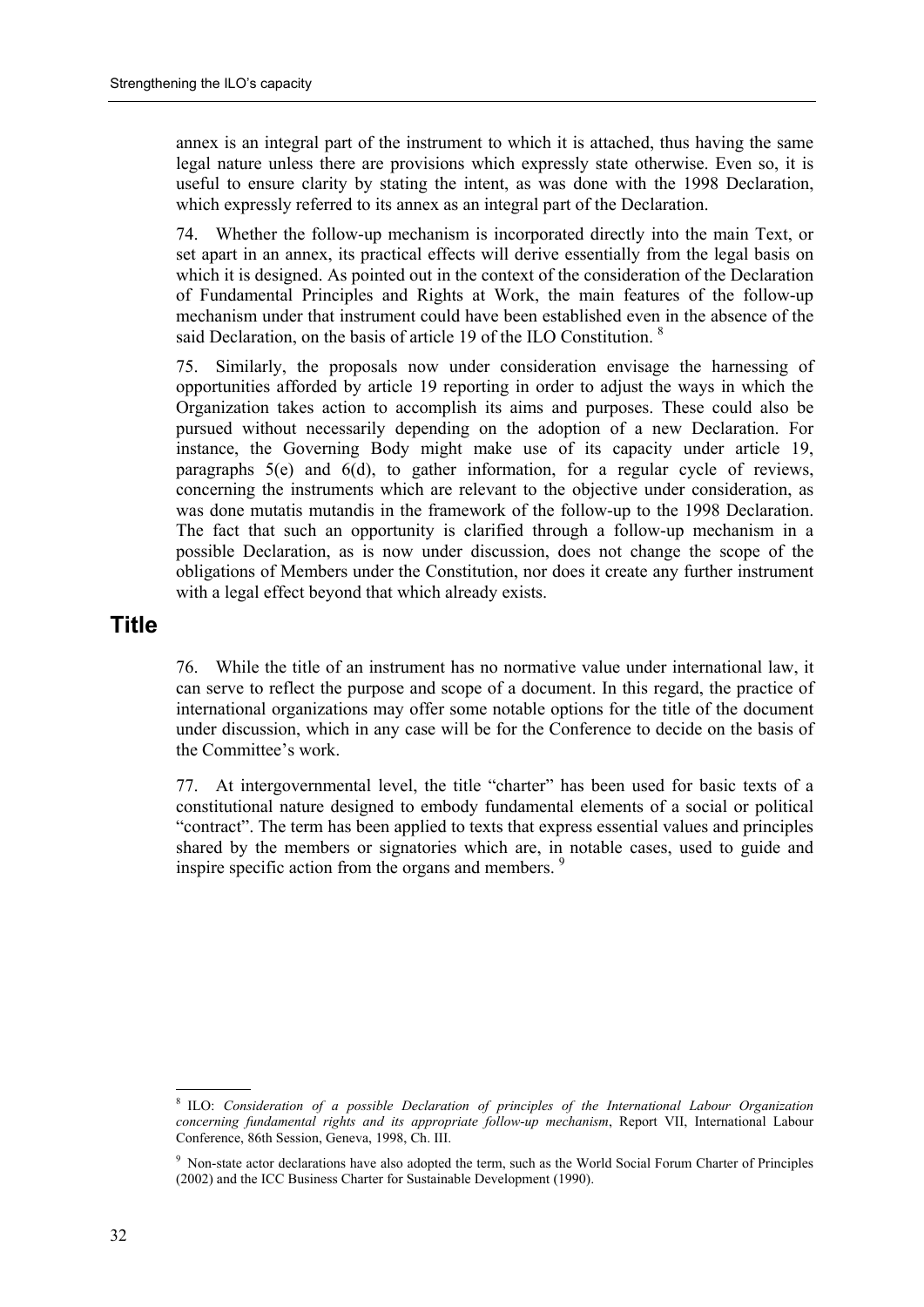78. In both UN and ILO practice, the title of Declarations of the Conference have typically used the construction "Declaration concerning" or "Declaration on" followed by the subject matter, in some instances also referring to the location where the Declaration was adopted, as in the case of the Declaration of Philadelphia. The ILO Governing Body entitled its non-binding document on multinationals the "Tripartite Declaration of Principles concerning" followed by the subject matter. 10

 $\overline{a}$ 

<sup>&</sup>lt;sup>10</sup> Tripartite Declaration of Principles concerning Multinational Enterprises and Social Policy, adopted by the Governing Body of the International Labour Office at its 204th Session (Geneva, November 1977), as amended at its 279th Session (November 2000) and 295th Session (March 2006).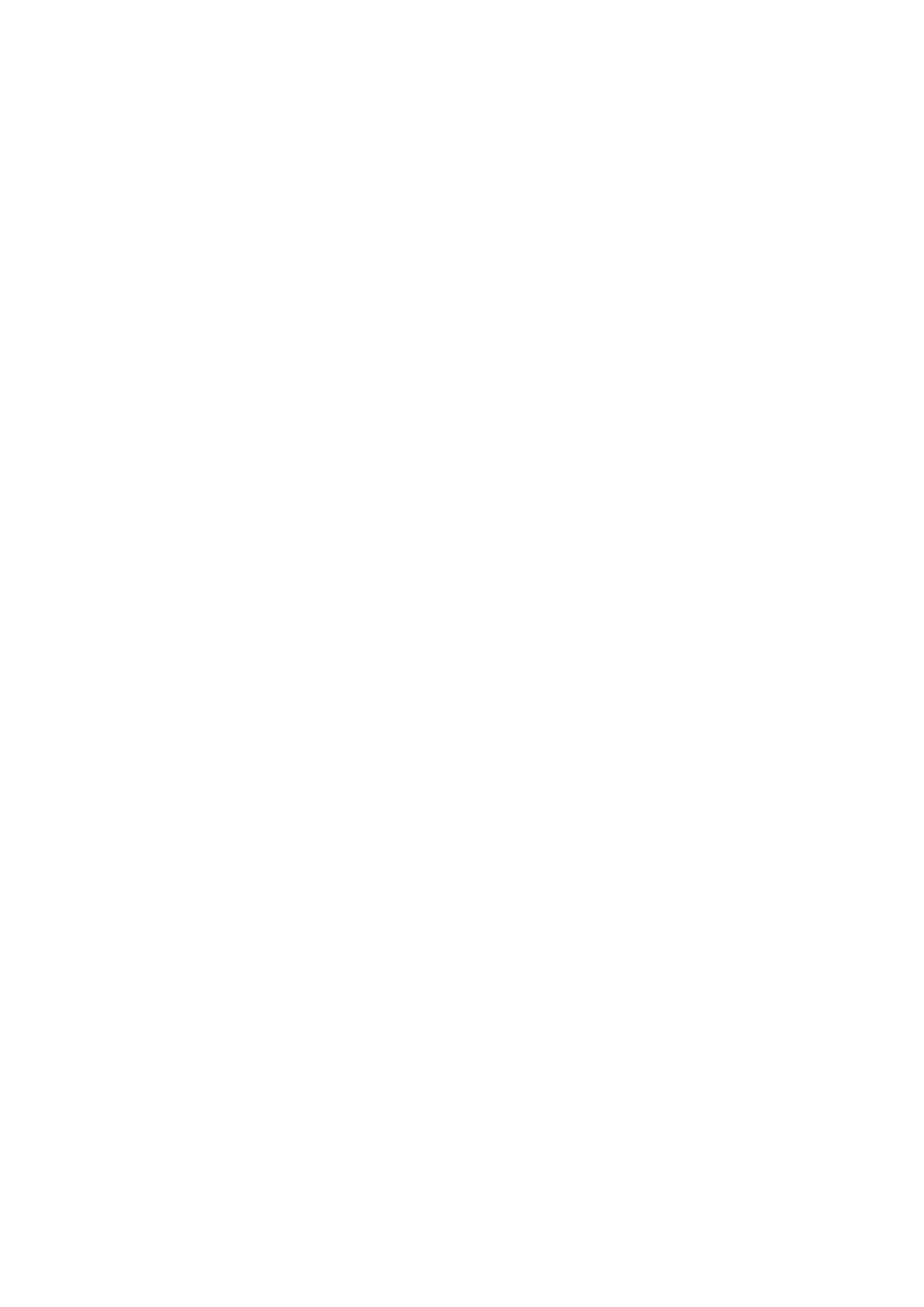# **VIII. Other issues and final remarks**

79. In view of the time constraints resulting from the Conference mandate, and in accordance with the programme of work agreed during the October consultations, the first priority was given to the elaboration of draft proposals relating to the content and form of the authoritative Text. It was clearly understood, however, that there was no question of this priority being at the expense of the other issues – in particular capacity and governance issues – which are part of the mandate and must be addressed for the sake of achieving consensus.

80. As noted above, the best guarantee that these issues cannot be ignored would in any case be provided by the authoritative Text itself, which would establish a framework under the control of the Conference itself, containing specific instructions to the Governing Body and the Office to deal with and deliver on these issues; the Office would be called upon to review the impact of the authoritative Text from time to time, including the effect given to it within the Organization.

81. As envisaged in the programme of work preparing for the Conference discussion, some specific documents/outlines are to be prepared for the consideration of the Governing Body to address some particular concerns, and the Office submitted a separate document on reporting requirements and the elaboration of possible modalities to the February consultations (The cyclical review scheme: Parameters relevant to its possible modalities). However, as also pointed out in the oral report on the October consultations to the Governing Body and confirmed through the consequent adoption of the programme of work, developments relating to governance and capacity issues would continue to take place beyond the February consultations in connection with the meetings of the steering group of the Governing Body during the March 2008 session of the Governing Body (which are too late to be included in this Report). Therefore, developments on the governance and capacity issues will be reported on in a supplementary report to be made available before the start of the Conference in provisional record format.

82. As far as the draft authoritative Text is concerned, the fact that, in accordance with the present report, it had to be circulated well ahead of the Conference has the advantage of leaving ample time for the constituents to undertake an in-depth reflection and make suitable preparations. The Office will be available for any further clarification or consultations that may appear necessary. This should also give an opportunity to consider in advance what might be the most efficient arrangements for consideration of the draft authoritative Text. It will be for the Conference to assume its responsibilities on as fully informed a basis as possible.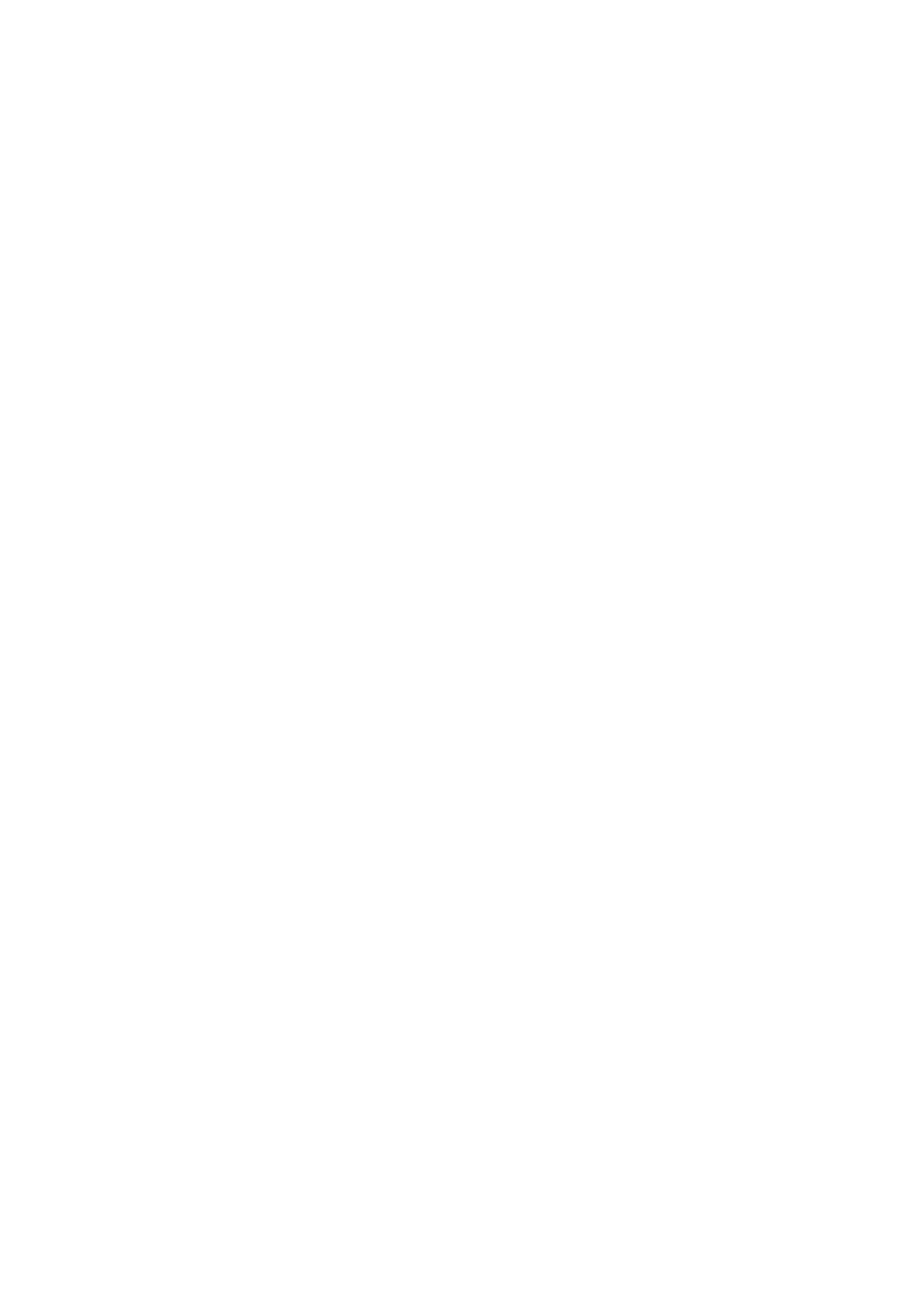# **Appendix 1**

## **Resolution and conclusions of the Committee on Strengthening the ILO's Capacity (ILC 2007)**

Resolution concerning strengthening the ILO's capacity

> The General Conference of the International Labour Organization, meeting in its 96th Session, 2007,

> Having undertaken a general discussion on the basis of Report V, *Strengthening the ILO's capacity to assist its Members' efforts to reach its objectives in the context of globalization*,

1. Adopts the following conclusions;

2. Invites the Governing Body, taking into consideration the report of the Committee on Strengthening the ILO's Capacity, to:

- (a) decide on placing an item on the agenda of the 97th Session of the Conference (2008), with a view to following up its discussion on strengthening the ILO's capacity, and the possible consideration of an authoritative document, possibly in the form of a Declaration or other suitable instrument, together with any appropriate follow-up, and the form they may take;
- (b) take the appropriate measures to implement a programme of work to address the concerns of constituents, as expressed in the Committee, with regard to improving the capacity of the Organization to meet the needs of the constituents in the context of globalization;
- (c) follow up on other relevant matters as provided in the following conclusions;
	- 3. Requests the Director-General to:
- (a) make arrangements to facilitate the widest consultations among the constituents, including intersessional consultations, the results of which should be considered by the Governing Body in defining the relevant item, in a manner that will provide the best possible chance of obtaining a consensus at the Conference;
- (b) prepare, and make available at least two months before the opening of the 97th Session of the Conference (2008), a report to include the elements of a draft text of any authoritative document for consideration, and which takes due account of the views expressed during this session of the Conference, and any subsequent consultations.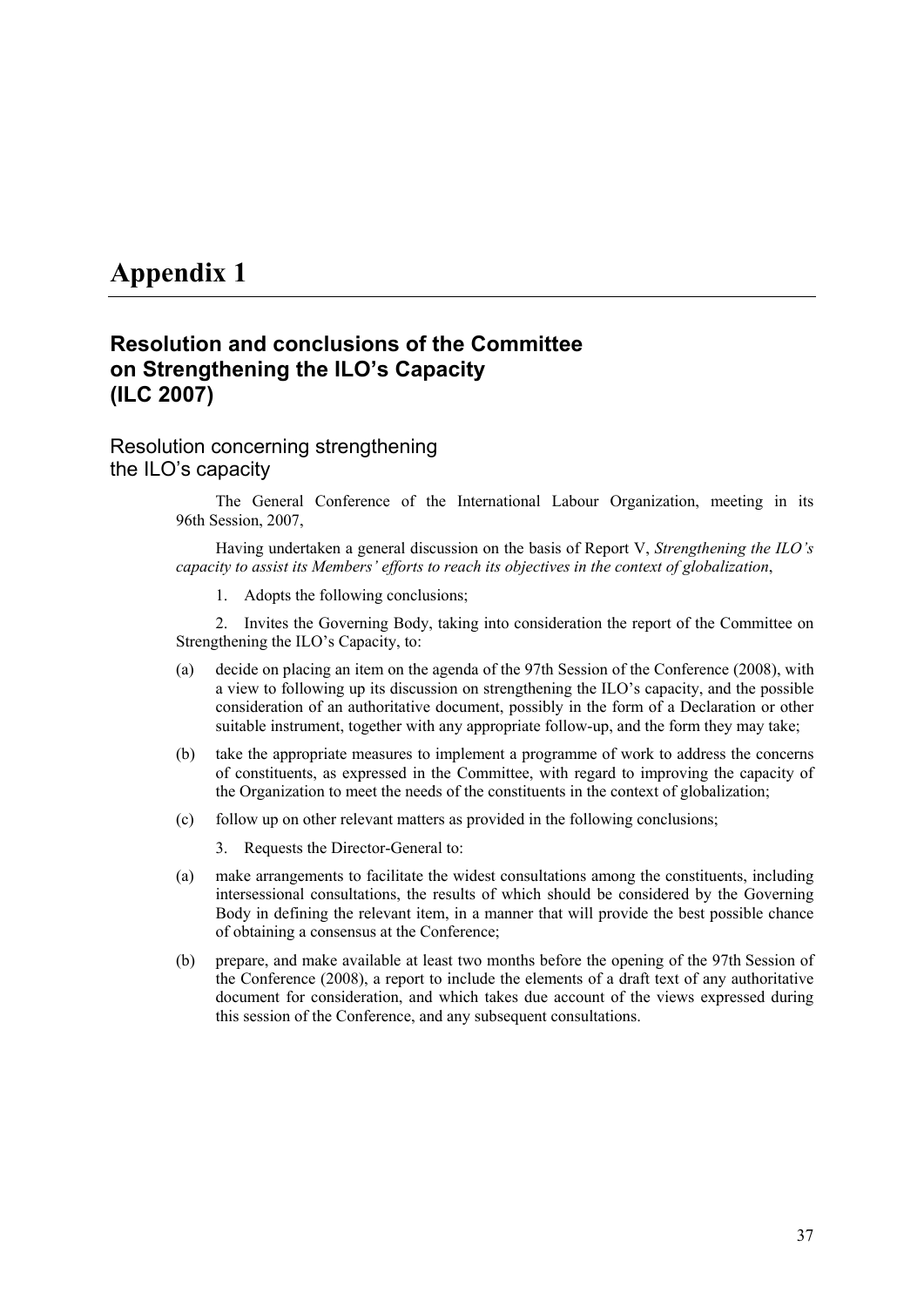## Conclusions on strengthening the ILO's capacity

1. The Committee held a general discussion on the basis of Report V entitled Strengthening the ILO's capacity to assist its Members' efforts to reach its objectives in the context of globalization.

2. Without prejudice to the individual views expressed by Members, which are reflected in detail in its report, the Committee reached the following conclusions.

3. The Committee agreed that the renewed relevance in the context of intensifying globalization, of the ILO's objectives as set out in the Constitution and the Declaration of Philadelphia, complemented by the 1998 Declaration on Fundamental Principles and Rights at Work and reflected in the Decent Work Agenda, should be recognized and reaffirmed. It also agreed that in a constantly changing context tripartite dialogue among governments, and the representative organizations of employers and workers, should be acknowledged as a crucial means for the effective achievement of the strategic objectives at the national, regional and international levels.

4. While the proposals contained in Report V do not cover exhaustively all aspects of the item on the agenda, the Committee recognized that the emphasis on three main aspects of governance was relevant to the achievement of the objective of strengthening the ILO's capacity to assist its Members. It was understood that the organizational implications for the ILO and the Office's capacity had to be taken into account, including by the Governing Body. ILO management processes, such as the field structure review, results-based management and review of the programming cycle, are also clearly relevant in this context. In no case should the proposed reforms weaken the ILO's existing procedures, including those relating to standard setting and to the supervisory mechanisms.

5. First, as regards the possibility of introducing cyclical or other periodic reviews, it was generally acknowledged that these reviews could be a means of providing to constituents as well as to the general public a regularly updated review of trends and policies relating to the strategic objectives. Such reviews could also serve to strengthen the knowledge base and analytical capacity of the Office. Above all, tripartite discussion on an annual basis in the International Labour Conference, of further operational reports of this kind could help to develop a more direct link between the needs of the constituents, and facilitate the selection of priorities for future action, including standard setting. The review of these reports could allow for a systematic evaluation of the validity of such priorities and the impact of steps taken to implement them, based on feedback from constituents.

6. The possibility of carrying out these reports, their modalities and their review, as well as their link with general surveys under article 19 of the Constitution, should be the subject of a more detailed consideration in the Governing Body, to ensure that such a procedure, if adopted, would not overstretch the Office's capacities, or add to the reporting responsibilities of member States. The Committee noted that it could considerably simplify the selection of items by the Governing Body for the Conference agenda.

7. Second, as regards the question of promoting a more integrated approach to the strategic objectives within the Organization, among its constituents and in the work of the Office, there was a general convergence of views that the adoption of such an integrated approach was a necessity on account of the interdependence and the complementary nature of these objectives. It would also be fully in line with the very concept of Decent Work and consistent with the wide support the Decent Work Agenda had received within and outside the Organization.

8. Such an integrated approach would also play a key role in promoting coherence in the formulation of Decent Work Country Programmes (DWCPs), consistent with the particular needs and specificities of the countries concerned. The Governing Body may therefore wish to establish appropriate institutional arrangements to review the DWCPs, in order to achieve an appropriate balance, as well as at the national level, to achieve greater coherence among these programmes, to make them more effective and to have a greater link with and impact on programmes of other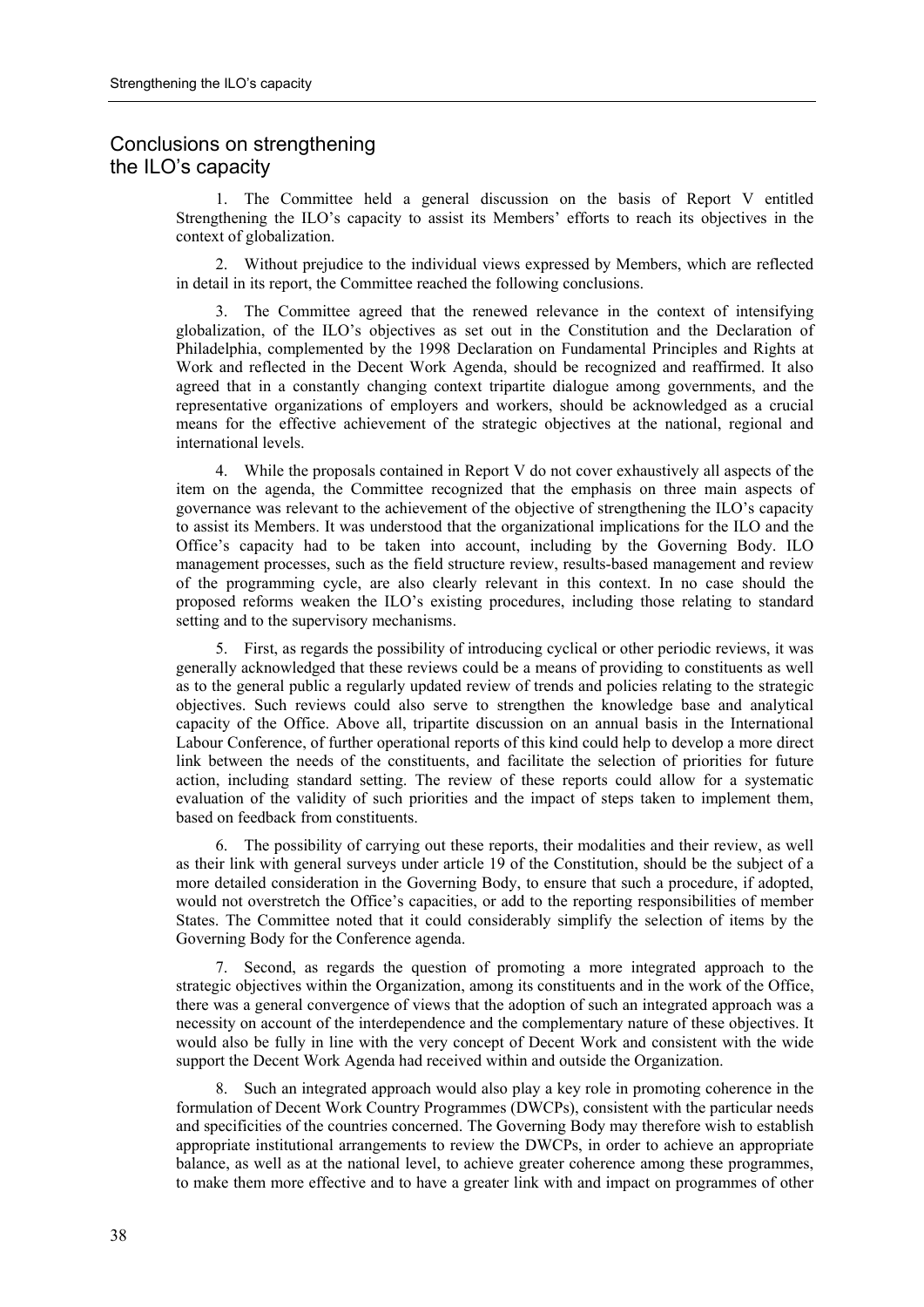relevant United Nations (UN) and multilateral agencies. The experience gained through the DWCPs could also enrich cyclical or other periodic reviews.

9. Concrete examples of how an integrated approach can help in terms of social progress, sustainable development and the eradication of poverty will help to persuade all member States of the merits of such an approach. The Governing Body may therefore wish to examine how past and present experiences with regard to country studies could be used to build up a coherent framework for voluntary country studies, designed to promote the understanding of the interrelation between these objectives and the cross-fertilization of experiences and good practices. The possibility and modalities of a voluntary system of peer reviews and selfassessment should, if appropriate, be examined by the Governing Body.

10. The ILO must improve its knowledge, skills base, data-gathering and processing as well as analytical capacities in all areas, both at headquarters and in the regions. The ILO's research and policy development should be of the highest quality and should be tested against impact consistent with its objectives and delivery of the Decent Work Agenda. By these means, the ILO will enhance its efforts to become a global centre of excellence. The tripartite structure of the ILO gives it a unique comparative advantage and credibility in drawing lessons from its research and the results of country studies.

11. Strong constituents lie at the heart of effective ILO action. The ILO should increase its support in building the capacity of its constituents to ensure their ongoing ability to engage in the ILO objectives and the Decent Work Agenda, realize these goals in the context of globalization and meet the needs of their constituents.

12. Reference was made to the fact that the Global Employment Agenda adopted by the Governing Body with full support provides important guidance to the constituents and the Office for implementing the Decent Work Agenda.

13. Third, as regards partnerships for Decent Work with the actors dealt with in Chapter 4 of Report V, there was agreement that while ILO objectives and methods were more relevant than ever, account had to be taken of both the new context of globalization as well as the existence of such actors with increasing influence on this subject. It was recalled that the United Nations Economic and Social Council (ECOSOC) Ministerial Declaration of July 2006 agreed that Decent Work should be a cross-cutting objective of the UN system and other multilateral institutions. It was considered essential that the ILO's tripartite legitimacy should be used to promote greater awareness and understanding and to establish appropriate partnerships with these actors in support of the ILO's efforts to strengthen member States' institutional capacity to achieve the strategic objectives of Decent Work. The means by which such partnerships can be further developed and made more effective should be further explored by the Governing Body.

14. In the context of UN reform, and "Delivering as One", it was agreed that Members and the ILO should seek to ensure that the reform process strengthens the ILO and its tripartite identity and practices at all levels, and that its tripartite character should define the selection and manner of implementing ILO operations and activities. This should also apply in partnerships within the UN system and in promoting an integrated approach to programme delivery.

15. There was a preliminary examination of whether the Organization should consider adopting an "authoritative document" reflecting the renewed commitment of its Members to the Organization's objectives and tripartism, which could encourage them to pursue these objectives in an integrated manner consistent with the Decent Work Agenda, to which they have given their support.

16. It was agreed that the Governing Body should consider placing an item on the agenda of the next session of the International Labour Conference (2008) to allow the continuation and conclusion of the discussions held at this session of the Conference, and the possible consideration of an authoritative document, possibly in the form of a Declaration or other suitable instrument, together with any appropriate follow-up, and the form they might take.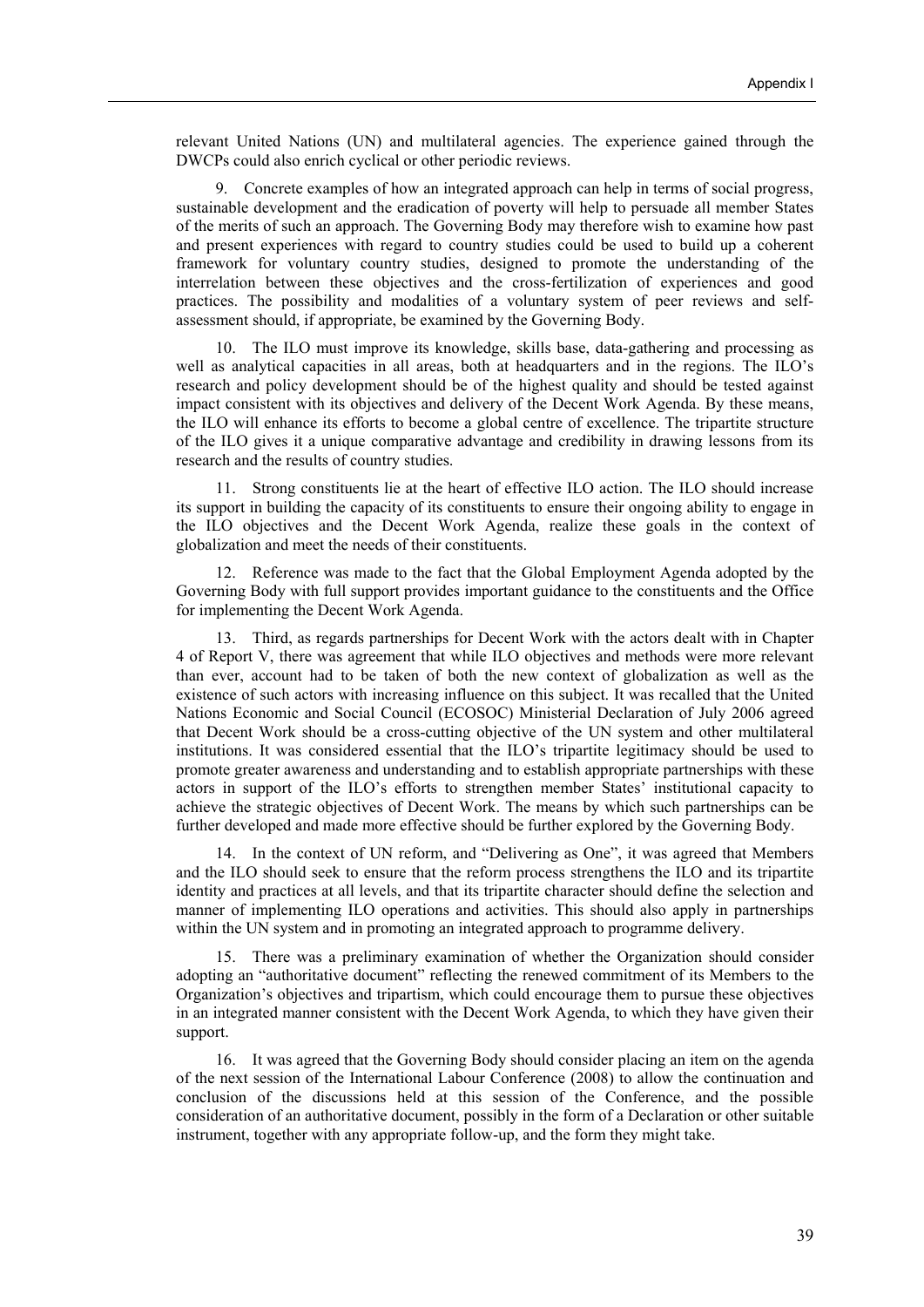17. For this purpose, appropriate arrangements should be made by the Office at the earliest opportunity to facilitate the widest consultations among the constituents, including intersessional consultations. This should allow the Governing Body to define the relevant item in a manner that will provide the best possible chance of obtaining a consensus on it at the Conference.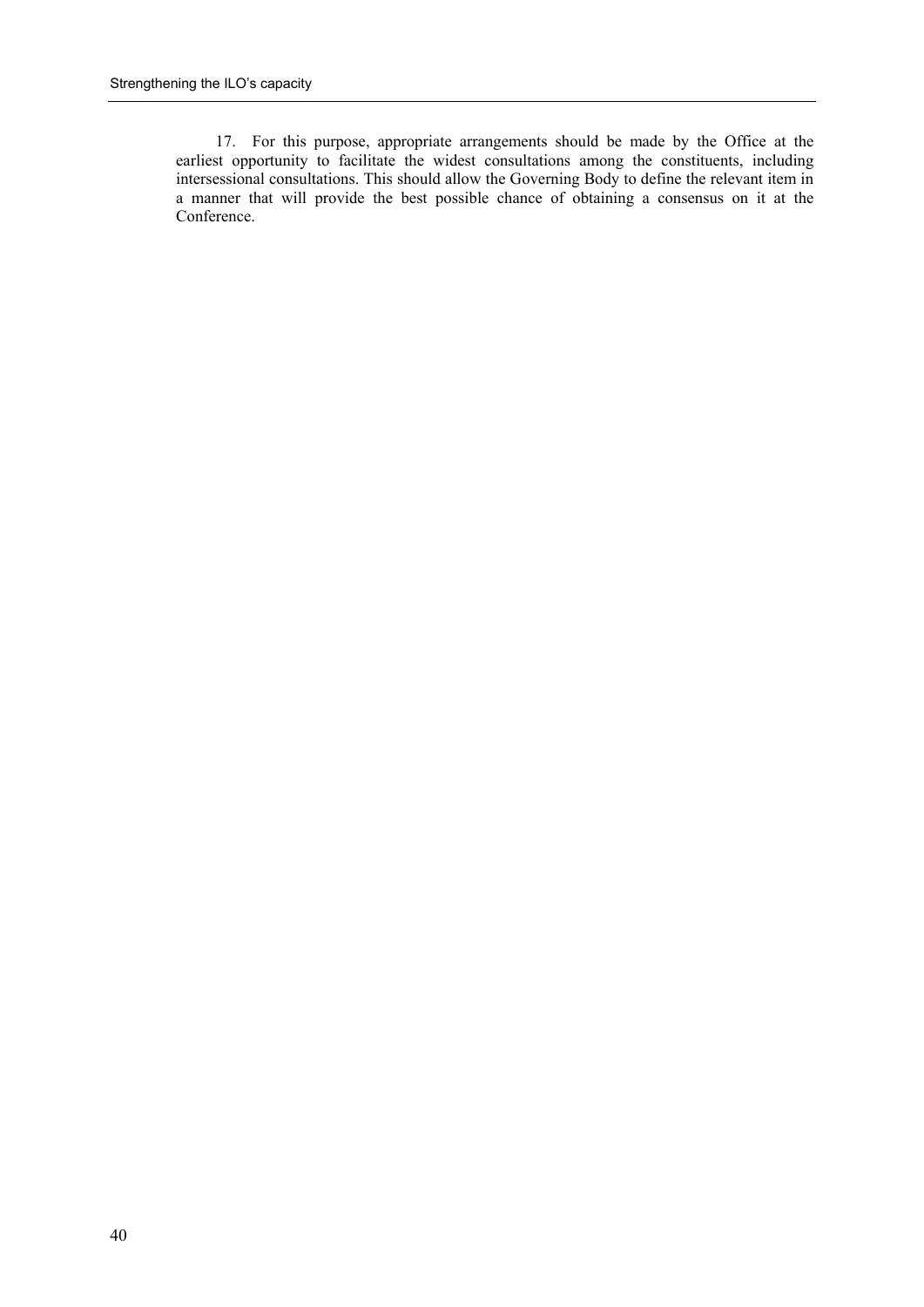**Appendix II** 

**Draft elements of a possible authoritative text (December 2007)**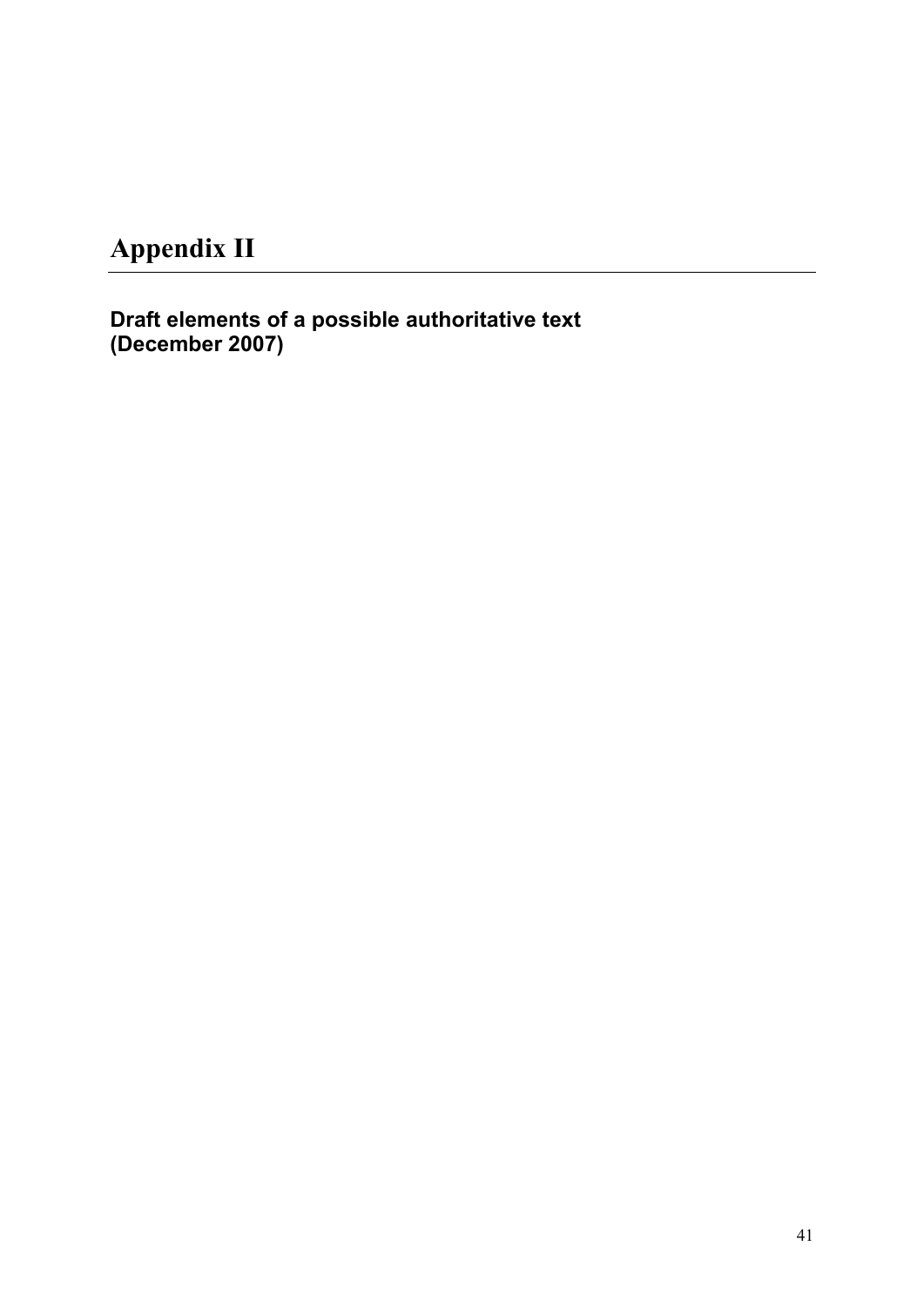#### **SOURCES**

#### **DRAFT ELEMENTS OF A POSSIBLE AUTHORITATIVE TEXT**

#### **COMMENTS**

#### **Preamble**

The International Labour Conference meeting in Geneva on the occasion of its 97th session,

#### **Recalling:**

- the ILO Constitution and in particular, its Preamble, the "International Labour Charter" (1919) and the Declaration of Philadelphia;

- the Declaration on Fundamental Principles and Rights at Work (1998);

- the Global Employment Agenda endorsed by the Governing Body of the International Labour Office (2003);

- the recognition inside and outside the International Labour Organization of the importance of Decent Work for the achievement of the Millennium Development Goals, the eradication of poverty, the satisfaction of basic needs and the promotion of gender equality,

**Aware** of the unprecedented opportunities that the diffusion of new technologies, the circulation of ideas, goods and services, and the movement of persons in the global economy offer for enhancing the well-being of workers and peoples,

**Persuaded** that Members' efforts to take advantage of these opportunities will fail to reach their objective unless they simultaneously take into consideration:

> - the great human and social costs, within and across borders, associated with the rapidity of the changes generated by globalization and technological change;

> - the necessity to develop individual and collective capacities, the promotion of social cohesion and the stability of institutions and the rule of law, to ensure the sustainability and efficacy of these efforts;

- the lasting and universal aspiration for social justice in the sharing of the said costs and benefits,

#### **Convinced that:**

Report V (ILC 2007), para.3 **Provisional Property C** to meet the above needs and aspirations, the promotion of  $\frac{P_{\text{rovisional}}}{P_{\text{rovisional}}}$  Record No.23 the values of freedom, human dignity, non-discrimination, dialogue and solidarity on which the Organization is based, and of the specific objectives set forth in the Constitution

General support throughout the ILC discussion (Provisional Record No.23 (ILC 2007)) and consultation process (Consultations, October 2007)

Emphasis placed by Argentina on Decent Work as a key instrument for the reduction of poverty (Consultations, October 2007)

Emphasis by European Union placed on equitable globalization (Consultations, October 2007)

(ILC 2007)

Conclusions on strengthening the ILO's capacity (ILC 2007), para.3 - former article 41 of the original Constitution of the ILO (1919), also known as "workers' clause"

Conclusions on strengthening the ILO's capacity (ILC 2007), para.3

Conclusions on strengthening the ILO's capacity (ILC 2007), para.12

United Nations General Assembly resolution 60/1: 2005 World Summit Outcome, para.47 – Report V (ILC 2007), Appendix I, Introduction, 3<sup>rd</sup> point

Report of the World Commission on the Social Dimension of Globalization (2004), para.73 –<br>Document GB.295/16/ 5(Rev), March 2006, para.17

Non-document for SILC consultations (October 2007), para.15 (ii)

Declaration of Philadelphia, Section III (d) – Report of the World Commission on the Social Dimension of Globalization (2004) para.206-207

Preamble of the Declaration on Fundamental Principles and Rights at Work (1998)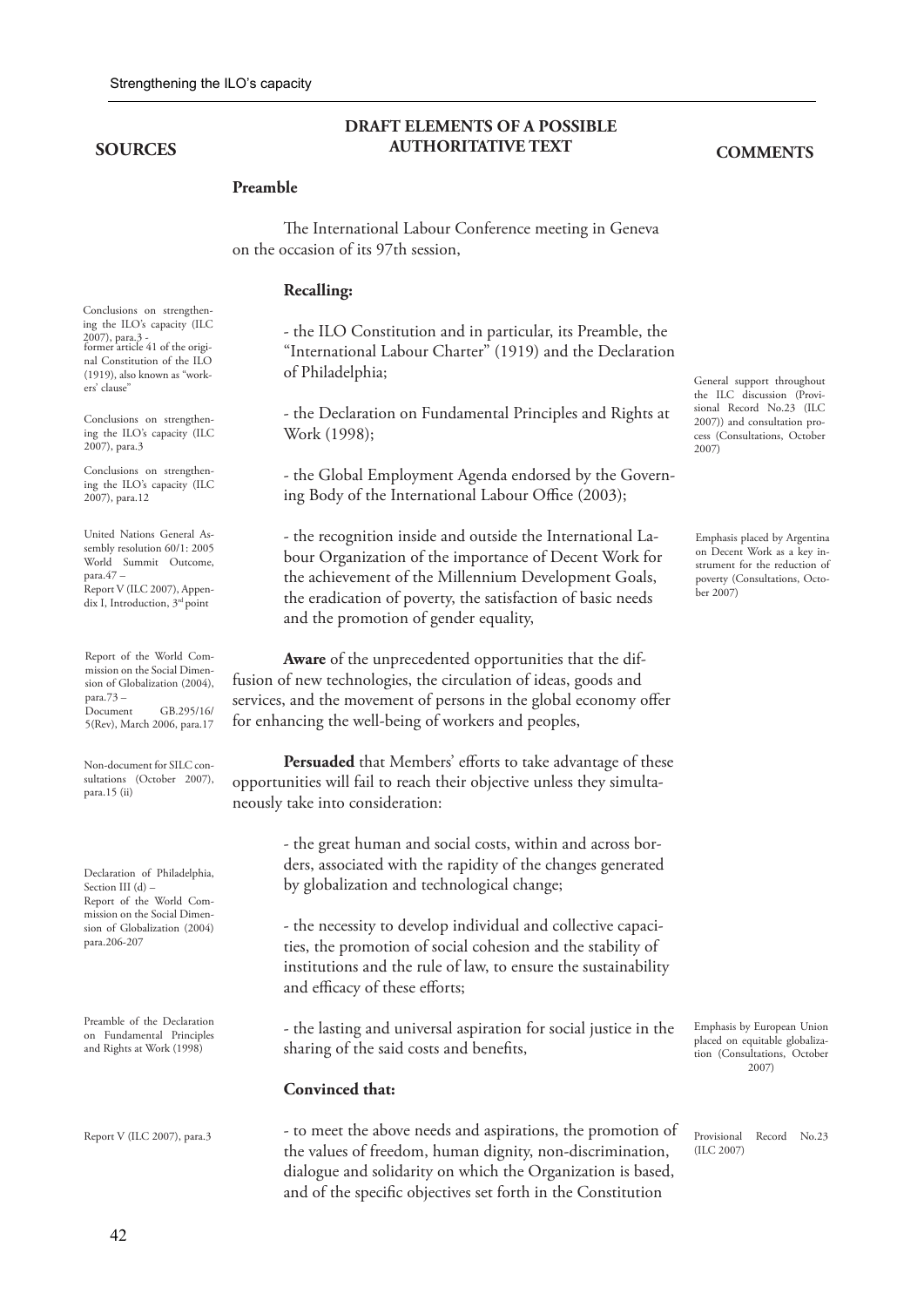#### **SOURCES COMMENTS**

Report V (ILC 2007), Appendix I, I/A, 1<sup>st</sup> bullet

GB.295/16/5(Rev.) March

2006, para.12

of the International Labour Organisation and elaborated in relevant instruments, is more than ever necessary;

- efforts to promote these values and objectives should be pursued with renewed vigour, greater visibility and increased efficiency based on a integrated and coherent strategy/policy towards Decent Work,

**Adopts the present Text**, which may be cited as …

#### **I. Principles relevant to the strengthening of the promotion of ILO objectives through an integrated and coherent strategy towards Decent Work**

A) Members of the Organization recognize that in the present context of accelerating change their commitment to the principles and objectives set forth in the ILO Constitution requires continued efforts focused on the four strategic objectives below, which have been identified as the pillars of the Decent Work strategy:

(i) [placing employment at the centre of economic and social policies and] creating an environment in which:

- individuals can develop and update the necessary capacities to be productively occupied, for their personal fulfilment and the common well-being, and - enterprises are encouraged to develop greater employment opportunities for all;

(ii) developing measures of social [and labour] protection which are adapted to national circumstances, as appropriate, with a view to:

- progressively extending social security to all [in need] and providing dynamic security to meet the new needs and anxieties generated by the rapidity of technological and economic changes; - ensuring safe and decent working conditions, keeping in mind the basic requirements of the above mentioned "International Labour Charter" and the legitimate expectation by the persons concerned to receive a fair share of the wealth which they have helped to generate;

(iii) promoting social dialogue as the necessary corollary of tripartism and as the appropriate method to:

- adapt the implementation of the strategic objectives to the needs and possibilities of each country, and - translate economic development into social progress and vice-versa, in the light of relevant international labour standards;

Provisional Record No.23 (ILC 2007) + See in particular e.g. para. 157 (Nigeria), desirability of clarifying the ILO message – European Union support for a high profile, visible reference document (Tripartite consultations 16-17 October 2007)

Workers' request to elaborate the strategic objectives to the general public (Workers' Submission, November 2007) – Sri Lanka (Governing Body, Nov. 2007, item 2)

Employers input consultations October 2007

SILC Workers' Submission, November 2007

SILC Workers' submission November 2007 – Employers input consultations October 2007

Declaration of Philadelphia Section III (a), (b), (c) and  $(d)$  – GEA (2003), GB.286/ESP/ 1(Rev.), in particular para.  $29 -$ ECOSOC Ministerial Declaration, 5 July 2006, E/2006/  $I.8$  – Non-document SILC consul-

tations (October 2007), note 7

Treaty of Versailles (1919), Part XIII, article 41 – Declaration of Philadelphia, Section III (f), (g), (w) and  $(i)$  – Committee on Economic,

Social and Cultural Rights, General Comment Nº 19, the Right to Social Security (article 9), 23 November 2007

Declaration on Fundamental Principles and Rights at Work (1998)

Resolution concerning Tripartism and Social Dialogue  $(2002)$  – Report V (ILC 2007), para. 39.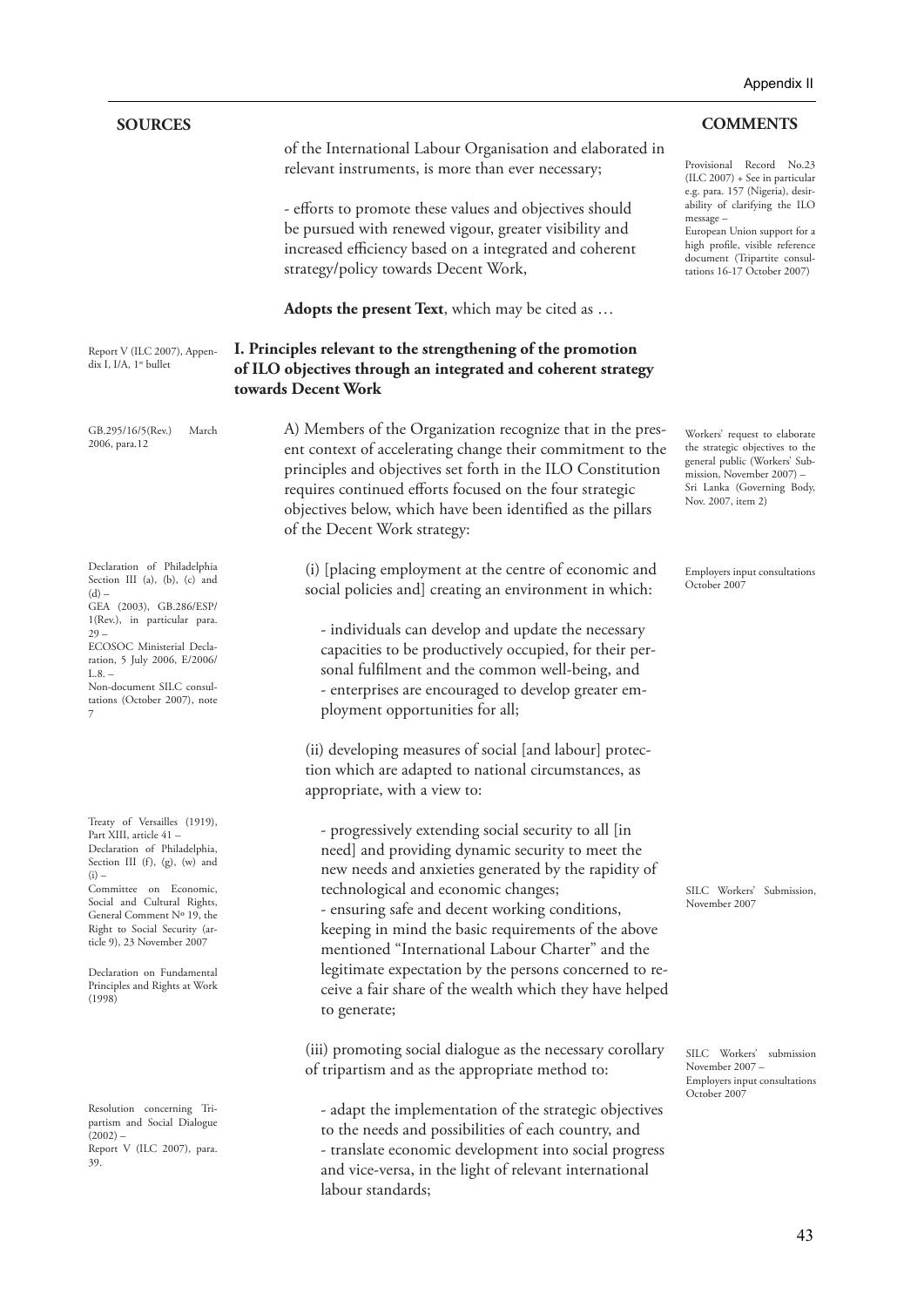Preamble of the Declaration on Fundamental Principles and Rights at Work (1998)

Report V (ILC 2007), paras. 74-75 + Appendix I, I/B, 1st point  $(ii)$  – Non-document for SILC<br>Consultations (October Consultations 2007), para.15 (ii)

Report V (ILC 2007), Appendix I,  $I/B$ ,  $2<sup>nd</sup>$  point – Non-document for SILC Consultations (October 2007), para.15 (iii)

Preamble to the ILO Constitution - Declaration of Philadelphia, Section  $I(c)$  – Non-document for SILC Consultations (October 2007), para.15 (iii) – Report V (ILC 2007), Appendix I, I/B, 3rd point Document GB.295/16/5(Rev.), para.18 –

Non-document for SILC Consultations (October 2007), para.15 (iii)

Non-document for SILC Consultations 2007), para.15 (iii)

Non-document for SILC Consultations 2007), para.15 (iii) – Report V (ILC 2007), Appendix I, I/B, 4<sup>th</sup> point

Report V (ILC 2007), Appendix I, II/B, 3<sup>rd</sup> point -Non-document for SILC Consultations (October 2007), para.17

(iv) guaranteeing fundamental rights at work as basic human rights and as the enabling condition without which none of the strategic objectives can satisfactorily be realised and whose violation cannot be invoked as a legitimate source of comparative advantage.

B) Members also recognize and declare that:

(i) the above objectives are indivisible, interdependent and mutually supportive. The failure to promote any one of them will hinder progress towards the others. To produce optimum results, efforts to promote them should thus, in line with the Decent Work strategy, be part of a coherent and integrated policy covering also other domains such as industry, agriculture, education, services, health, trade and the like;

(ii) without prejudice to their existing international obligations in related matters, the specific content and the relative importance to be given to the strategic objectives is a matter to be determined freely by the Members, giving due regard to:

- national circumstances, possibilities and priorities, and such preferences as those concerned may express through their freely chosen and representative organizations, and

- the requirements of interdependence, reciprocity and solidarity in the pursuit of these objectives among all Members, which are inherent in membership of the ILO under the Constitution, and which appear more than ever relevant in the context of a global economy.

#### **II. Respective roles of Members/tripartite constituents and the ILO in promoting an integrated and coherent policy/strategy towards Decent Work**

A) Members recognize that they have, in the first instance, the responsibility for giving effect to their commitment and support to the principles and strategy reflected in section I above, which may be exercised in various ways, including:

(i) translating the integrated and coherent strategy in the form of a policy/plan of action establishing priorities for the coherent pursuit of the strategic objectives giving due regard to national circumstances, as well as to relevant preferences reflected through appropriate consultations with representative organizations of workers and employers;

(ii) establishing, with the assistance of the ILO as appropriate, gender-sensitive indicators or statistics to

**SOURCES COMMENTS**

Point raised during the discussion of document GB.295/16 by Canada (March 2006)

Support expressed for the need of taking into consideration the interdependence between objectives: SILC Workers' Submission, November 2007 – Employer's input consultations October 2007 – United States Government Comments on SILC (30 November)

Clarification intended to meet various concerns expressed during the consultations: China (Governing Body, Nov.2007, item 3) – United States Government Comments on SILC (30 November)

Emphasis placed on the importance of solidarity: SILC Workers' Submission, November 2007

Wording designed to meet some concerns that there is no question of creating new obligations/interfering with social policy: e.g. United States Gov ernment Comments on SILC (30 November)

Provisional Record No. 23 + see in particular Namibia (para.32) and Nigeria (para.109)

Provisional Record No. 23 + see in particular European Union (para.100), Argentina (para.108), Denmark (para.110) and Switzerland (para.113)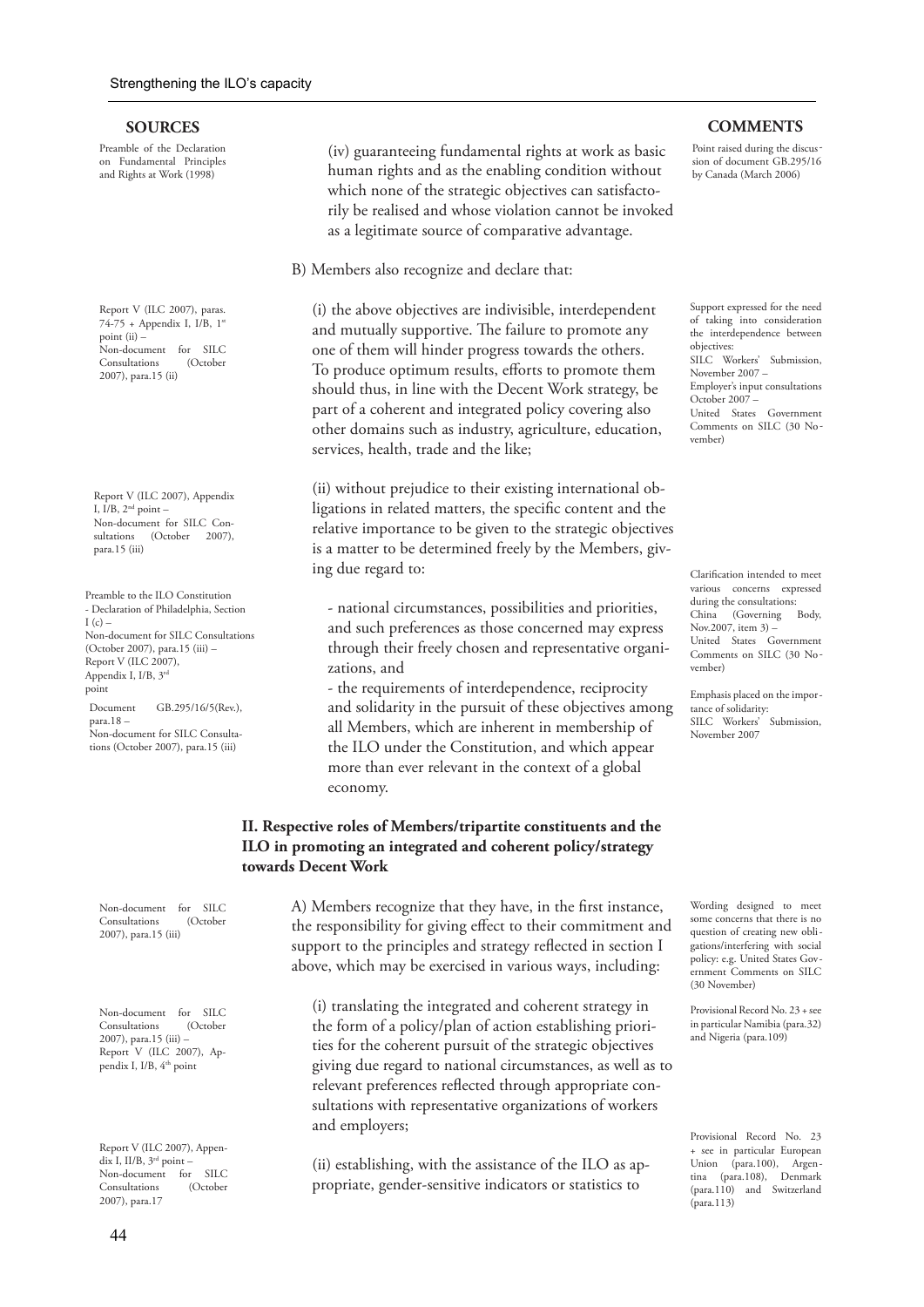Report V (ILC 2007), para.23

Non-document for SILC Consultations 2007), para.15 (iii) – Report V (ILC 2007), Appendix I, II/A,  $3<sup>rd</sup>$  point

Report V (ILC 2007), Appendix I, II/B, 3<sup>rd</sup> point

NB: It would be perfectly conceivable to switch sub sections II/A) and II/B)

Report V (ILC 2007), Appendix I, II/A, 1<sup>st</sup> point

Conclusions on strengthening the ILO's capacity (ILC 2007), para. 5

objectively monitor and evaluate the impact of their efforts/policy;

(iii) reviewing their ratification/implementation record of ILO instruments [on a tripartite basis] to correct any gap or imbalance that may exist in the normative coverage of the strategic objectives;

(iv) ensuring that the policy/plan of action is appropriately taken into account by their representatives in all relevant/interested international fora, if necessary through the establishment of appropriate procedures/ mechanisms to that effect;

(v) encouraging, in so far as their resources permit, other Members in their efforts to give effect to the principles and strategy reflected in section I above in all appropriate ways, in particular through the funding of relevant technical cooperation activities and programmes, and

(vi) establishing procedures for the purpose of consulting representative organizations of workers and employers on possible steps that could be taken pursuant to (i) to (v) above.

B) At the same time, Members are firmly convinced that, for effectively discharging the above responsibility, a strong Organization is needed with sufficient capacity and focussed human and financial resources to effectively guide, coordinate and provide assistance to their efforts. To that end, the Organization should review and adapt its institutional practices and governance in order to:

(i) improve its capacity, through a regular cycle of reviews by the International Labour Conference of each strategic objective:

(a) to understand the realities and needs of all Members;

(b) to respond effectively and efficiently to the Members' needs, in particular those which are at a less advanced stage of development, by:

- mobilizing with all the means of action at its disposal including through normative action, technical cooperation, and the technical and research capacity of the Office, and

- adjusting its priorities and programmes of action accordingly;

(c) to objectively assess the results of its programmes of action, and

(d) to mobilize additional resources in support of better focused priorities.

#### **SOURCES COMMENTS**

Wording designed to meet concern that there is no question of creating obligations to ratify: Employer's input consulta-

tions October 2007

Provisional Record No. 23 + see in particular Employers (paras.14 and 123), European Union (para.127), Nordic countries (para.138)

GRULAC (Governing Body, Nov.2007, item 2) – United States Government Comments on SILC (30 November)

General support expressed during the ILC 2007 discussion (Provisional Record No. 23) and subsequent consultations in October 2007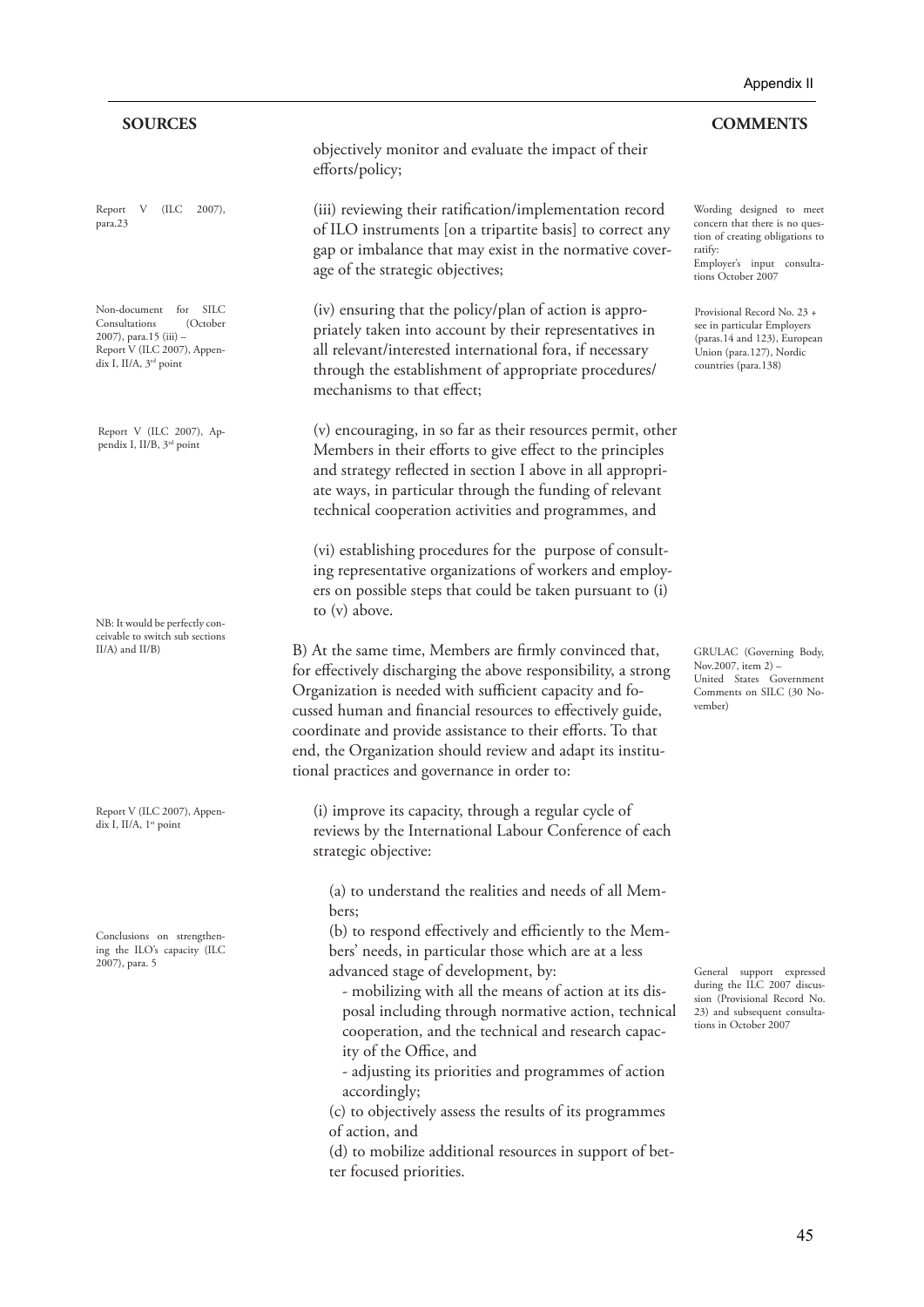Report V (ILC 2007), Appendix I, II/A, 2<sup>nd</sup> point

Conclusions on strengthening the ILO's capacity (ILC 2007), para. 8

Conclusions on strengthening the ILO's capacity (ILC 2007), para. 9

GEA (2003), GB.286/ESP/ 1(Rev.), in particular para.20  $-$  Report V (ILC 2007), para.108 + Appendix I, II/B,  $4<sup>th</sup>$  point

Report V (ILC 2007), Appendix I, II/A, 2nd point (iii) – Conclusions on strengthening the ILO's capacity (ILC 2007), para.13

(ii) support its Members' efforts to jointly pursue the strategic objectives in accordance with the principles and strategy reflected in section I above:

(a) by strengthening and streamlining its technical cooperation activities within the framework of Decent Work Country Programmes;

(b) by providing general expertise and assistance, which each Member may request for the purpose of defining a policy/plan of action, and exploring innovative partnerships for its implementation, and (c) by developing appropriate tools for the objective evaluation of the impact of their efforts and the assessment of the impact that other factors and policies may have on these efforts.

(iii) contribute to a better empirical knowledge of how the strategic objectives interact with each other and link to sustainable development as well as to the sharing of experiences and good practices at the regional and international level, in the framework of:

(a) studies conducted either on an *ad hoc* basis with the voluntary cooperation of the government and representative workers' and employers' organizations in the countries concerned, or (b) of any common scheme[s] such as peer reviews

that interested Members may agree to establish between themselves.

(iv) provide any assistance which may be requested and appropriate to Members wishing to jointly promote strategic objectives within the framework of bilateral or multilateral agreements to which they are or may become party, it being understood that they are free to enter into such agreements with or without ILO involvement as long as their ILO obligations and commitments are not adversely affected, and

(v) review possibilities for developing new partnerships with or between other relevant non-state actors - as appropriate, through national and international workers' and employers' organizations - to enhance understanding of ILO operational programmes and activities, to enlist support for them in any appropriate way, and to otherwise promote ILO objectives.

#### **III. Follow-up**

A) The Director-General of the International Labour Office will ensure that the present text is circulated:

(i) to all Members and, through them, to representative

#### **SOURCES COMMENTS**

Provisional Record No. 23 + see in particular Indonesia (para.126), Canada (para.136)

– SILC Workers' submission November 2007, p. 4

United States Government Comments on SILC (30 November)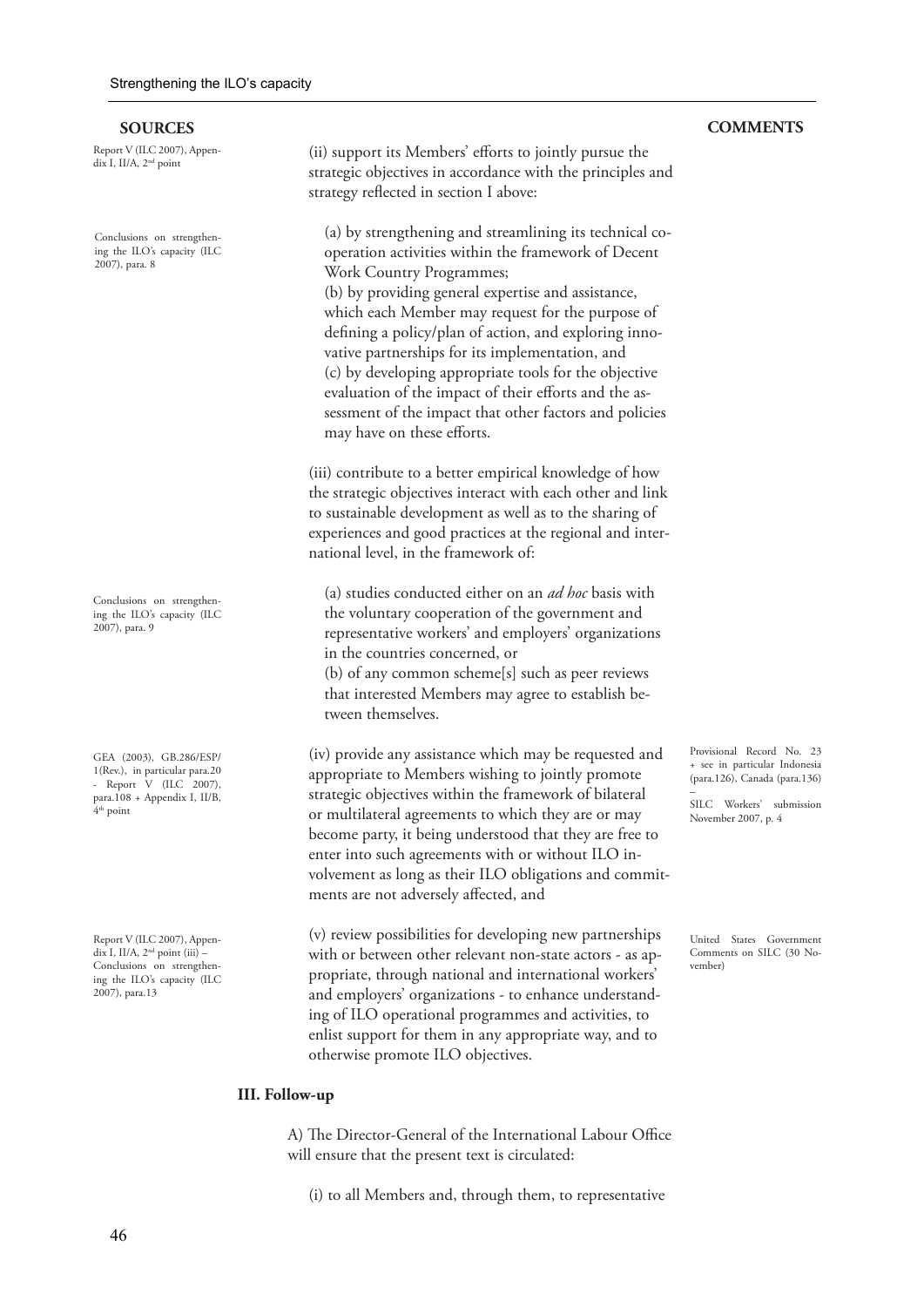#### **SOURCES COMMENTS**

| <b>SOURCES</b>                                                   |                                                                                                                                                                                                                                                                                                                                                                                                                                                                                                                                                                                                                                                                      |
|------------------------------------------------------------------|----------------------------------------------------------------------------------------------------------------------------------------------------------------------------------------------------------------------------------------------------------------------------------------------------------------------------------------------------------------------------------------------------------------------------------------------------------------------------------------------------------------------------------------------------------------------------------------------------------------------------------------------------------------------|
| Report V (ILC 2007), Appen-<br>dix I, III, 2 <sup>nd</sup> point | organizations of Workers and Employers, it being un-<br>derstood that efforts should be made on a tripartite basis<br>to ensure its dissemination to other interested circles<br>and the general public;                                                                                                                                                                                                                                                                                                                                                                                                                                                             |
|                                                                  | (ii) to intergovernmental organizations with competence<br>in related fields at the international and regional level,<br>and                                                                                                                                                                                                                                                                                                                                                                                                                                                                                                                                         |
|                                                                  | (iii) to such other entities that the Governing Body of<br>the International Labour Office may identify.                                                                                                                                                                                                                                                                                                                                                                                                                                                                                                                                                             |
| Report V (ILC 2007), Appen-<br>dix I, III, 4 <sup>th</sup> point | B) The Director-General will take all necessary steps to<br>submit to the Governing Body proposals to give effect to<br>section II/B above, it being understood that such proposals<br>should take into account:                                                                                                                                                                                                                                                                                                                                                                                                                                                     |
|                                                                  | (i) staff capacity, available knowledge base and gover-<br>nance considerations;                                                                                                                                                                                                                                                                                                                                                                                                                                                                                                                                                                                     |
|                                                                  | (ii) the need to promote coherence, coordination and<br>collaboration within the International Labour Office<br>and to establish effective partnerships within the United<br>Nations system and with other relevant actors for the<br>purpose of international policy coherence.                                                                                                                                                                                                                                                                                                                                                                                     |
|                                                                  | C) The impact of the present Text, meaning the extent to<br>which it has contributed to promote, among its Members,<br>the principles and strategy reflected in section I above, shall<br>be the subject of evaluation by the Conference, which may<br>be repeated from time to time, within the framework of an<br>item placed on its agenda. A report shall be prepared by the<br>Office on the basis of the attached guidelines. The Direc-<br>tor-General shall ensure that other potentially interested<br>intergovernmental organizations have the possibility to be<br>associated in the evaluation of this impact and to partici-<br>pate in the discussion. |
| Report V (ILC 2007), Ap-<br>pendix I, III, 1 <sup>st</sup> point | D) The Conference shall, in the light of this evaluation of<br>impact, draw conclusions regarding the desirability of new<br>evaluations, or the opportunity of engaging in any other<br>appropriate course of action, including action of a norma-<br>tive nature.                                                                                                                                                                                                                                                                                                                                                                                                  |

#### **Guidelines for the preparation of reports under section III**

The report to be prepared by the Office for the evaluation of the impact of the Text pursuant to its section III shall contain information on:

> (1) action or steps taken by Members as a result of the present text, that may be provided by tripartite constituents through the services of the ILO, notably in the regions, and

Emphasis placed by the European Union, African Group, GRULAC, Workers to strengthen the role of the ILO in the one UN context

Concerns expressed by the European Union, United States and others not to increase reporting obligations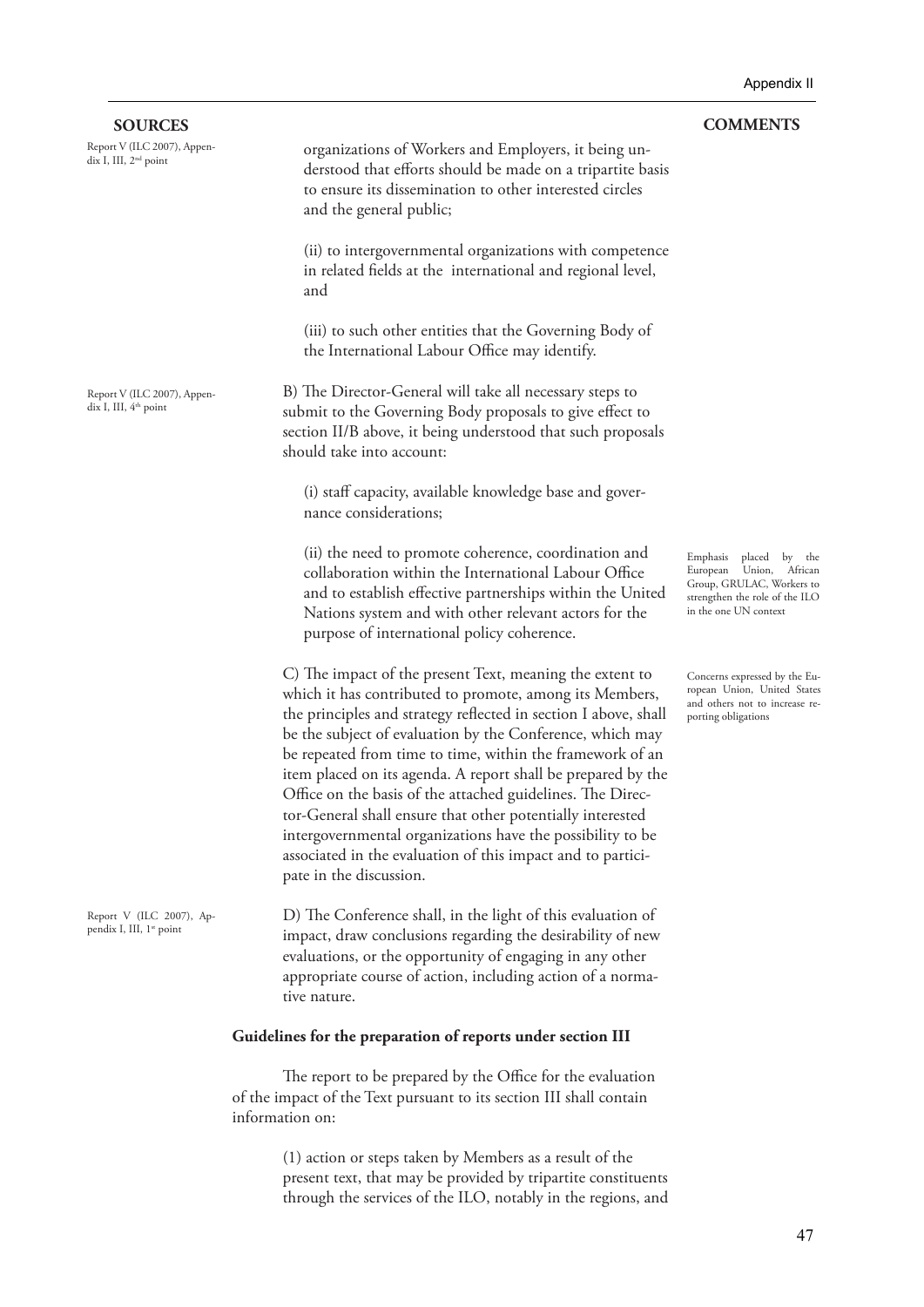#### **SOURCES COMMENTS**

any objective/reliable source;

(2) steps taken by the Governing Body and the Office to follow up on relevant governance, capacity and knowledge base issues relating to the strategic objective concerned;

(3) the possible impact of the Text on other interested intergovernmental organizations, it being understood that these organizations will be invited to participate in the discussion of the report. Other interested entities may also attend and participate in the discussion at the invitation of the Governing Body.

Wording designed to ensure that the priority concern of the government of the United States and other governments as regards governance considerations will not be left aside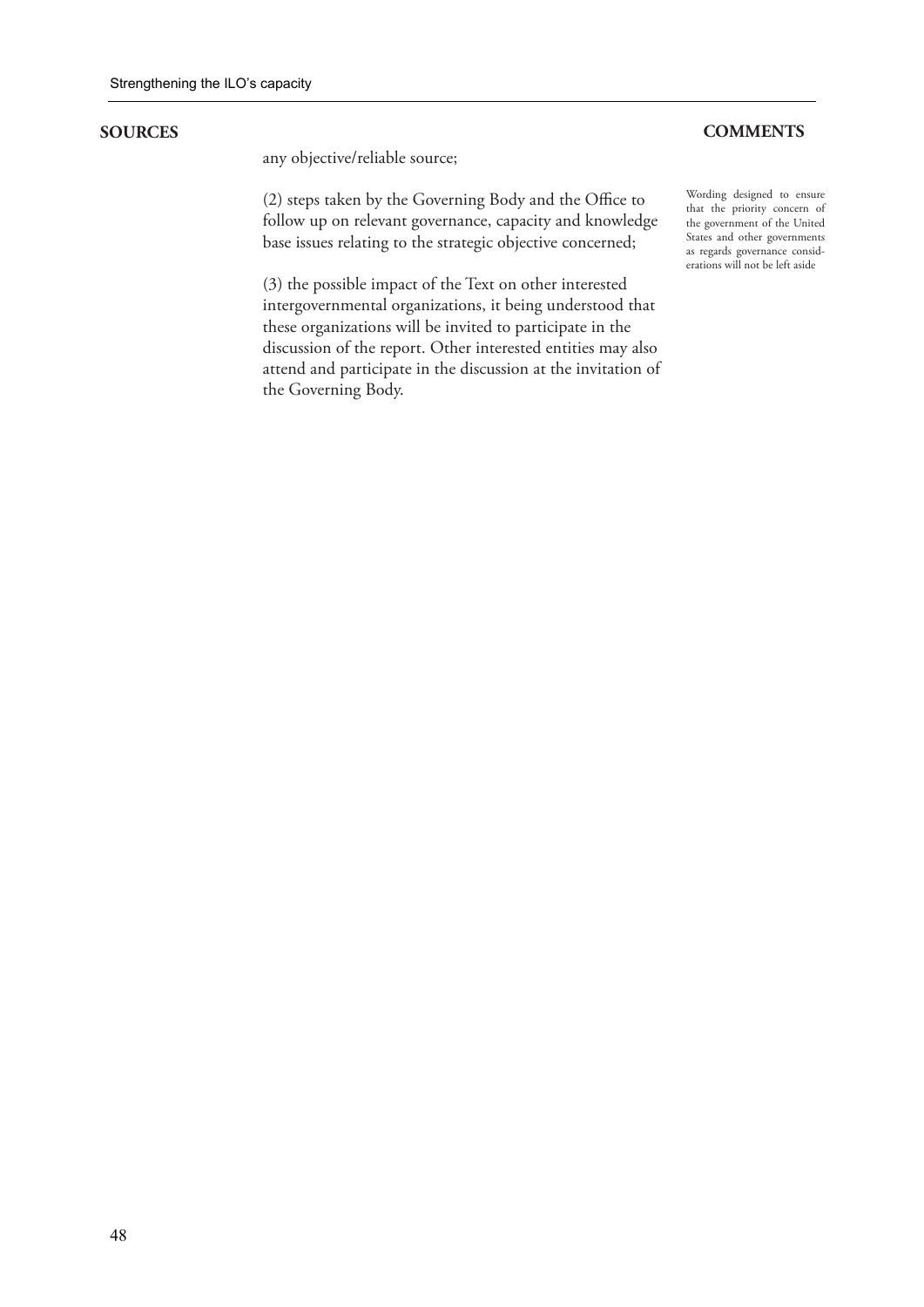# **Appendix III**

## **The cyclical review scheme: Parameters relevant to its possible modalities**

### Introduction

- 1. The programme of work endorsed by the Governing Body last November on the basis of the oral report indicated that the next round of consultations could resume the consideration of modalities for the cyclical reviews.
- 2. Even though it may be difficult in the short time available for the February consultations to engage in an in-depth discussion on the subject in addition to a discussion on the Draft Elements of a Possible Authoritative Text (Text), the Office considered that it might be useful to take advantage of these consultations to provide some brief additional elements for reflection. If time permits, they could be the object of a preliminary exchange, but they could in any case serve as a basis for discussions in March in the framework of the steering committee of the Governing Body.
- 3. This note takes as a basis the features and functions of the cyclical reviews as sketched out in the Draft Elements of a Possible Authoritative Text. These features are recapitulated in the diagram below.

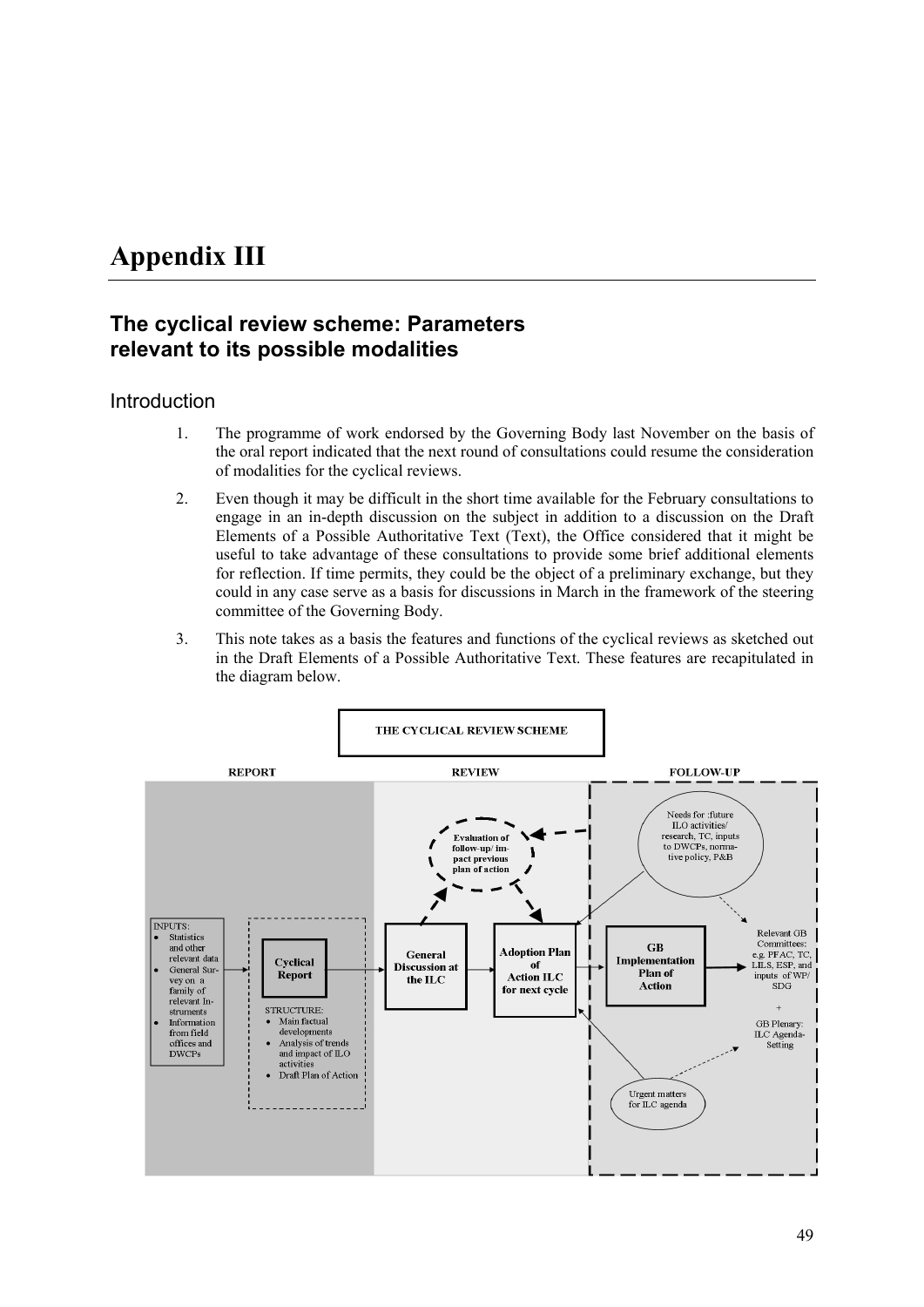4. Assuming that this framework would be broadly acceptable, the key issues to be considered here are as follows.

### *A. Consequences for Members in terms of reporting burden*

- 5. A preliminary point to recall is that the main object of the scheme is to better meet the needs of ILO constituents and this should hopefully represent a major gain for all Members, apart from the simplification and rationalization it would represent for the ILO.
- 6. The concern has however been repeatedly expressed that the scheme might imply an increased reporting burden. In addition to the explanations already provided,  $\frac{1}{1}$  two additional considerations are relevant in this context.
- 7. First, as clarified in section III(C) of the Text and the attached guidelines, it is not intended that the impact of the Authoritative Text as a whole should be the object of additional reporting. The evaluation, which may be placed on the Conference agenda from time to time, will cover steps taken by the Governing Body, the Office and as far as action by Members is concerned will use information available through the field structure (as well as information gleaned in the process of preparing the cyclical reviews themselves).  $\hat{i}$
- 8. Second, the cyclical reviews may have implications on existing reporting under article 19 of the Constitution. This is why, as also already envisaged during the October consultations, it seemed opportune to address these implications in a separate note, which is now attached as Annex 1. As this annex expounds, the introduction of cyclical reviews may call for a synchronization between General Surveys and cyclical reviews, as well as a broadening of their scope to include families of instruments relevant to the particular category of Strategic Objective under review. How this would affect the reporting workload depends greatly on the type of questionnaire used. Annex 1 suggests that the use of a simplified questionnaire may actually considerably relieve the current workload. It would be even further relieved as a result of greater assistance/involvement from the ILO field offices.

### *B. Workload and capacity implications for the Organization*

- 9. Again it should be recalled as a starting point that the scheme would represent a considerable simplification of the procedure for fixing the agenda of the International Labour Conference (ILC) and – even though it is difficult to quantify – a sizeable saving in terms of paper work and meeting costs. Another important point to recall is that the new scheme is neutral as regards Conference costs since the review would not involve an additional item, but would replace one of the items that are routinely placed on the agenda $3$
- 10. The only remaining concern relates to the cost of the reporting, preparation and more generally the analytical capacity of the Office to be up to the challenge of establishing the report without drawing on additional resources. To meet this concern the following four questions must be addressed.
- 11. The first question which arises in this respect is that if the review as noted above is neutral, should not the same be true of the cost of the report which serves as a basis for that review? Since it would replace another general discussion item, and in both cases a report has to be prepared to serve as a basis for the discussion.

 $\overline{a}$ 1 Non-document for SILC consultations (October 2007), Annex 2, last paragraph.

 $2 \sin(\theta)$  Similar to the practice of the follow-up to the 1998 Declaration, which is now under consideration.

 $3$  This was also noted already in the non-document for SILC consultations (Oct. 2007).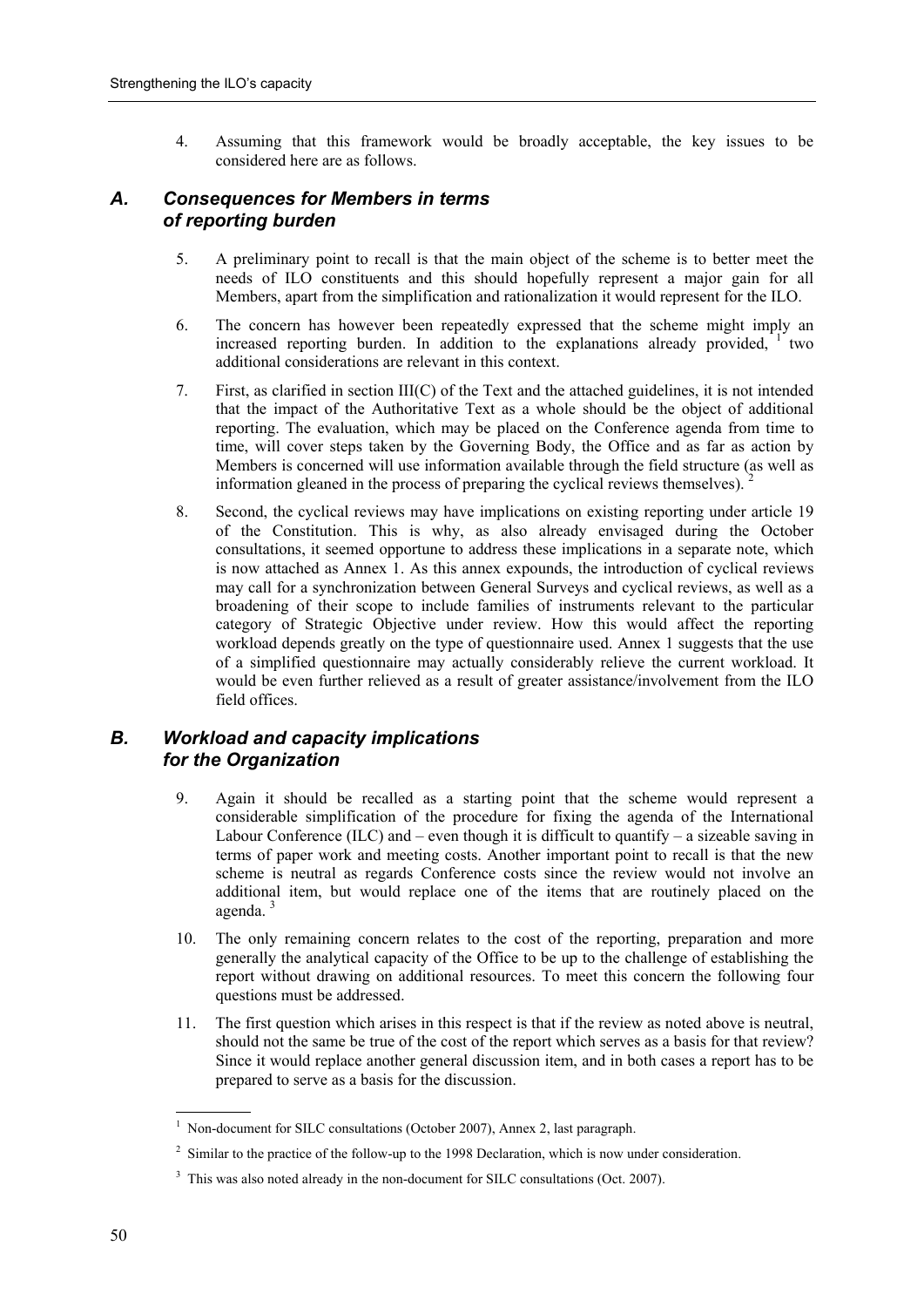- 12. The objective answer is that the review will undoubtedly require a significantly more substantive report than a standard report for general discussion. As indicated in Report V (ILC, 2007) and the non-document for the October consultations, the cyclical report is intended to embrace three main dimensions: (1) a factual dimension covering statistical and legislative trends; (2) an analytical dimension which considers how these trends fit with ILO objectives and to what extent ILO action has had an impact on the trends; and (3) the action-oriented dimension that will serve as a basis for an action plan for the next cyclical review.
- 13. The second question is then *to what extent does the cyclical report require additional work or can it make use of work that is (or should be) already being done?* The collection and dissemination of information is part of the Office's specific mandate under article 10 of the ILO Constitution. And beyond this strictly legal consideration, it seems to be an essential part of the ILO's visibility and credibility that it function as the source of reliable updated information relating to trends concerning its key objectives. From a more practical point, it should normally be a product of existing Office activities and of the presence of the ILO in the field through its offices. Information concerning trends in national legislation and practice should by and large be the by-product of article 19 reports, which is the object of Annex 1. While ILO managers seem confident that such products would indeed generally exist, it would certainly be hasty to conclude that all the necessary information will be readily available.
- 14. The experience of reports for the purpose of discussions based on the integrated approach, whose scope is very similar to that of the proposed cyclical reports, suggests that some additional efforts and resources had to be spent to establish reliable baselines in the form of country profiles. Annex 1 also indicates that the scope of the General Surveys would have to be broadened to make a more significant contribution to the reviews. This however leads to the third question.
- 15. To what extent is it a recurrent cost or a "one-time" investment? If, as indicated above, the necessary information does not yet exist, it seems equally clear, in the light of the integrated approach (and the annual reviews under the follow-up to the 1998 Declaration) that once the initial investment has been made to create a baseline, the following cycle will naturally be built on the work carried out for the preparation of the first report.
- 16. This reasoning brings about a fourth question which considers to what extent can any additional cost be offset by savings on activities or publications which become redundant as a result of the cyclical reviews. Two possibilities had already been identified during previous discussions relating to the Global Reports under the follow-up to the 1998 Declaration in their present form and the World Employment Reports. As regards the latter, it seems to have been generally agreed that, at least in the year where the cyclical report is produced it would make the other report redundant. This would represent a substantial saving that could largely offset the higher cost of the cyclical reports compared to a "standard" general discussion report. 4
- 17. In the light of the above it would seem safe to conclude that: (1) the review of the cyclical report itself will not represent any additional cost since it will replace another item on the ILC agenda; and (2) the preparation of the report will require more resources than a standard general discussion report, but the savings that the new system will generate in terms of rationalization of current ILC reports and publications prepared by the Office are expected to largely offset this cost (see Annex 3 for possible savings arising from the cyclical review scheme).

 $\overline{a}$ 

<sup>4</sup> Note that if, as proposed by some Members, the cyclical reviews would follow a three-year cycle (see below), it might be considered that one *World Employment Report* in the three-year interval would be sufficient, thus offering the possibility of even greater savings.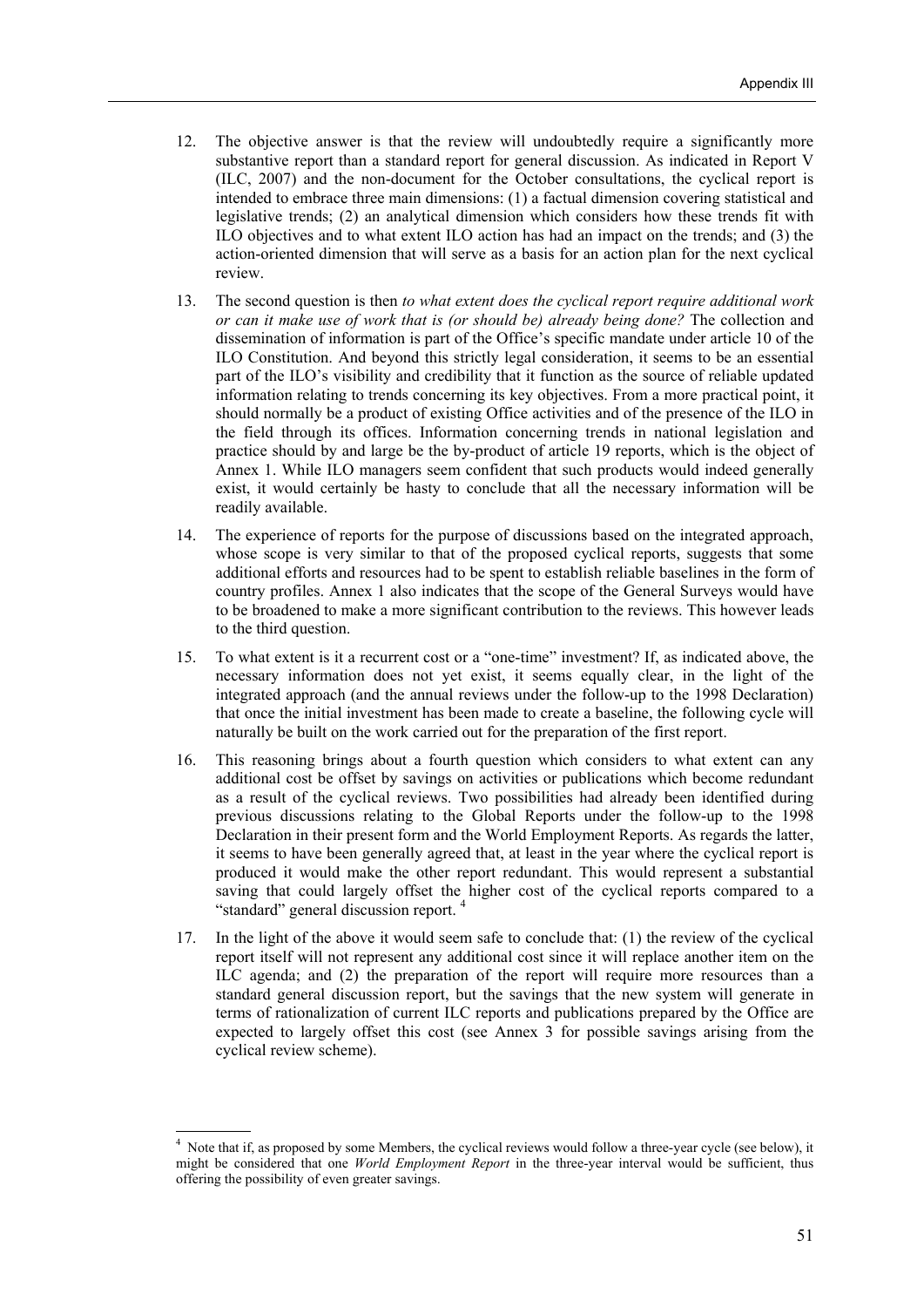### *C. Modalities*

A cycle of what duration?

- 18. The initial idea as proposed in Report V (ILC, 2007) was for the cyclical reviews to follow a four-year cycle corresponding to each of the Strategic Objectives. However, it soon became apparent that this solution might not be ideal in the light of the three main concerns that have been raised.
- (a) The first concern is connected to the Strategic Objective of social protection, which embraces such a broad spectrum of issues that it seems impossible to realistically cover all of them in a single report.<sup>5</sup> The possible compromise to break down the topic over various cycles, as envisaged in Report V (ILC, 2007) was not found entirely satisfactory by some Members, as it would still mean that important issues relating to social security could be reviewed only every eight or 12 years. The tripartite Austrian formula, based on a threeyear cycle, could indirectly help to meet this difficulty. If social protection were broken down into social security and labour protection, it would make it possible to deal with each topic every six years, which seems a reasonable interval. <sup>6</sup>
- (b) The second concern expressed relates to the need to balance the vertical dimension with a horizontal dimension, i.e. reviewing efforts to promote a horizontal/integrated approach to the Strategic Objectives and their impact.<sup>7</sup> It should be noted that each strategic review will be a review of decent work considered, so to speak, through the lenses of each Strategic Objective in turn. But there would still be room (and value) once a cycle is completed, to take stock of the progress and needs among Members as regards all Strategic Objectives, as well as of the results of actions taken by the Office and the Governing Body to promote an integrated approach through Decent Work Country Programmes (DWCPs), country studies, etc. This possibility is reflected in the box below. It could either take the form of a Director-General Report to be discussed in plenary or a synthesis report to be discussed in a technical committee parallel to the committee dealing with the cyclical review.
- (c) The third concern comprises the need to make the cycle consistent with the strategic policy framework. The latter is currently based on four years, but the intention is to bring it to six years and consultations to that end are ongoing.
- 19. The way and degree to which the various possible cycles between three and five years could meet these requirements/parameters/concerns are tentatively shown in the table below. As a final remark, it should be recalled that all the above is without prejudice to the possibility for the Governing Body to place items on the ILC agenda, which appear to require urgent consideration either in the light of a specific cyclical review or otherwise.

<sup>5</sup> See Annex 2, this would imply taking the tentative table of contents of both social security and labour protection together.

<sup>&</sup>lt;sup>6</sup> See for more details on this option Annex 2; another possibility would be to further split up social protection so it would be made up of three reports: social security, occupational safety and health, and working and employment conditions.

 $<sup>7</sup>$  In this context it has been proposed that this horizontal dimension should be dealt with in each cyclical report,</sup> i.e. every year.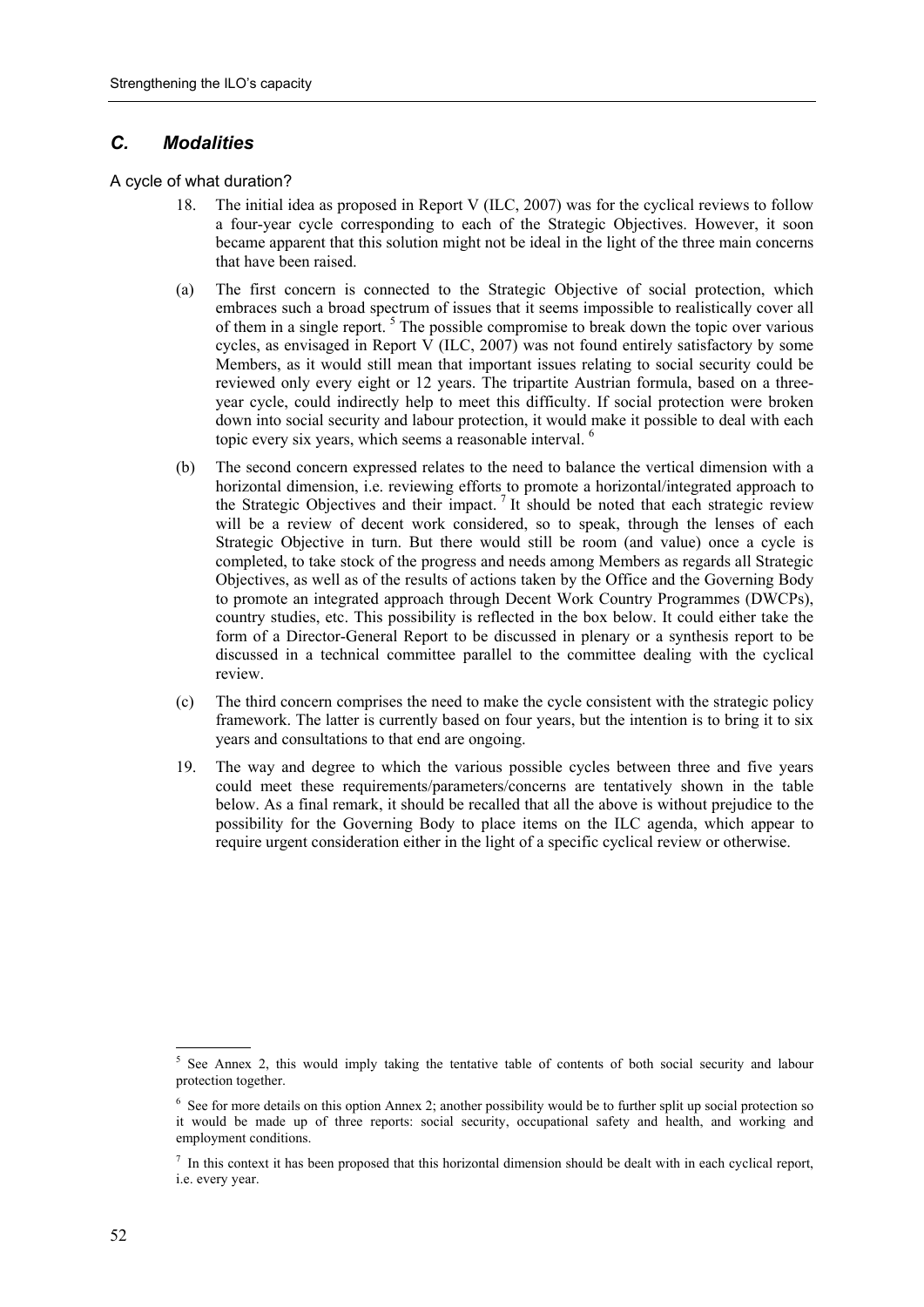| N.B.<br>Strategic objectives:<br>Employment<br>1.<br>$\overline{2}$ .<br><b>Social Protection</b><br>Social Dialogue<br>3.<br>(3) | Social Security (see Annex 2)<br>2a<br>2 <sub>b</sub><br>Labour Protection (see Annex 2)<br>Social Dialogue cross-cutting |                                                                                                       |                        |
|-----------------------------------------------------------------------------------------------------------------------------------|---------------------------------------------------------------------------------------------------------------------------|-------------------------------------------------------------------------------------------------------|------------------------|
| 4.<br><b>DW</b>                                                                                                                   | Fundamental Principles and Rights at Work<br>Decent Work Synthesis Report                                                 |                                                                                                       |                        |
| 5 year<br>cycle                                                                                                                   |                                                                                                                           | <b>Comments</b>                                                                                       |                        |
| Option 1                                                                                                                          | $1 - 2 - 3 - 4 - DW$                                                                                                      | Difficulties meeting concerns                                                                         | $A + C$                |
| Option 2                                                                                                                          | $1 - 2a - 2b - 3 - 4 + DW$ in 5th year*                                                                                   | Could meet concerns $A + B$ ,                                                                         | but not C              |
| 4 year<br>cycle                                                                                                                   |                                                                                                                           |                                                                                                       |                        |
| Option 1                                                                                                                          | $1 - 2 - 3 - 4 + DW$ in 4th year*                                                                                         | Does not address completely                                                                           | concerns $B + C$       |
| Option 2                                                                                                                          | $1(3) - 2a(3) - 2b(3) - 4(3) + DW$ in 4th<br>year*                                                                        |                                                                                                       | Meets concerns $A + B$ |
| 3 year<br>cycle                                                                                                                   |                                                                                                                           |                                                                                                       |                        |
|                                                                                                                                   | $1(3) - 2a(3) - 4(3) + DW$ Report<br>in 3rd year *                                                                        | Meets concern B, to the ex-<br>tent that the social protection<br>issues could be treated at a 6      |                        |
| Next cycle:                                                                                                                       | $1(3) - 2b(3) - 4(3) + DW$ Report<br>in 3rd year*                                                                         | year interval, and concern C<br>as the strategic policy frame-<br>work could cover two full<br>cycles |                        |

#### Process and outcome

- 20. Without going into details, it seems useful to recall the three main procedural features of the "review" at the ILC of the cyclical reports:
- the cyclical review is a recurrent item on the agenda of the Conference and will thus be discussed in a full-fledged committee;
- the outcome of the review, including a proposed plan of action, will take the form of conclusions and will have the same authority vis-à-vis the Governing Body as conclusions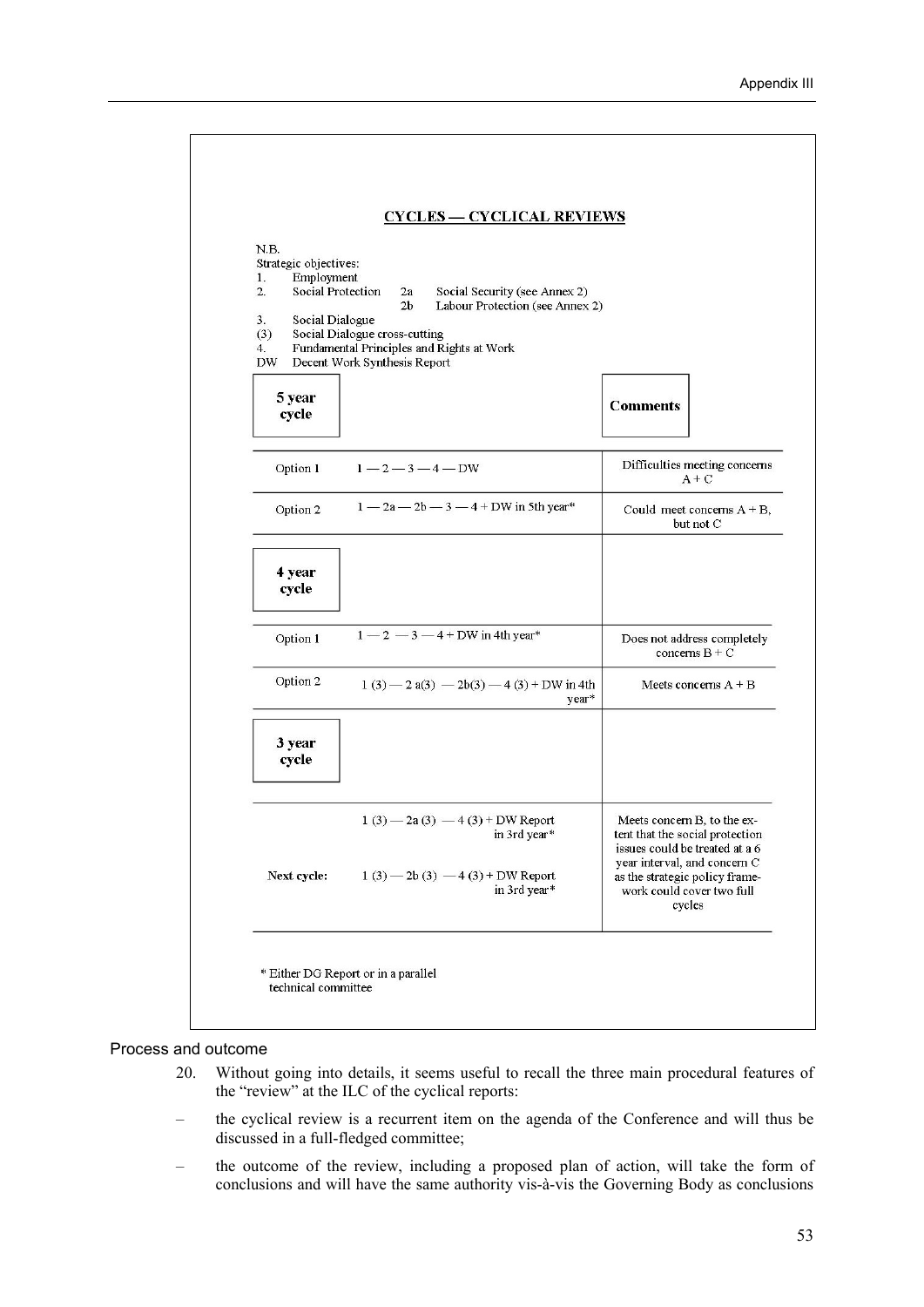adopted by the ILC within the framework of a specific item on the agenda (without prejudice to the possibility for the committee to consider and adopt resolutions on matters of specific interest or urgency relating to the Strategic Objective under consideration);

– various devices could be considered to make the discussion more interactive as mentioned in Report V.<sup>8</sup>

### *D. Possible link with the follow-up to the 1998 Declaration*

Relevant features of the 1998 Declaration follow-up

- 21. As a starting point for the examination of the possible link that could be developed between the cyclical review scheme and the follow-up to the 1998 Declaration, it is important to keep in mind the main characteristics of that follow-up.
- 22. First, while the text of the Declaration itself should not be changed, the follow-up (set out in the annex) was designed to be of an experimental nature and is explicitly subject (under annex, IV, 2) to a review by the ILC in the light of the experience gained.
- 23. Second, the follow-up is clearly of a promotional nature and designed to encourage Members to make progress towards application of the principles underlying the rights which are the object of the corresponding Conventions even when they have not ratified those fundamental Conventions. The follow-up consists of two main components:
- the Annual Reviews, which are reviews on a yearly basis concerning progress made towards the respect, promotion and realization of the core rights in States which have not yet ratified the Conventions in question, which was the initial idea behind the follow-up; and
- the Global Reports, which provide a dynamic global picture both in countries which have not ratified and those which have ratified. The philosophy behind these reviews was that it is not because a country has not ratified that it does not or cannot implement. And conversely it is not because a country has ratified that it necessarily applies the principles or cannot make further progress towards their realization.
- 24. Third, *the modalities of the review* are as follows:
- (i) The progress of the Annual Reviews has been monitored by a group of Expert-Advisers whose report has been submitted to the Governing Body every March. Over the past ten years, these reviews have guided action, through technical cooperation, in several countries and subregions. The process has also greatly contributed to improving ratification records with respect to the fundamental Conventions. Progress seems however to have followed an asymptotic curve as regards both ratifications and, as noted by the Expert–Advisers, information on progress gleaned through the reviews. 9 It seems clear that in most of the remaining cases there will be limited significant developments to report on an ongoing annual basis.
- (ii) The Global Reports are cyclical in that they cover each of the categories of fundamental principles and rights at work in turn. They are recognized as a key tool for knowing and following developments relating to the fundamental rights. But it must be recognized at the same time that their discussion has not had the expected impact as regards the mobilization of technical cooperation resources to meet identified priority needs among Members. Neither has there been full satisfaction on the debates at the Conference on these Global Reports, as a discussion in the Plenary can rarely be made interactive in practice.

<sup>8</sup> ILO: *Report V, Strengthening the ILO's capacity to assist its Members' efforts to reach its objectives in the context of globalization*, ILC, 96th Session, Geneva, June 2007, Chapter 2, paras 47–49.

<sup>9</sup> Introduction by the ILO Declaration Expert–Advisers to the compilation of annual reports (Geneva, Mar. 2008), GB.301/3, para. 14.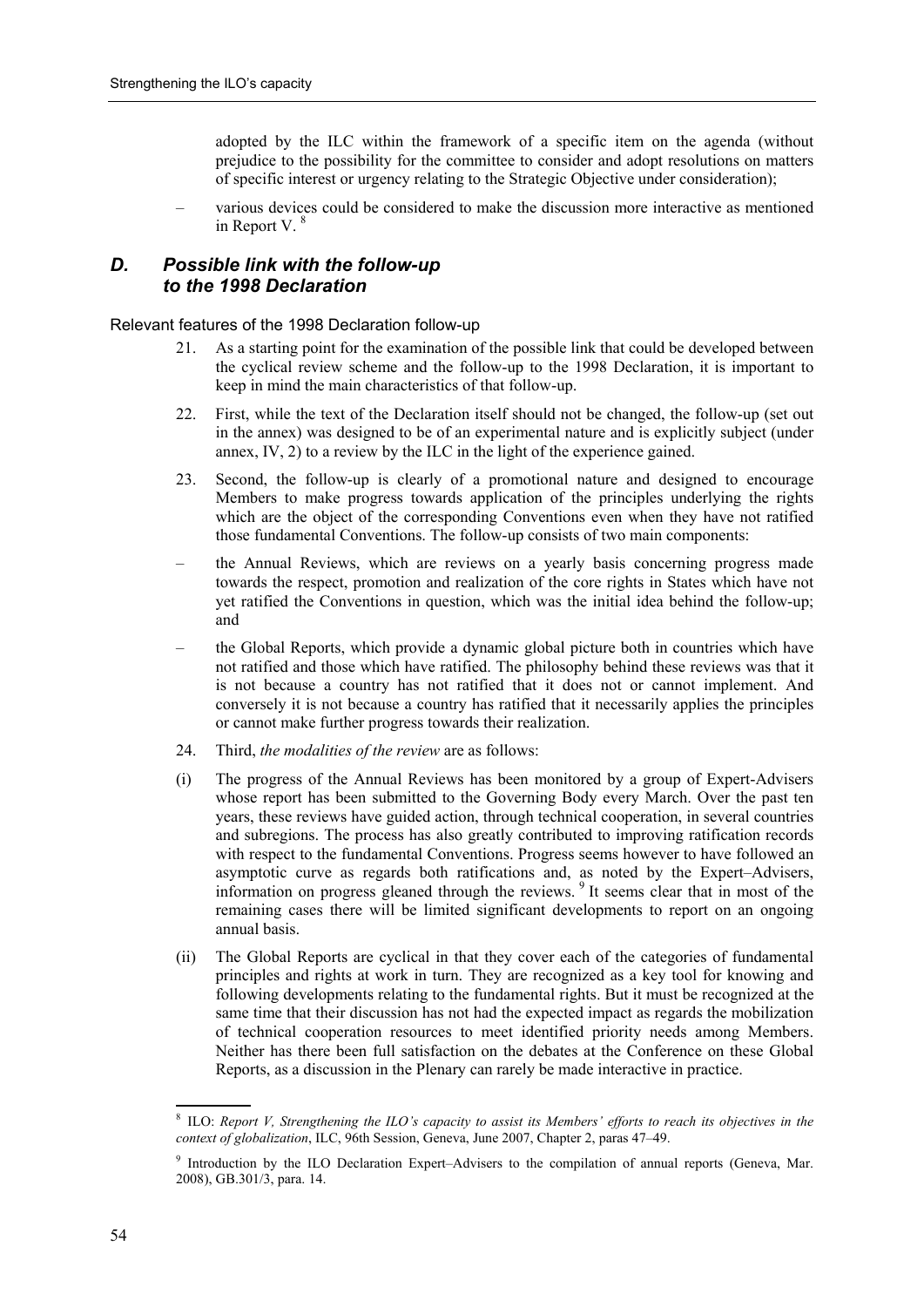#### Possible synergies between the cyclical review scheme and the 1998 Declaration follow-up

- 25. The Conference has full authority to draw any consequence that may seem appropriate concerning the relations between any cyclical review scheme that may be established pursuant to the possible adoption of an authoritative text, and the elements and modalities of the follow-up to the 1998 Declaration recalled above. Without going into an in-depth analysis of all relevant questions at this stage, it seems useful for the purpose of this note to highlight the following aspects and possibilities for adjusting the two schemes in a way that would optimize synergies.
- 26. The first relates to the *scope of the cyclical reports* as compared to the existing Global Reports. The content of cyclical reports as contemplated in the present document seems quite compatible with that of Global Reports. But it would in principle be a "consolidated" report covering trends and needs in all four categories of fundamental rights. It would contain a corresponding draft plan of action to be discussed and endorsed by the ILC.
- 27. The next question is then whether, in the interim period, some form of report and review relating to each individual right could be maintained within the framework of the Governing Body.
- 28. The third main practical question relates to the *possibility of synchronizing Annual Reviews* of States that have not ratified with the "consolidated" cyclical review of fundamental rights. As already noted, the main lesson learned in recent years is that annual reviews have lost much of their raison d'être now that a ceiling of ratifications has been reached and that it is therefore unrealistic to expect developments on a yearly basis. Hence, it would make more sense to conduct the individual reviews on a three-, four- or even five-year basis (depending on the periodicity of cyclical reviews). It would also make sense from a substantive point of view – particularly in updating the country base-lines, which have the potential to contribute to the Office's knowledge in the context of the cyclical reviews. A final important observation is that this harmonization would specifically address one of the recurrent concerns expressed during the SILC consultations, in that it would reduce the reporting burden on member States.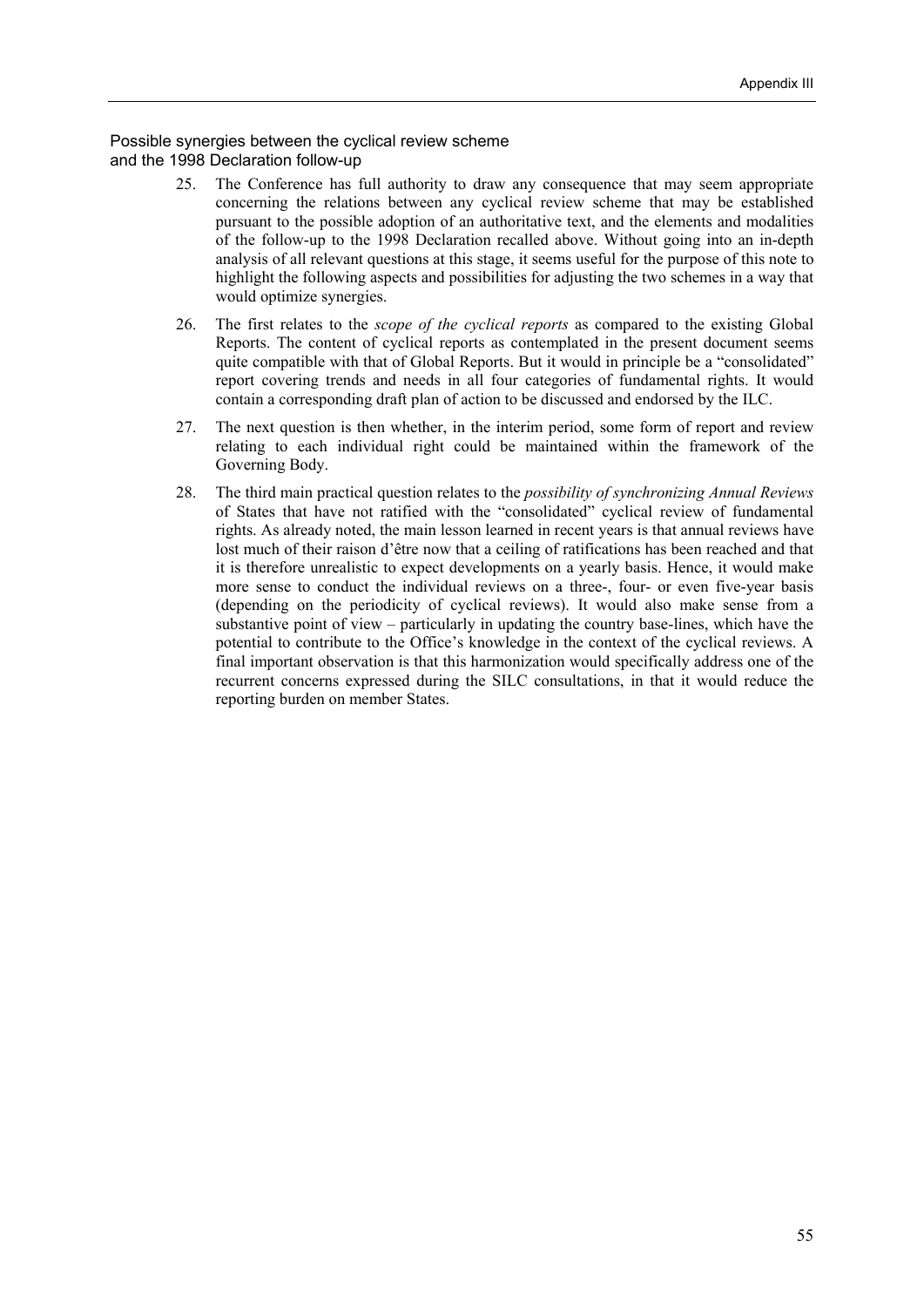## **Annex 1**

Guidance note on General Surveys and possible synergies between General Surveys and cyclical reviews<sup>10</sup>

## Introduction

1. The cyclical reviews envisaged in the conclusions of the Committee on Strengthening the ILO's Capacity 11 that were adopted by the International Labour Conference in June 2007 are intended to provide constituents and the general public with a regularly updated overview of trends and policies relating to the Strategic Objectives, while also strengthening the knowledge base and analytical capacity of the Office. Developments in national law and practice in the areas under consideration are undoubtedly an important part of this Objective. This automatically raises the question of the contribution that could be made in this respect by General Surveys, based on the reports submitted by governments under articles 19 and 22 of the Constitution. In response to this question, this note aims to provide a brief overview of three aspects: the basis and purpose of General Surveys; the scope of these Surveys and its evolution; and possible synergies between cyclical reviews and General Surveys.

## *A. Basis and purpose of General Surveys*

- 2. Under article 19, paragraphs 5(e), 6(d) and 7(b) of the Constitution, the ILO is entitled to examine, by investigating trends in national law and practice, the impact – the extent to which effect is given or not – of international labour Conventions in countries which have not ratified these instruments, as well as of Recommendations.<sup>12</sup> In 1950, the Committee of Experts on the Application of Conventions and Recommendations was called on for the first time to consider reports submitted under article 19 of the Constitution.<sup>13</sup> These reports covered six Conventions and six Recommendations. The questionnaires were very simple and were articulated around the provisions of article 19. Each instrument was reviewed in a separate Survey based on a questionnaire approved by the Governing Body and sent to the countries concerned.
- 3. It soon became apparent that it would be useful to have a clearer overview of the status of these instruments both in countries that had ratified them and in other countries, by combining the reports under articles 19 and 22. The first "General" Survey, which was based on both article 19 and article 22 reports, was prepared in 1956. The view was that the general discussion of the Conference Committee "could thus assume the character of a review by stages of the effect given to all the principal Conventions and Recommendations, which would make it possible for the Conference to have a fuller and

 <sup>10</sup> See also document GB.300/LILS/6.

<sup>11</sup> *Provisional Record* No. 23, ILC, 96th Session, Geneva, 2007.

<sup>&</sup>lt;sup>12</sup> These provisions require all member States to report "at appropriate intervals, as requested by the Governing Body" on non-ratified Conventions and Recommendations; these reports are to cover in particular the status of law and practice concerning the matters dealt with in these instruments and should indicate the extent to which effect has been given or is proposed to be given to the instruments. These provisions came about as a result of an amendment to the Constitution which was adopted in 1946 and which entered into force in 1948.

<sup>&</sup>lt;sup>13</sup> Report of the Committee of Experts on the Application of Conventions and Recommendations (articles 19 and 22 of the Constitution) and summary reports on non-ratified Conventions and Recommendations (article 19 of the Constitution), ILO, Geneva, 1950.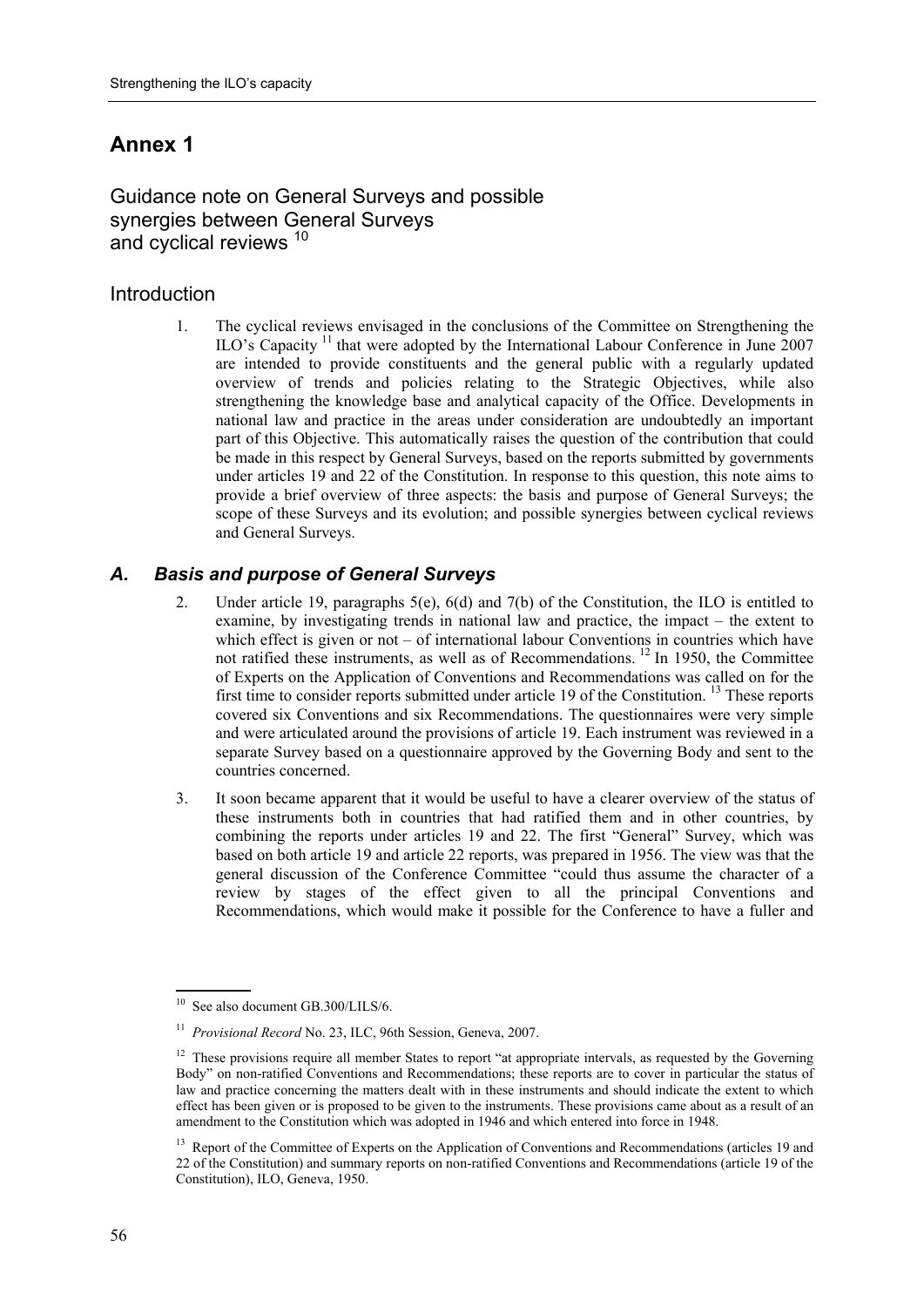more useful picture of the effect of the Conventions and Recommendations than had been available in the past."<sup>14</sup>

### *B. Trends in practices relating to the scope of General Surveys and the related questionnaires*

4. Following the initial request for reports under article 19, relating to 12 instruments, <sup>15</sup> the number of instruments on which reports were requested every year varied from one to eight, with the exception of a special General Survey that covered 17 key Conventions. This precedent, together with that of the "integrated approach" adopted by the Governing Body in November 2000, <sup>16</sup> merit particular attention in the context of this note, as Surveys based notably on article 19 and covering a large number of standards.

#### – **Prospects for ratification after 50 years: Survey of 17 selected Conventions**

 In 1967, in preparation for the 50th anniversary of the Organization in 1969, the Governing Body decided to request, under article 19 of the Constitution, a report on 17 non-ratified Conventions, 17 to enable the ILO to review the prospects and challenges relating to the ratification of certain key instruments of the international labour code. Because of the high number of instruments considered, governments were invited in the report form only to indicate briefly for each of the Conventions in question: *(a) the extent to which it is proposed to give effect to the terms of the instrument;* and *(b) any difficulties which prevent or delay ratification*. The form also specified that, in the absence of recent new developments as regards a given Convention, reference could be made to information previously supplied under article 19 of the Constitution.<sup>18</sup> The Survey was conducted in 1969 and was limited to an analysis of the reports submitted under this article. For each Convention, the Survey summarized the difficulties encountered, the measures taken or envisaged and the prospects of ratification. Given the importance of information on practice, if such a questionnaire were to be used for the cyclical review, it would be useful to include requests for more detailed information in this regard.

#### **– ILO standards-related activities in the field of safety and health at work**

 It may be recalled that, at its 279th Session (November 2000), the Governing Body decided to implement, on a trial basis, an integrated approach to the standards-related activities of the ILO in order to improve their coherence, relevance and impact. The purpose of the approach adopted in 2000 was to reach a consensus on an action plan in a specific area, in the context of a general discussion at the International Labour Conference. In this respect, this purpose converges with that of the present exercise. The first issue selected by the Governing Body was occupational safety and health.<sup>19</sup> A Survey covering 40 standards and 15 codes of practice was conducted among member States. The consolidated

<sup>&</sup>lt;sup>14</sup> Minutes of the 129th Session of the Governing Body, 27–28 May and 24 June 1955, Annex X.

<sup>&</sup>lt;sup>15</sup> See paragraph 2 above: in other words, the reports requested in 1949 for the purposes of the 1950 report of the Committee of Experts.

<sup>16</sup> See document GB.279/4 and ILO: *ILO standards-related activities in the area of occupational safety and health*, Report VI, ILC, 2003.

<sup>&</sup>lt;sup>17</sup> Fundamental rights: Conventions Nos 87, 98, 29, 105, 111 and 100; social policy: Convention No. 117; labour administration (inspection): Convention No. 81; employment: Conventions Nos 88 and 122; salaries: Conventions Nos 26, 99 and 95; social security: Conventions Nos 102 and 118; minimum age: Convention No. 59; maternity protection: Convention No. 103.

<sup>18</sup> Document GB.170/S.C./D.1/4, Annex I.

<sup>&</sup>lt;sup>19</sup> The report covered the following areas: standards and other instruments; the role of occupational safety and health in ILO activities; occupational safety and health at the global, national and workplace levels; the impact, coherence and relevance of standards; putting rules into practice through promotion, technical cooperation and information.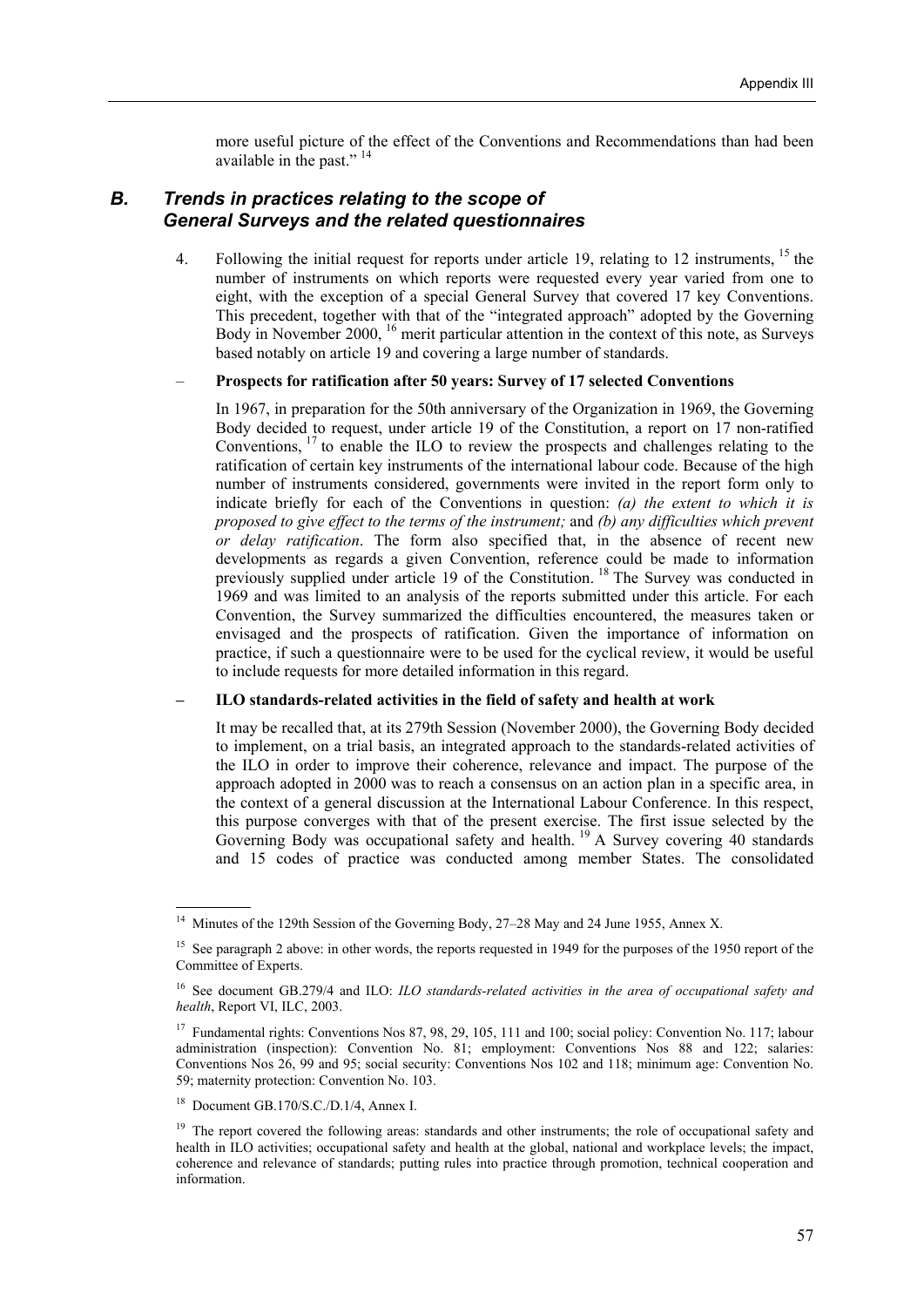questionnaire covered: *(1) law and practice (15 points)* <sup>20</sup> and *(2) the need for promotional activities, the use of standards as a guide or model for national law and practice, intentions regarding ratification, obstacles to ratification, codes of practice, technical cooperation, information and the possible need for new standard-setting activities*. The provisions of the standards and codes of practice corresponding to each question were specified in the annex to the questionnaire. The responses were summarized in the report and set out in the form of graphs and tables.

5. It seems that these initiatives and the related questionnaires were well received by constituents. In any event, these examples confirm that the Constitution allows a wide degree of flexibility in terms of adapting practices to needs. What is of particular relevance to this note is that the questionnaires may be very simple, as they were initially (see paragraph 2 above) and may be limited to the provisions of article 19, in order to obtain basic information from Members both on trends in law (in the broad sense) and in practice which relate to the topics covered by the instruments under consideration and also any foreseen modifications, including with a view to facilitating their possible ratification and/or ensuring their more effective implementation.

### *C. Possible synergies between the restructured General Surveys and cyclical reviews*

#### – **Possible contribution of General Surveys to the cyclical reviews**

- 6. Two points emerge from the above. First, General Surveys are an invaluable tool for gathering objective information about national law and practice and for evaluating emerging trends relating to the solutions advocated by the relevant instruments. Information of this kind should clearly be taken into account when preparing an objective and comprehensive overview of trends and developments relating to the Strategic Objective in question. Furthermore, the Constitution allows considerable flexibility in the way that procedures are adapted to changing conditions (in particular, the growth in the number of instruments and ratifications) and needs. The Governing Body is therefore perfectly at liberty to align the topics covered in cyclical reports with those covered in the General Surveys and to refashion the scope of these Surveys to ensure that they make the best possible contribution to the cyclical reviews.
- 7. Accordingly, the number of standards to be considered each year could exceed the average normally covered by the General Surveys. This does not exclude the possibility that, in certain areas, the Survey could focus on a small number of key standards relevant to the objective under consideration. In the case of a relatively large number of standards, certain measures should be taken to avoid imposing too heavy a workload on constituents, such as simplifying the questionnaires and ensuring that the Office's field structures give more support to Members to facilitate effective follow-up. The aim of the Survey would be to provide an overview of law and practice in regard to the matters being dealt with, as envisaged by the Constitution, rather than to focus on any specific provision. The loss of detail in Surveys of this kind would by and large be offset by the strengthened impact which they could have as a result of the cyclical reviews.

#### – **Contribution of cyclical reviews to strengthening the impact of General Surveys**

8. In accordance with the Standing Orders of the International Labour Conference  $21$  and current practice, General Surveys are submitted to the Conference Committee on the Application of Standards. Because the debate is focused mainly on legal issues and limited time is available for consideration of the General Surveys, it is not always possible to draw specific conclusions, where appropriate, either in terms of future standard-setting activities or in terms of the identification of activities to be undertaken in the field of promotion and

 $20$  The questions required a simple yes/no answer.

 $21$  Article 7, para. 1(b).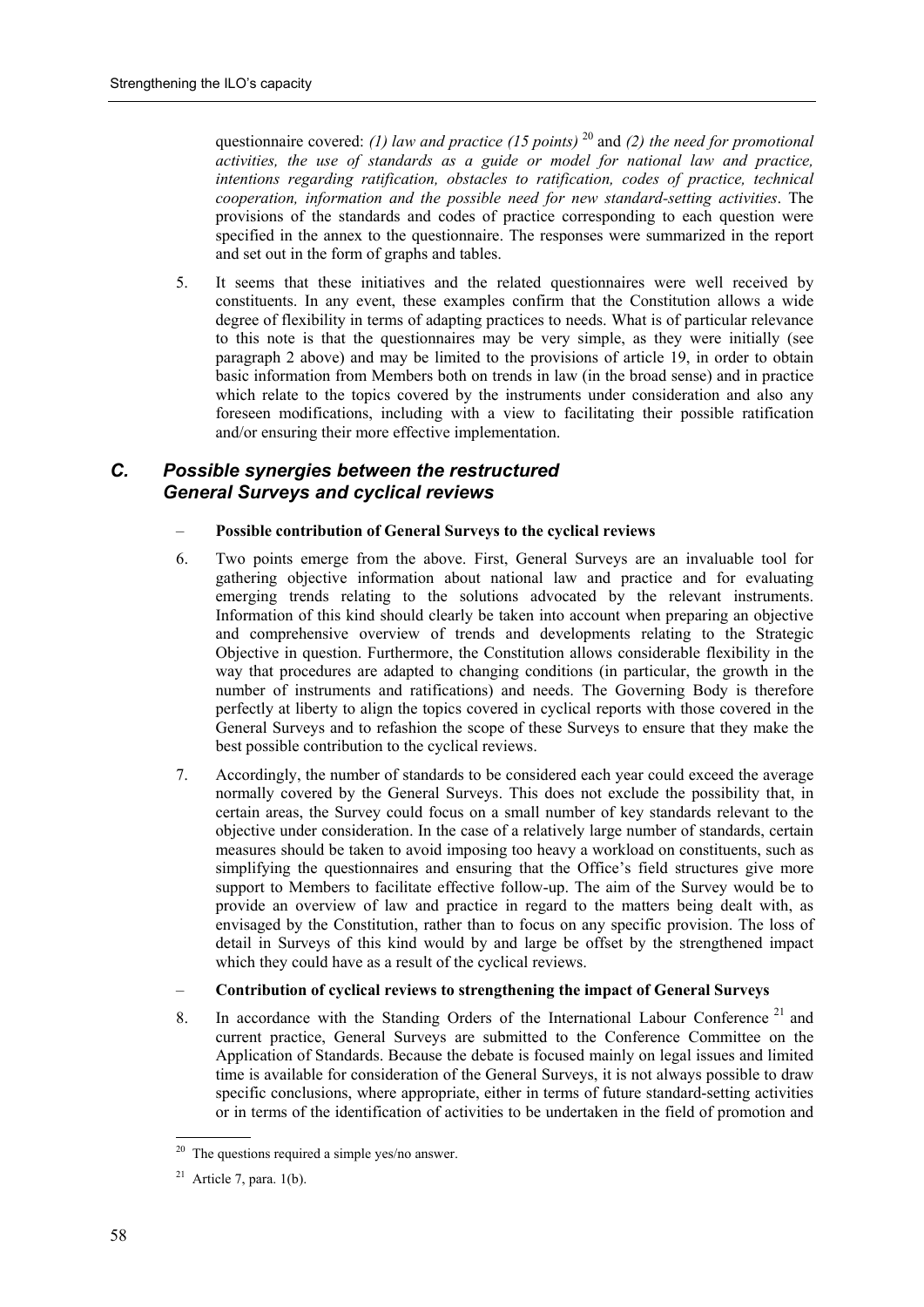technical cooperation. <sup>22</sup> Establishing a link, using modalities which are yet to be determined, between General Surveys and cyclical reports would allow for further consideration in a technical committee that has the time and the mandate to consider in more detail whether and in what way these General Surveys require specific action. According to the outline provided in Report V submitted by the Office to the Conference in June  $2007$ ,  $^{23}$  it would be up to the technical committee to propose, on the basis of the report and its discussion, a plan setting a number of priorities for future action to be achieved by mobilizing, as and when appropriate, the different means of action of the Organization, including activities relating to promotion, technical cooperation and standard-setting, in cases where the discussions reveal a need to revise existing standards or introduce new ones (this would help the Governing Body in its task of making choices regarding future Conference agendas). In an effort to improve integration at all levels, cooperation should be increased between the International Labour Standards Department, which is responsible for processing reports under article 19, the technical departments, the Bureau for Employers' Activities (ACT/EMP) and the Bureau for Workers' Activities (ACTRAV), the field offices and the Turin Centre, in order to develop a shared commitment towards enhancing the impact of standards.

#### Final comments

9. It is important to emphasize that the aspects discussed above do not involve any changes to the procedures currently applicable and in particular to the role of the Committee of Experts on the Application of Conventions and Recommendations in terms of the development of the General Surveys, and the Conference Committee on the Application of Standards in terms of their review. Cyclical reviews could either contain a summary of or make reference to General Surveys and draw conclusions about the priorities to be set by the Organization for the next cycle. As for the sequence of discussions within the Conference Committee on the Application of Standards on General Surveys and, in the case of cyclical reviews on the same subject, within a technical committee, two options are available: 24 (a) the General Survey could be discussed in the Conference Committee on the Application of Standards the year before the discussion of the cyclical review on the same subject within the technical committee; the technical committee responsible for considering the cyclical report would therefore be able to make better use of the conclusions of both the General Survey and the Conference Committee on the Application of Standards; (b) the General Survey and the cyclical report on the same subject could be discussed by both committees in the same year, which would mean that the technical committee would benefit from up to date information; the conclusions of the Conference Committee on the Application of Standards would therefore have to be swiftly brought to the attention of the technical committee at the Conference.

<sup>&</sup>lt;sup>22</sup> It should be noted that, on the basis of article 19 and article 22 reports, the Organization should be able, in an ideal situation, to provide country-specific overviews, giving a complete picture of the application of both ratified and non-ratified Conventions – and the potential obstacles to ratification – as well as the application of Recommendations. This information could be used to monitor regularly, thanks to the periodic nature of the Surveys, the progress made by member States in terms of national law and practice and in terms of enhancing the focus of assistance required. All countries, whether or not they have ratified the relevant Conventions, could benefit from such a source of data.

<sup>23</sup> ILO: *Strengthening the ILO's capacity to assist its Members' efforts to reach its objectives in the context of globalization*, Report V, ILC, 96th Session, Geneva, 2007.

<sup>&</sup>lt;sup>24</sup> In both cases, transitional arrangements will have to be made, as the Governing Body has already chosen the subjects on which reports under article 19 should be requested for 2008 and 2009 (on the basis of General Surveys that will be discussed by the Conference in 2009 and 2010).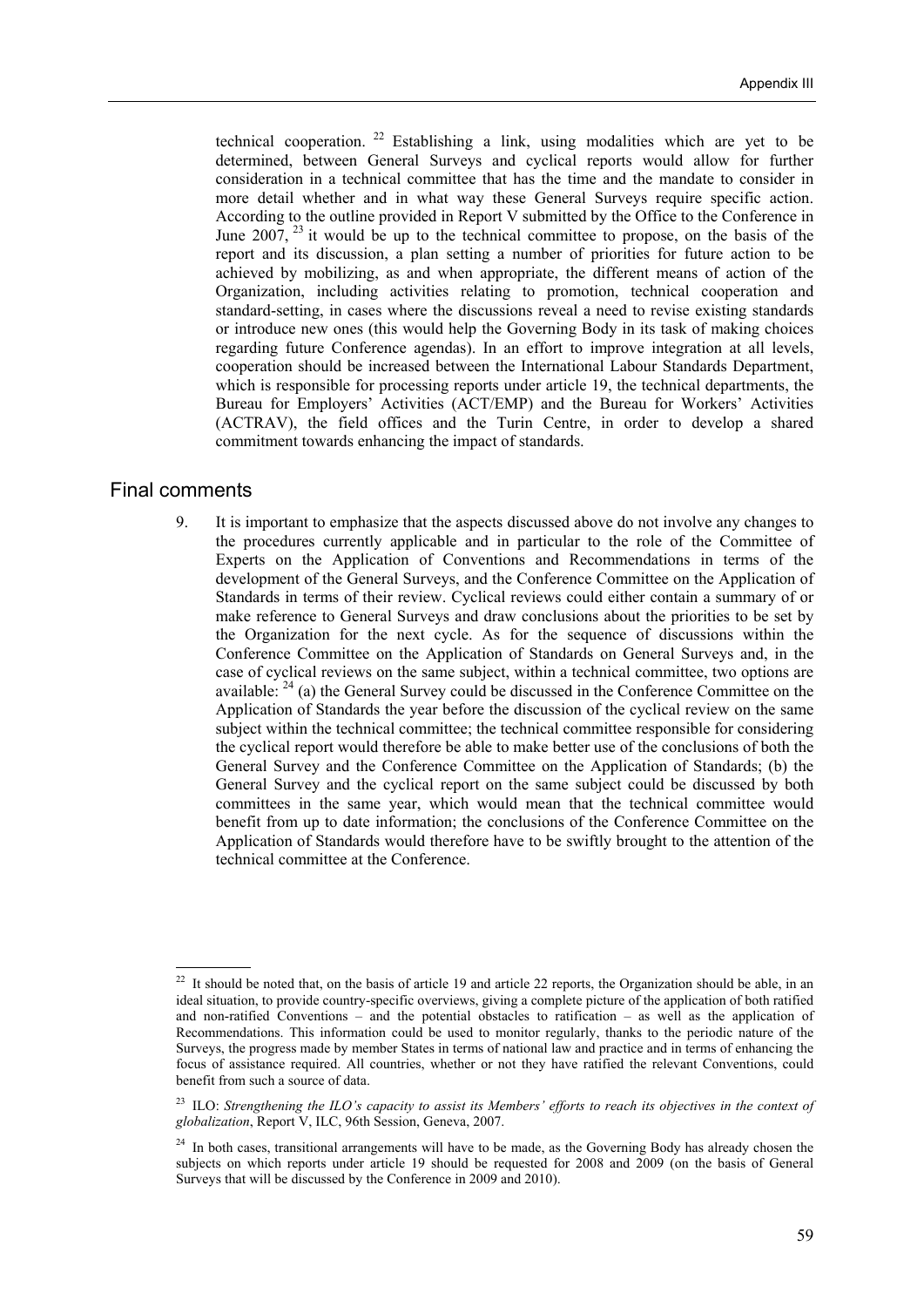10. By way of conclusion, it is interesting to note in this regard that the Office took the opportunity at the last meeting of the Committee of Experts to organize an information session on the possible implications for General Surveys of the project to strengthen the ILO's capacity, which was attended by the spokespersons of the Employers' and Workers' groups of the Conference Committee on the Application of Standards. These implications aroused great interest and gave rise to a rich debate in a positive atmosphere.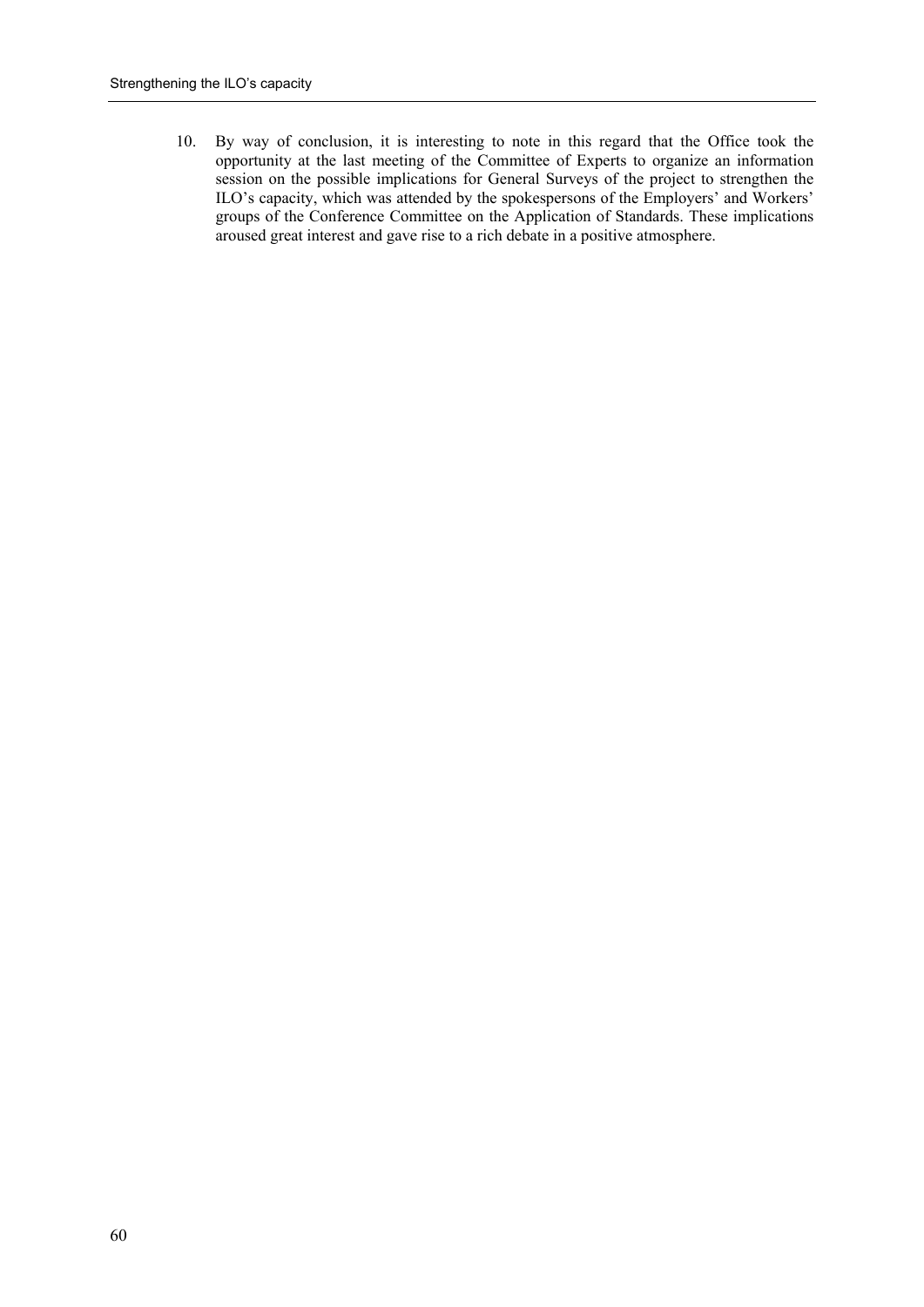## **Annex 2**

## Cyclical report on social protection

#### Tentative table of contents

| Overview on trends, policies and ILO action in | Overview on trends, policies and ILO action in |
|------------------------------------------------|------------------------------------------------|
| <b>SOCIAL SECURITY</b>                         | <b>LABOUR PROTECTION</b>                       |

#### **Part I – ILO mandate and priorities on social security**

This part will set the scene and will be especially important for the first report.

The different social security areas – income support in case of poverty, income security and the life cycle, access to health care – will be dealt with under the following headings:

- 1. Historical perspective.
- 2. ILO standards and other instruments.
- 3. Priority actions in the implementation of the Decent Work Agenda and DWCPs.

#### **Part II – Current trends**

This part will provide general information on policies and practices as well as basic statistical data on the different social security areas.

- 1. Income security and the life cycle review of trends in the different regions: Africa, Arab States, Asia, Europe and OECD countries, Latin America.
- 2. Access to health services (same regional breakdown).
- 3. Social security and poverty reduction (same regional breakdown).

#### **Part III – Main challenges**

This part will analyse the main challenges in the different social security areas. A special emphasis will be put on the role of social partners, social dialogue, and legislation and labour administration.

- 1. Changing demographic, economic and societal context: new needs for social security in a globalized world.
- 2. Globalization, global responsibilities and the changing role of the nation State.
- 3. New roles for social security in national and international poverty alleviation and socio-economic development policies.

#### **Part IV – ILO responses and activities**

- 1. The ILO response to the new challenges:
	- (a) The ILO contribution to new policy responses.
	- (b) The extent and effectiveness of technical cooperation.
- 2. Directions for future activities:
	- (a) Research in knowledge deficit areas.
	- (b) Advocacy and policy development.
	- (c) Normative action.
	- (d) Technical cooperation and international capacity building.

#### **Part I – ILO mandate and priorities on labour protection**

This part will set the scene and will be especially important for the first report.

The different social protection areas – social security, labour protection (i.e., occupational safety and health and working and employment conditions), and the cross-cutting issues of the protection of special groups (migrant workers and people living with HIV/AIDS) – will be dealt with under the following headings:

- 1. Historical perspective.
- 2. ILO standards and other instruments.
- 3. Priority actions in the implementation of the Decent Work Agenda and DWCPs.

#### **Part II – Current trends** <sup>1</sup>

This part will provide general information on policies and practices as well as basic statistical data on the different areas.

- 1. Labour protection
- 1.1. Occupational safety and health:
	- (a) National level.
	- (b) Subregional and regional level.
	- (c) Global context.
	- (d) Comparative analysis and trend setting.
- 1.2. Working and employment conditions:
	- (a) Employment patterns (forms of employment and contractual arrangements).
	- (b) Working hours.
	- (c) Wages and income (with a focus on gender pay gap).
	- (d) Reconciling work and family.
	- (e) Workers most at risk (youth, older workers, migrant workers, low-skilled women).

#### **Part III – Main challenges**

This part will analyse the main challenges in the different areas. A special emphasis will be put on the role of social partners, social dialogue, and legislation and labour administration.

- 1. OSH challenges at national, regional and global levels.
- 2. Flexibility, working conditions and labour law: the gap between law and practice and the challenge of the informal economy.
- 3. Policy issues for the improvement of working conditions: minimum wage, wage bargaining, working time, balancing work and family.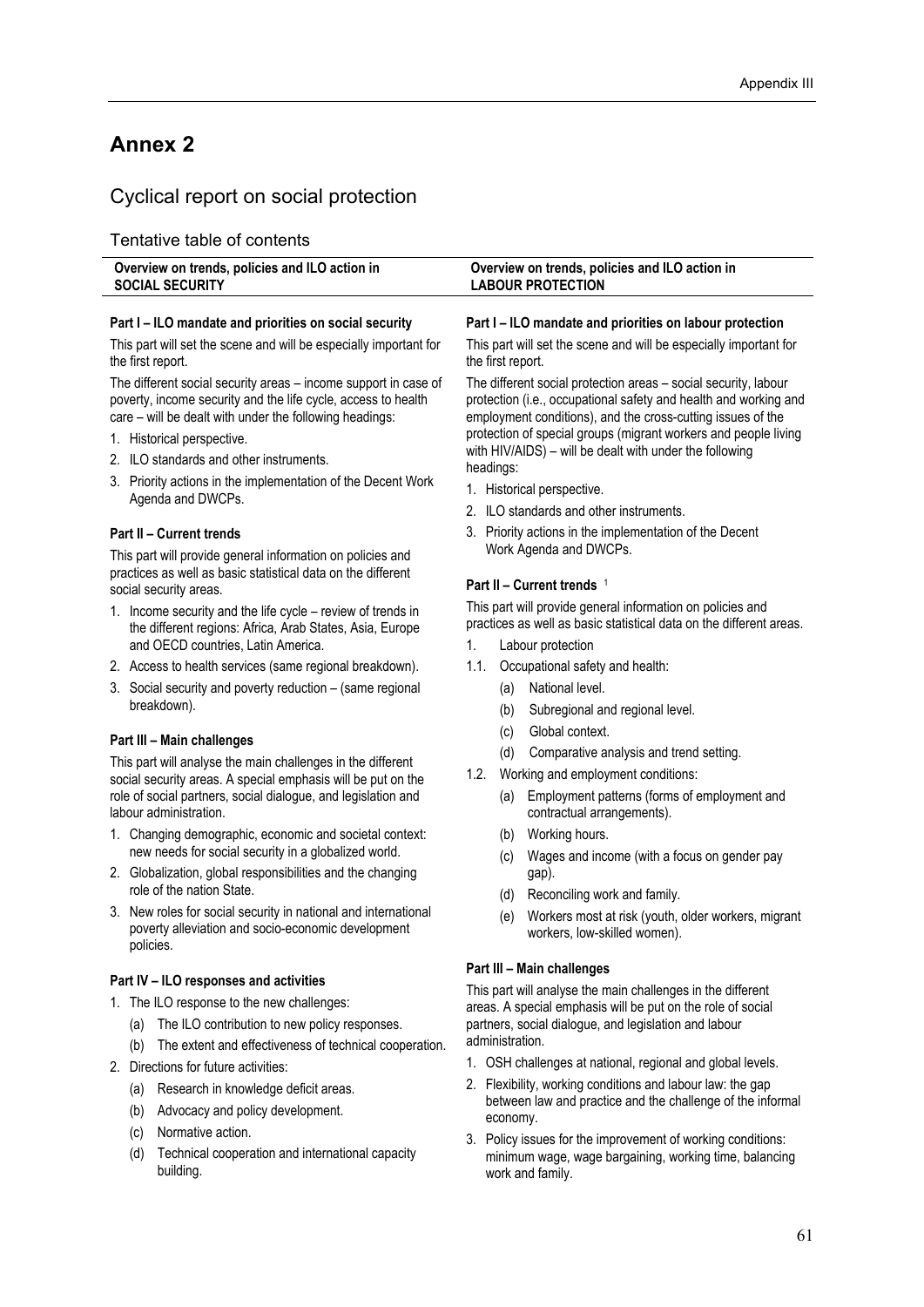| Overview on trends, policies and ILO action in | Overview on trends, policies and ILO action in |
|------------------------------------------------|------------------------------------------------|
| <b>SOCIAL SECURITY</b>                         | <b>LABOUR PROTECTION</b>                       |

- 4. Labour migration and development: brain drain, remittances, recognition of skills, return migration.
- 5. Social and economic impact of HIV epidemic at macroeconomic and microeconomic levels.

#### **Part IV – ILO responses and activities**

- 1. The ILO response to the new challenges:
	- (a) The ILO contribution to new policy responses.
	- (b) The extent and effectiveness of technical cooperation.
- 2. Directions for future activities:
	- (a) Research in knowledge deficit areas.
	- (b) Advocacy and policy development.
	- (c) Normative action.
	- (d) Technical cooperation and international capacity building.

<sup>1</sup> This section will be considered with specific attention/reference to the protection of special groups:

- 1. Migrant workers:
	- (a) General trends in labour migration (flows and stocks, regional and interregional directions. Gender dimension).
	- (b) The employment of migrant workers:
		- impact of labour migration on labour markets (in countries of origin and destination);
		- $\blacksquare$  sectoral structure of the employment of migrant workers;
		- terms and conditions of employment.
- 2. People living with HIV/AIDS:
	- (a) Definition and scope of the HIV epidemic, actual and potential impact on the labour force and the labour supply.
	- (b) The risk of HIV to labour in general and to specific occupational groups.
	- (c) Risks of HIV in relation to age, to sex and to poverty.